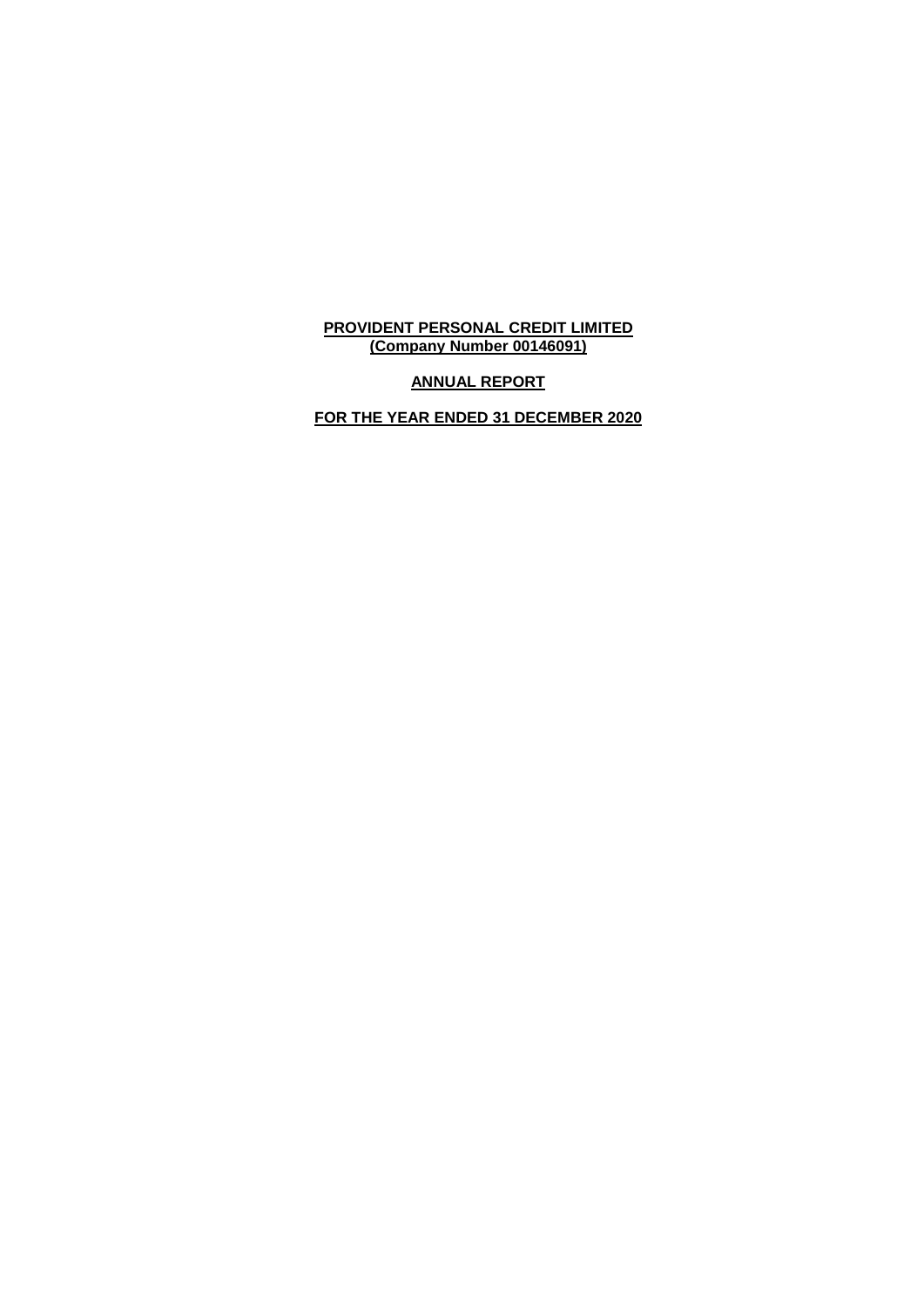# **CONTENTS**

|                                              | Page |
|----------------------------------------------|------|
| Directors' report                            | 1    |
| Strategic report                             | 4    |
| Directors' responsibilities statement        | 17   |
| Independent auditor's report                 | 18   |
| Statement of comprehensive income            | 22   |
| <b>Balance sheet</b>                         | 23   |
| Statement of changes in shareholder's equity | 24   |
| Statement of cash flows                      | 24   |
| Statement of accounting policies             | 25   |
| Financial and capital risk management report | 33   |
| Notes to the financial statements            | 38   |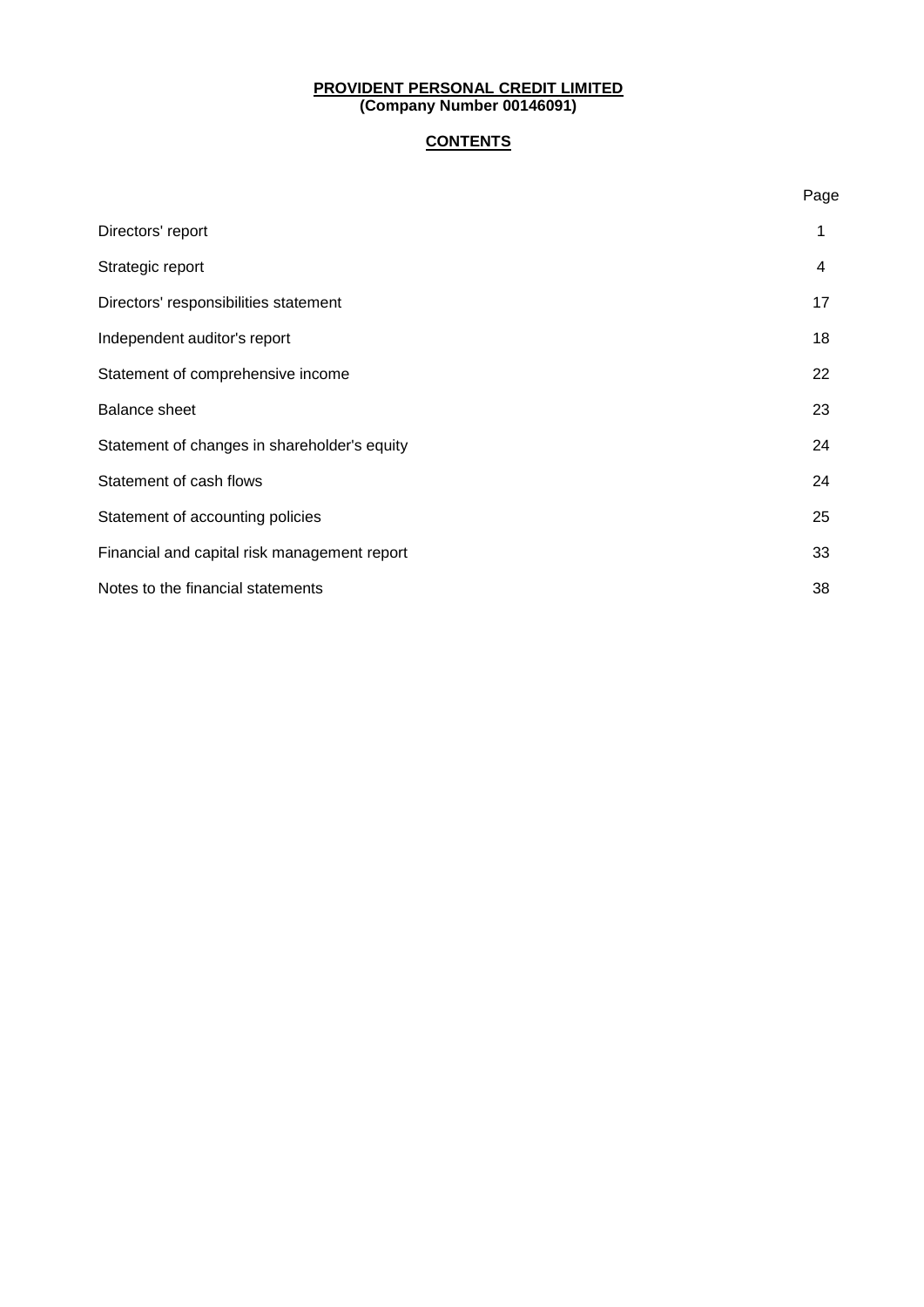### **DIRECTORS' REPORT**

Provident Personal Credit Limited (the 'company') is a wholly-owned subsidiary of Provident Financial plc which, together with its subsidiaries, forms the Provident Financial group (the 'group'). The immediate parent to the company is Provident Financial Management Services Limited. Provident Financial plc is a public limited company, listed on the London Stock Exchange.

The following reporting requirements, which the directors are required to report in the Directors' Report, have been included in the Strategic Report:

- how the directors have engaged with colleagues, how they have had regard to colleague interests and the effect of that regard, including on the principal decisions taken by the company in the financial year (page 8); and,
- how the directors have had regard to the need to foster the company's business relationship with suppliers, customers and others, and the effect of that regard, including on the principal decisions taken by the company in the financial year (pages 6 to 10).

#### **Principal activities**

The principal activity of the company is to provide unsecured home credit loans to customers in the UK and Republic of Ireland. The company also provides unsecured online instalment loans to customers in the UK.

#### **CCD operational review**

In November 2020, the group communicated its intention to initiate an operational review of CCD. In response to evolving customer demand, changing home credit market dynamics and the desire to focus on larger market segments, on 10 May 2021 the group announced its intention to withdraw from the home credit market entirely and is considering a sale of this business. Further details on the CCD operational review are provided on page 15.

Due to the company's net liability position at the year-end, the ultimate parent undertaking, Provident Financial plc, has confirmed its continued support for the company for a period of at least twelve months from the date of approval of the financial statements.

#### **Results**

The statement of comprehensive income for the year is set out on page 22. The loss for the year of £124.7m (2019: loss of £44.2m) has been deducted from reserves.

#### **Dividends**

The directors are unable to recommend a final dividend in 2020 (2019: £nil).

Provident Financial plc waived the right in 2020 and 2019 to receive the 5.165% dividend on the preference shares issued in 2002 and the 5.84% dividend on the preference shares issued in 2004.

#### **Directors**

The directors of the company during the year ended 31 December 2020, all of whom were directors for the whole year then ended, and to the date of this report, except where stated, were:

| M J Le May    | Chairman                     |
|---------------|------------------------------|
| N Kapur       | (Appointed 30 June 2020)     |
| N L M Moore   | (Appointed 30 April 2021)    |
| H S Paton     | (Appointed 30 December 2020) |
| C D Gillespie | (Resigned 28 August 2020)    |
| E C Thornhill | (Resigned 18 November 2020)  |

#### **Indemnities**

The company has made qualifying third party indemnity provisions for the benefit of its directors which were made during the year and remain in force at the date of this report.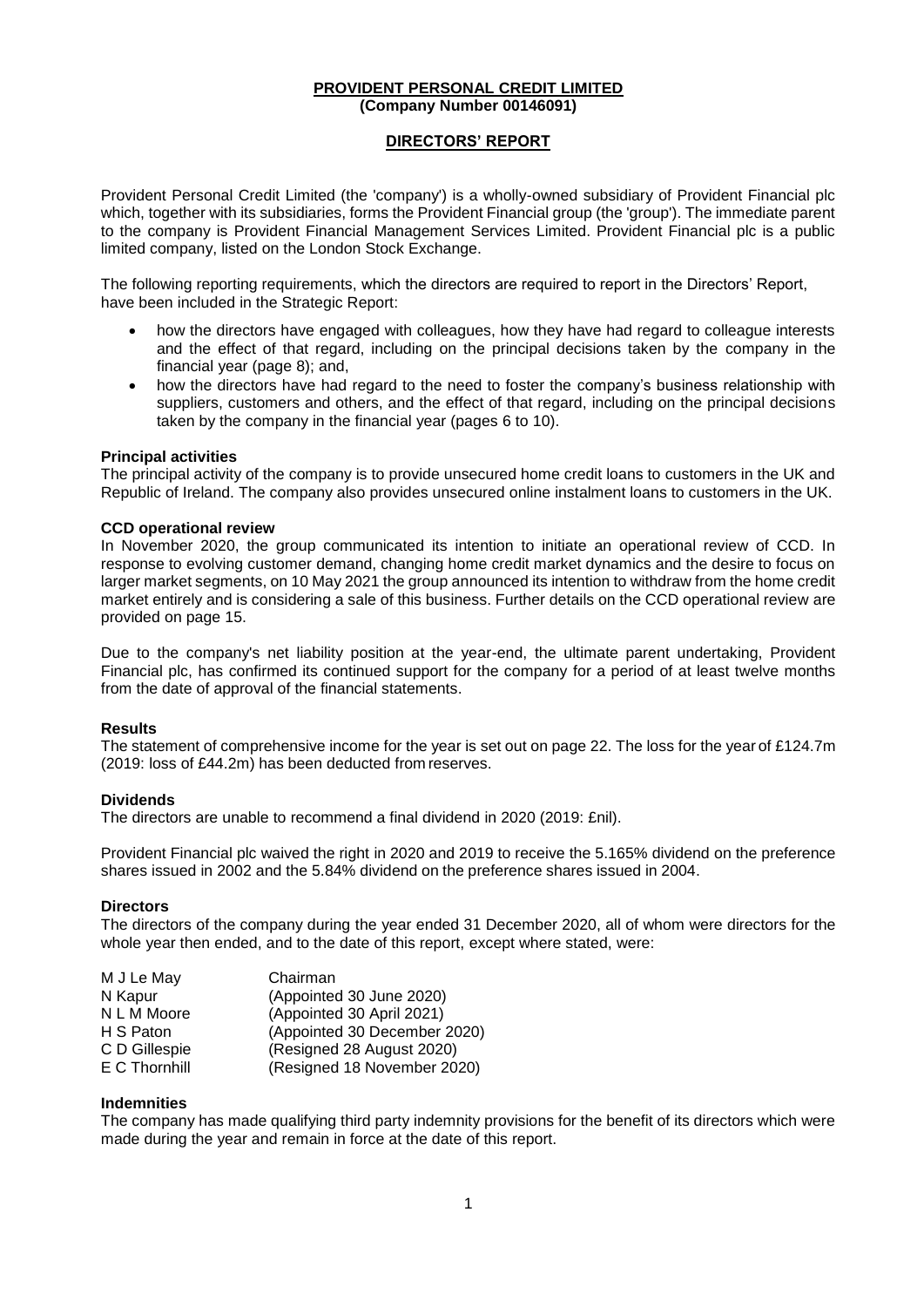### **DIRECTORS' REPORT (CONTINUED)**

### **Financial risk management**

The financial and capital risk management policies of the company are set out on pages 33 to 37.

### **Post balance sheet events**

Post balance sheet events have been disclosed in note 28 of the accounts.

### **Employee involvement**

The company systematically provides employees with information on matters of concern to them, consulting them or their representatives regularly, so that their views can be taken into account when making decisions that are likely to affect their interests. Employee involvement in the company and group is encouraged as achieving a common awareness amongst all employees of the financial and economic factors affecting the company and group plays a major role in maintaining its competitive position. The company encourages the involvement of employees by means of newsletters, performance updates, regular management team briefings, staff meetings and conferences. The company also carries out regular employee engagement surveys. Save As You Earn (SAYE) and Buy As You Earn (BAYE) share schemes are operated by the group to reinforce staff involvement in the group and to encourage an interest in its progress. These schemes are open to all permanent employees of the company with more than six months' service.

### **Climate change**

Disclosures are made in the annual report and financial statements of Provident Financial plc, which does not form part of this report, in respect of the group's:

- scope 1 and 2 greenhouse gas emissions in tonnes of carbon dioxide equivalent;
- a relevant intensity ratio (i.e. kilograms of carbon dioxide equivalent per customer); and
- information on underlying energy use for 2020.

The disclosures are produced In accordance with the UK Government's Streamlined Energy and Carbon Reporting (SECR) policy that has been implemented through the Companies (Directors' Report) and Limited Liability Partnership (Energy and Carbon Report) Regulations 2018,. This disclosure covers the greenhouse gas emissions and energy use for the Group and its operating divisions incorporating the Company.

### **Equal opportunities**

The company is committed to employment policies, which follow best practice, based on equal opportunities for all employees, irrespective of gender, pregnancy, race, colour, nationality, ethnic or national origin, disability, sexual orientation, age, marital or civil partner status, gender reassignment or religion or belief. The company gives full and fair consideration to applications for employment from disabled persons, having regard to their particular aptitudes and abilities. Appropriate arrangements are made for the continued employment and training, career development and promotion of disabled persons employed by the company including making reasonable adjustments where required. If members of staff become disabled, every effort is made by the company to ensure their continued employment, either in the same or an alternative position, with appropriate retraining being given if necessary.

#### **Auditor information**

In accordance with section 418 of the Companies Act 2006, each person who is a director at the date of this report confirmed that:

- i) so far as he/she is aware, there is no relevant audit information of which the company's auditor is unaware; and
- ii) he/she has taken all reasonable steps that he/she ought to have taken as a director in order to make himself/herself aware of any relevant audit information and to establish that the company's auditor is aware of that information.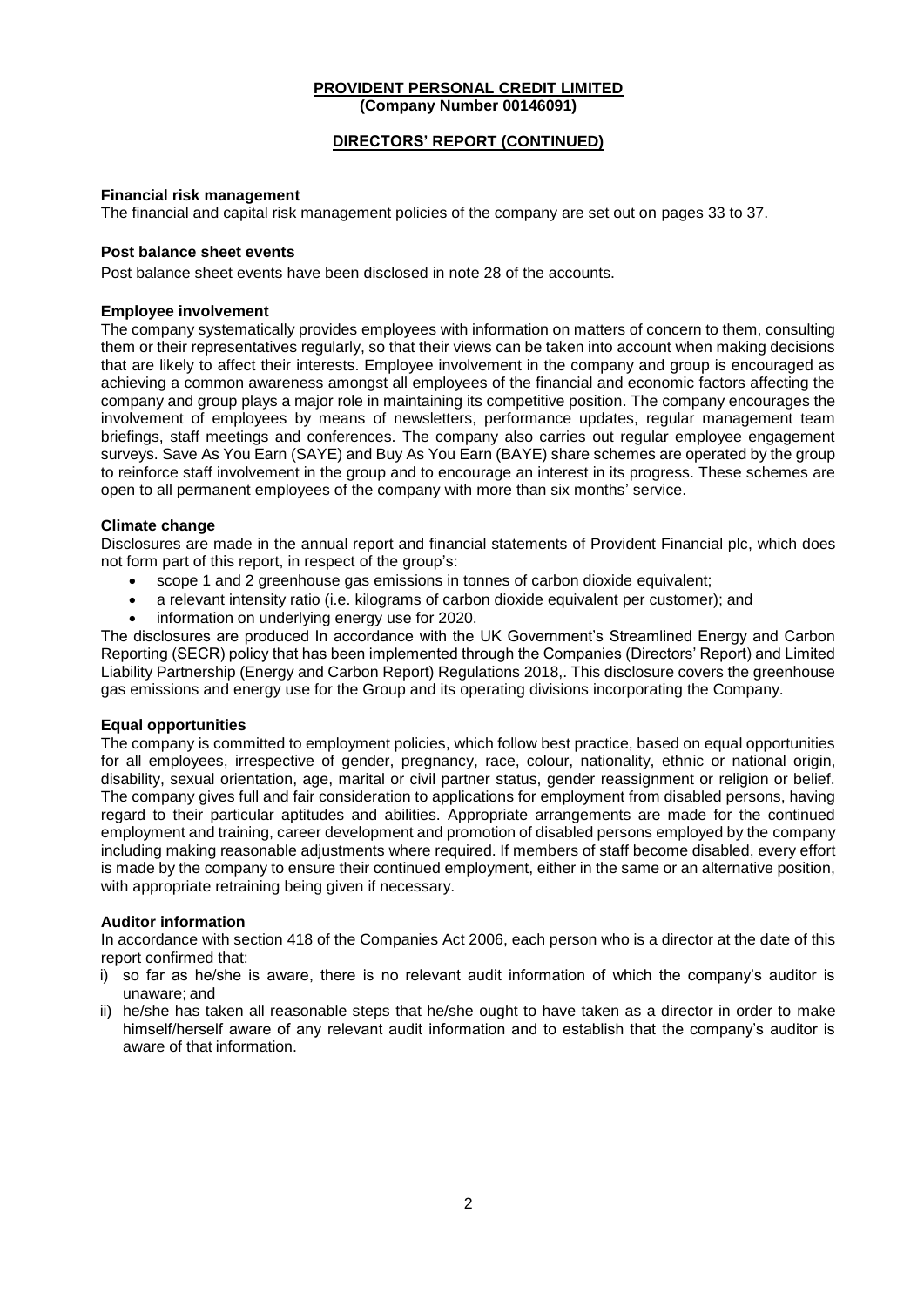### **DIRECTORS' REPORT (CONTINUED)**

**Auditor**

Deloitte LLP will continue as auditor to the company for the next financial year.

BY ORDER OF THE BOARD

*<u>Nullimon*</u>

N L M Moore Director Bradford 19 July 2021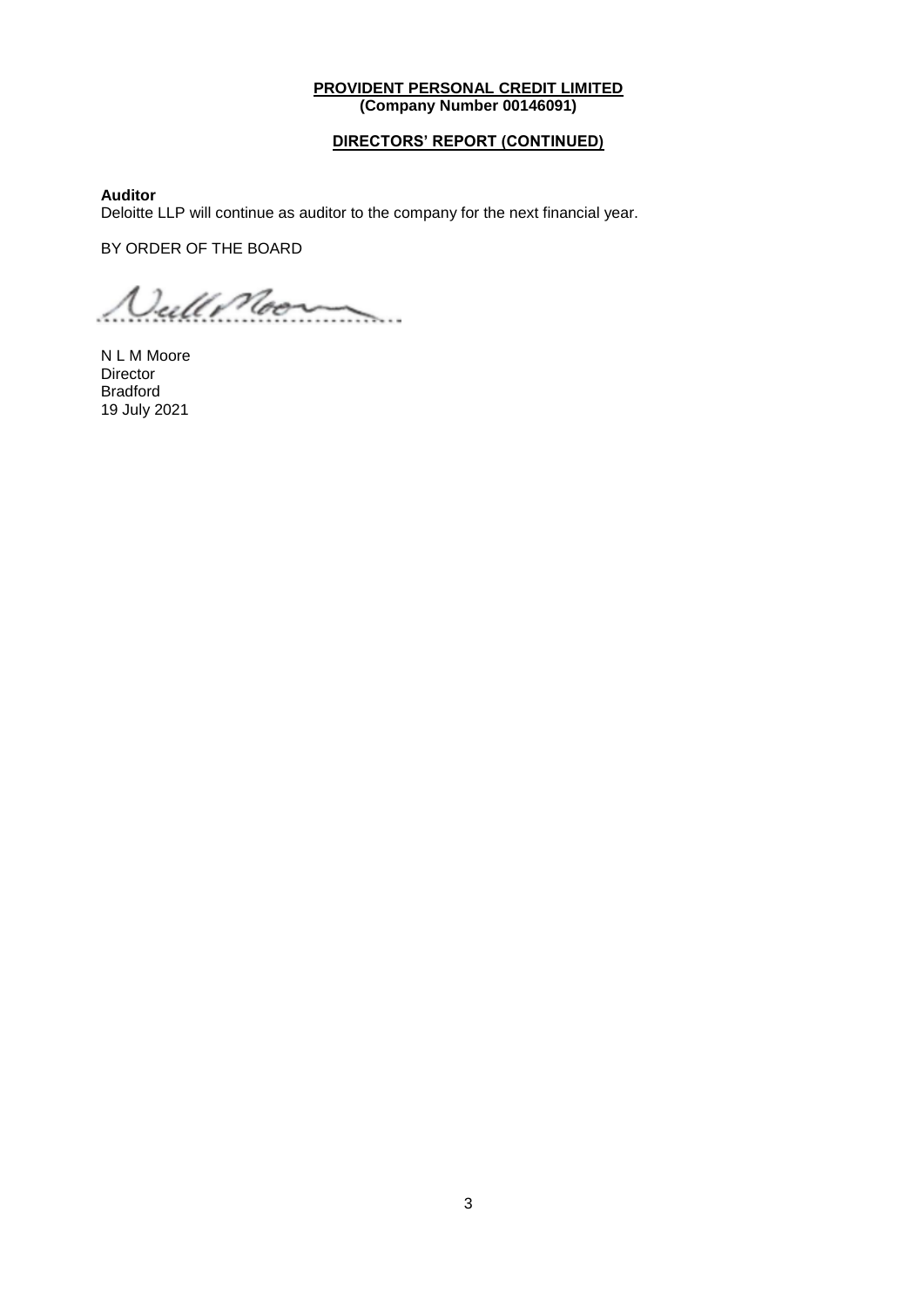### **STRATEGIC REPORT**

The company forms part of the Consumer Credit Division ('CCD') of Provident Financial plc and comprises Provident home credit and Satsuma. A full review of the business, results and future prospects of CCD is set out in the annual report and financial statements of Provident Financial plc, which does not form part of this report.

#### **CCD operational review and Scheme of Arrangement**

In November 2020, the group communicated its intention to initiate an operational review of CCD. In response to evolving customer demand, changing home credit market dynamics and the desire to focus on larger market segments, on 10 May 2021 the group announced its intention to withdraw from the home credit market entirely and is considering a sale of this business. Further details on the CCD operational review are provided on page 15.

On 15 March 2021, the group informed the market of its decision to launch a Scheme of Arrangement (the 'Scheme') to address the liability of ongoing customer complaints based on historic lending at CCD. Further details on the Scheme are provided on page 15.

#### **Review of the business**

The loss before taxation and exceptional items for the year increased by 78.2% to £85.9m (2019: loss of £48.2m). Exceptional items in 2020 of £66.5m (2019: £5.1m) relate to: £50.0m for the provision for customer claims under the CCD Scheme of Arrangement and £15.0m of costs to deliver the Scheme; £2.1m of redundancy costs following the removal of approximately 400 field roles in the UK field operation to reflect the reduction in customer numbers and receivables, and to more effectively align field roles with customer preferences; and an exceptional gain of £0.6m, offset against finance costs, relating to an additional interest credit on borrowings from the company's ultimate parent, Provident Financial plc following the tender and early redemption of the 2018 five-year-fixed-rate bond in August 2020. Exceptional items of £5.1m were incurred in 2019 in respect of costs associated with the ongoing turnaround of the home credit business following the migration to the employed operating model in July 2017.

The home credit business responded quickly to the challenges presented by Covid-19 by introducing several new ways of working in order to continue supporting customers. This included being able to offer lending and collections services on a fully remote basis including: taking repayments online, over the phone or via an Allpay card, managing loan applications remotely to new, existing or returning customers, offering Provident Direct and utilising central collections activity support with a particular focus on arrears and customers missing payments consecutively.

The home credit team implemented processes to help identify customers indicating that they have been impacted by Covid-19 and whose circumstances have changed as a result. At the end of June, there were c.8.5k customers identified which equated to around 3% of customers and 1% of receivables. By the end of December, this had fallen to c.5k, representing 2% of customers and 1% of receivables.

#### **Financial performance**

Key performance indicators for the company are detailed in the commentary below.

Customer numbers ended the period at 311,000, 40.4% lower than 522,000 last year, and comprised 263,000 in respect of the home credit business (2019: 386,000) and 48,000 in respect of Satsuma (2019: 136,000). Home credit customer numbers have fallen by 31.9% in 2020 driven by significantly reduced new customer bookings and 46.5% lower year-on-year issue volumes in home credit as a result of tighter underwriting standards and operational restrictions due to Covid-19, the latter particularly in the earlier stages of the pandemic. Satsuma customer numbers have fallen by 64.7% following the decision in Q2 2020 to pause lending on the high-cost short-term credit Satsuma book.

Total CCD receivables were £138.9m at the end of 2020 (2019: £249.0m), 44.2% lower than the end of 2019, and comprised £135.2m in respect of the home credit business (2019: £205.8m) and £3.7m in respect of Satsuma (2019: £43.2m). Home credit receivables have fallen by 34.3% in 2020 broadly in line with the reduction in customer numbers, driven by significantly lower issue volumes and higher impairment due to Covid-19. Satsuma receivables have reduced considerably in 2020 as lending to new and existing customers was paused in Q2 2020, alongside collection activity remaining strong throughout the period.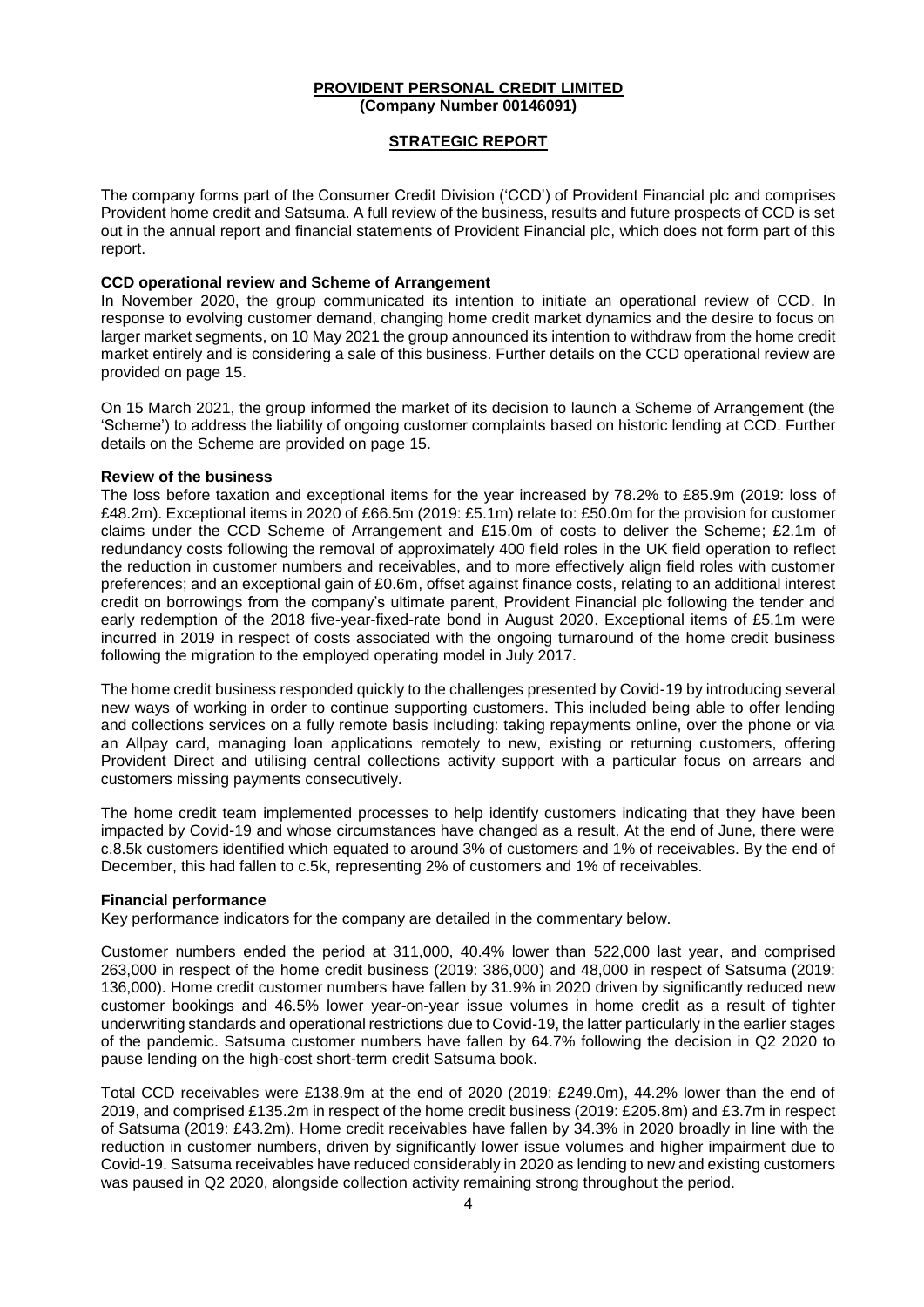### **STRATEGIC REPORT (CONTINUED)**

#### **Financial performance (continued)**

Revenue for the period of £191.5m (2019: £293.5m) has fallen by 34.8% in 2020, a modestly higher rate than the 33.0% reduction in the average receivable across the year. The revenue yield (revenue as a percentage of average receivables for the 12 months) of 115.6% in 2020 has reduced from 118.6% due to the significant reduction in the higher-yielding HCSTC Satsuma loan book in 2020. The net interest margin for the year of £185.6m (2019: £283.6m) was 34.6% lower than the prior year driven by the significantly lower revenue recognised in the period from the lower receivables and slightly lower yield.

Impairment for the year of £51.0m (2019: £99.6m) has reduced by 48.8%, better than the rate of reduction in average receivables, driven by the dynamics in both the home credit and Satsuma receivables books. Despite the significantly smaller book year-on-year, the home credit impairment charge increased, impacted by higher relative levels of write-off after the initial onset of Covid-19. The collect out of the Satsuma book during the year was stronger than initially anticipated and contributed to a significantly lower year-on-year impairment charge. As a result, the impairment rate at the end of December 2020 was 30.8% compared to 40.3% in the prior year with the impact of the lower Satsuma impairment outweighing the lower total average receivable for the year.

On a risk-adjusted basis, the net interest margin fell by 26.8% year-on-year to £134.6m (2019: £184.0m), with lower recognised revenue being partly offset by lower impairment. The risk-adjusted net interest margin as a proportion of average receivables increased to 81.2% in 2020 from 74.4% in 2019 driven by the lower impairment rate dynamics.

Operating costs increased by 20.9% to £287.0m in 2020 (2019: £237.3m). Operating costs before exceptional costs reduced by 5.3% to £219.9m in 2020 (2019: £232.2m). Expenses were reduced significantly year-on-year driven by lower salary costs following management action taken in 2019 and 2020 to reduce headcount, and savings realised across several other operating areas including travel, property, marketing and lower commission costs in the ROI business; the company also received significantly lower recharges from its immediate parent company, Provident Financial Management Services Limited ('PFMS') following the reduction in the cost base of PFMS in 2020 compared to 2019. The cost efficiencies were substantially offset by a significant increase in complaint costs, primarily from the UK home credit business, approximately £40m higher than 2019.

#### **Regulation**

In August, the FCA published the findings of a review into relending by firms that offer high-cost credit, which required businesses to ensure that relending did not lead to worse customer outcomes. At the same time, the Kerrigan vs. Elevate Credit (trading as Sunny) decision was published by the High Court which, in part, focused on affordability and creditworthiness procedures in place at Sunny, including repeat borrowing assessments.

After the period end, in February 2021, the initial findings of the Woolard Review were published. The recommendations include encouraging alternatives to high-cost credit, promoting better access to debt advice and that the FCA work with credit unions to expand their product offering. The group is reviewing the recommendations set out in the Woolard Review and will look to incorporate anything taken forward by the FCA. Importantly, the group's new unsecured personal loan product will be a 'mid-cost' offering, in keeping with the suggestions of the Review's recommendations.

On 2 March 2021, CCD was notified by the FCA enforcement team that it will be starting an investigation into the affordability and sustainability of lending to customers, as well as the application of a FOS decision into the complaint handling process in the period between 26 February 2020 and 11 February 2021. This is still at an early stage of investigation; a programme has been initiated to coordinate any requests from the FCA.

### **Principal risks and uncertainties**

The company participates in the group-wide risk management framework of Provident Financial plc. Details of the group's risk management framework together with the group's principal risks and uncertainties are set out in the annual report and financial statements of Provident Financial plc, which does not form part of this report.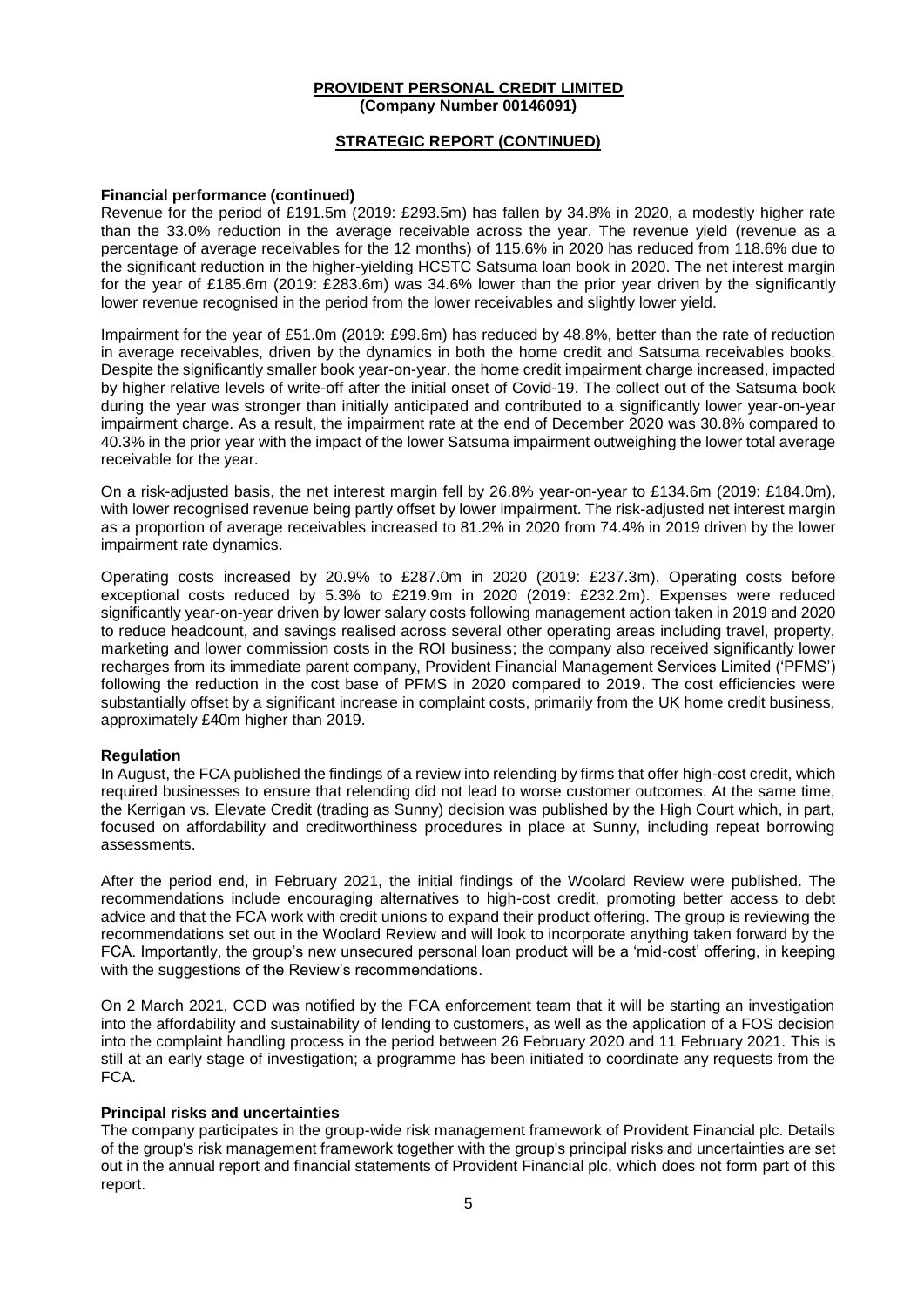# **STRATEGIC REPORT (CONTINUED)**

### **Statement regarding section 172 Companies Act 2006**

Our purpose, as part of the Provident Financial group, is predicated on our customers and is underpinned by a number of strategic drivers and behaviours. These aim to deliver an appropriate balance between the needs of our customers, our regulators, investors and our employees, in order to ensure that we are successful and sustainable for all of our stakeholders. Our stakeholders are individuals or groups who have an interest in, or are affected by, the activities of our business and our key stakeholders are set out in the table below. We seek to engage with them regularly to ensure that we are aware of their views and concerns with regard to a wide range of issues and we do this in a number of ways, as detailed on this page and pages 7 to 10. By balancing the interests of our stakeholders, lending responsibly, contributing to wider society and ensuring the appropriate corporate governance arrangements are in place, we can seek to maintain a reputation for high standards of business conduct. You can read about how the group has generated and preserved value over the long term in the strategic report and review of business within the annual report and financial statements of Provident Financial plc, which does not form part of this report.

| <b>Our Stakeholders</b><br>and why we engage<br>with them                                                                                                                                                                                                              | • How? (How management<br>and/or directors engaged with<br>and considered our<br>stakeholders)                                                                                                                                                                                                                                                                          | • What? (What were the key<br>topics of engagement and<br>consideration)                                                                                                                                                                                                                                                                                                                                                                                                                                                                                                                                                                                                                                                             | • Key outcomes and<br>actions (What was the<br>impact of the<br>engagement and/or<br>consideration?)                                                                                                                                                                                                                                                                                                                                                                                                                                                                                                                                                                                                                                                                                                                                                                                                                                                                                                                                        |
|------------------------------------------------------------------------------------------------------------------------------------------------------------------------------------------------------------------------------------------------------------------------|-------------------------------------------------------------------------------------------------------------------------------------------------------------------------------------------------------------------------------------------------------------------------------------------------------------------------------------------------------------------------|--------------------------------------------------------------------------------------------------------------------------------------------------------------------------------------------------------------------------------------------------------------------------------------------------------------------------------------------------------------------------------------------------------------------------------------------------------------------------------------------------------------------------------------------------------------------------------------------------------------------------------------------------------------------------------------------------------------------------------------|---------------------------------------------------------------------------------------------------------------------------------------------------------------------------------------------------------------------------------------------------------------------------------------------------------------------------------------------------------------------------------------------------------------------------------------------------------------------------------------------------------------------------------------------------------------------------------------------------------------------------------------------------------------------------------------------------------------------------------------------------------------------------------------------------------------------------------------------------------------------------------------------------------------------------------------------------------------------------------------------------------------------------------------------|
| <b>Our Customers</b><br>We engage with our<br>customers to<br>determine whether<br>we are delivering our<br>business activities in<br>accordance with our<br>purpose and ensuring<br>that we deliver good<br>outcomes for them<br>throughout their<br>journey with us. | · Utilising a wide variety of<br>customer engagement methods<br>including engagement surveys,<br>third party research and<br>complaints monitoring<br>• Continually reviewing the<br>customer proposition<br>• Monitoring performance against<br>good customer outcomes<br>• Considering the customer<br>experience, customer contact<br>strategy and customer journeys | • Financial inclusion and well-<br>being<br>• Responsible lending<br>• Understanding our<br>customers<br>• Our current products,<br>possible future products and<br>digital integration of the<br>customer journey<br>• Customer outcomes.<br>satisfaction, care, service<br>levels and complaints<br>• Customer affordability,<br>vulnerability and persistent<br>debt<br>• Safeguarding our<br>Customers' personal data<br>• Clear and transparent<br>customer communications<br>• Policy suite pertaining to<br>customers, processes and<br>safeguards including, but<br>not limited to: Anti Money<br>Laundering ('AML'), Data<br>Protection and Record<br>Retention, Vulnerable<br><b>Customers and Financial</b><br>Promotions | • Adapted the business<br>model to reflect a better<br>understanding of<br>customer needs<br>• Accelerated the roll out<br>of Provident Direct in the<br>UK by Q1 2020 to meet<br>rapidly changing<br>customer needs<br>• Oversaw the inception<br>of a dedicated<br><b>Complaints Model Office</b><br>during 2020 to facilitate<br>the timely and efficient<br>processing of<br>complaints and<br>investigate root causes<br>• Oversaw the progress of<br>a programme of work<br>undertaken to<br>understand the<br>feasibility and<br>appropriateness of a<br>Scheme of Arrangement<br>for customer complaints<br>• Remote lending and<br>collections facilities to<br>enable customers to<br>safely make payments<br>throughout the Covid-19<br>pandemic<br>• Tightened credit<br>underwriting reflective of<br>the desire to lend<br>responsibly through a<br>period of unprecedented<br>disruption<br>• Designed and<br>implemented enhanced<br>policies in order to<br>continue to best protect<br>customers and their<br>information |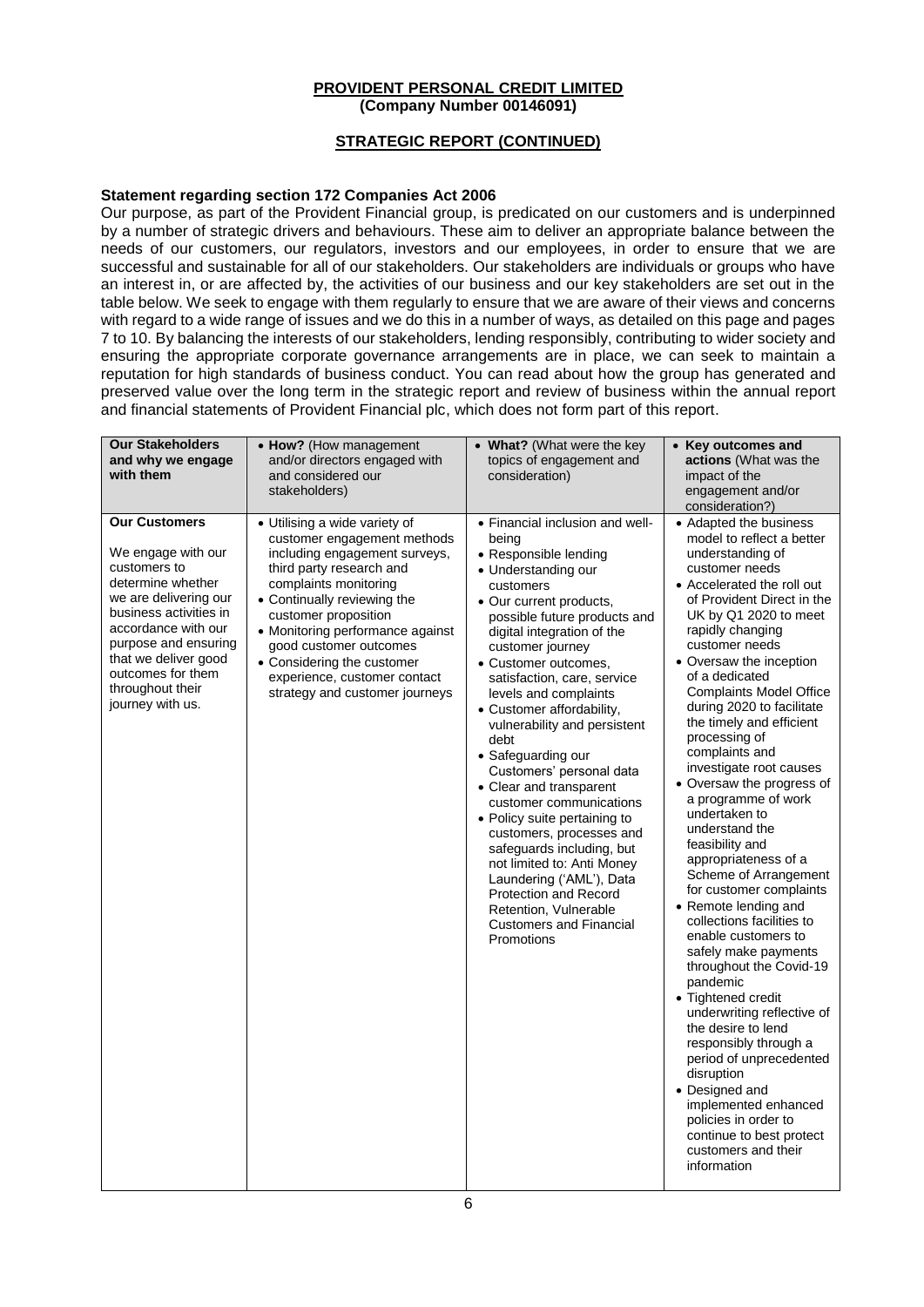| <b>Our Stakeholders</b><br>and why we engage<br>with them                                                                                                                                                                                                                                                                                                                                                                                                                                             | • How? (How management<br>and/or directors engaged with<br>and considered our<br>stakeholders)                                                                                                                                                                                                                                                                                                                                                                                                                                                                                                                                                                                                                                                                                                                                                                                                                                                                                                          | • What? (What were the key<br>topics of engagement and<br>consideration)                                                                                                                                                                                      | • Key outcomes and<br>actions (What was the<br>impact of the<br>engagement and/or<br>consideration?)                                                                                                                                                                                                                                                                                                                                                                                                                                                                    |
|-------------------------------------------------------------------------------------------------------------------------------------------------------------------------------------------------------------------------------------------------------------------------------------------------------------------------------------------------------------------------------------------------------------------------------------------------------------------------------------------------------|---------------------------------------------------------------------------------------------------------------------------------------------------------------------------------------------------------------------------------------------------------------------------------------------------------------------------------------------------------------------------------------------------------------------------------------------------------------------------------------------------------------------------------------------------------------------------------------------------------------------------------------------------------------------------------------------------------------------------------------------------------------------------------------------------------------------------------------------------------------------------------------------------------------------------------------------------------------------------------------------------------|---------------------------------------------------------------------------------------------------------------------------------------------------------------------------------------------------------------------------------------------------------------|-------------------------------------------------------------------------------------------------------------------------------------------------------------------------------------------------------------------------------------------------------------------------------------------------------------------------------------------------------------------------------------------------------------------------------------------------------------------------------------------------------------------------------------------------------------------------|
| Our shareholders<br>The company is a<br>wholly owned<br>subsidiary of<br><b>Provident Financial</b><br>plc, and as such it is<br>of paramount<br>importance that the<br>group is kept updated<br>on the company's<br>progress in delivering<br>the group's shared<br>purpose, its budget,<br>its strategy,<br>governance and<br>culture. Direct and<br>regular engagement<br>with our shareholder<br>ensures that the<br>company has a clear<br>understanding of its<br>role as part of the<br>group. | • Adapting the business model to<br>take into account the group-<br>wide purpose, our Blueprint<br>• The group CEO and group CFO<br>are members of the company<br>Board<br>• Reporting on financial<br>performance, strategy and<br>common accounting principles<br>at group committee meetings<br>• Budget and financial plan<br>developed as part of wider<br>group process<br>• The Directors and CRO of the<br>company participate in the<br>group Executive Risk<br>Committee to support alignment<br>of risk strategy to group<br>• The group has an aligned<br>corporate governance<br>framework and structure<br>including complementary<br>Delegated Authorities Manuals<br>• The group has a centralised<br>Corporate Responsibility team<br>and a group-wide approach to<br><b>CSR</b><br>• Participation in the group credit<br>underwriting review<br>• The Directors and CRO<br>participate in the group<br>Executive Committee to support<br>alignment of business model<br>and strategy | • Strategy and long-term<br>value creation<br>$\bullet$ Culture<br>• Financial and operational<br>performance<br>• Risk Management<br>• Corporate Governance<br>arrangements and<br>alignment<br>• Corporate Responsibility<br>• Interactions with regulators | • Business model aligns<br>with evolving regulatory<br>expectations<br>• Continued alignment<br>and evolution of the<br>business model with the<br>group's vision and<br>purpose<br>• Operational review of<br>CCD initiated, and<br>concluded following the<br>period end, in response<br>to financial<br>underperformance<br>• Group approved budget<br>and operational plan<br>• Enterprise Risk<br>Management<br>Framework aligned to<br>that of the group<br>• Tightened underwriting<br>standards in April 2020<br>aligned with the group<br><b>Risk Appetite</b> |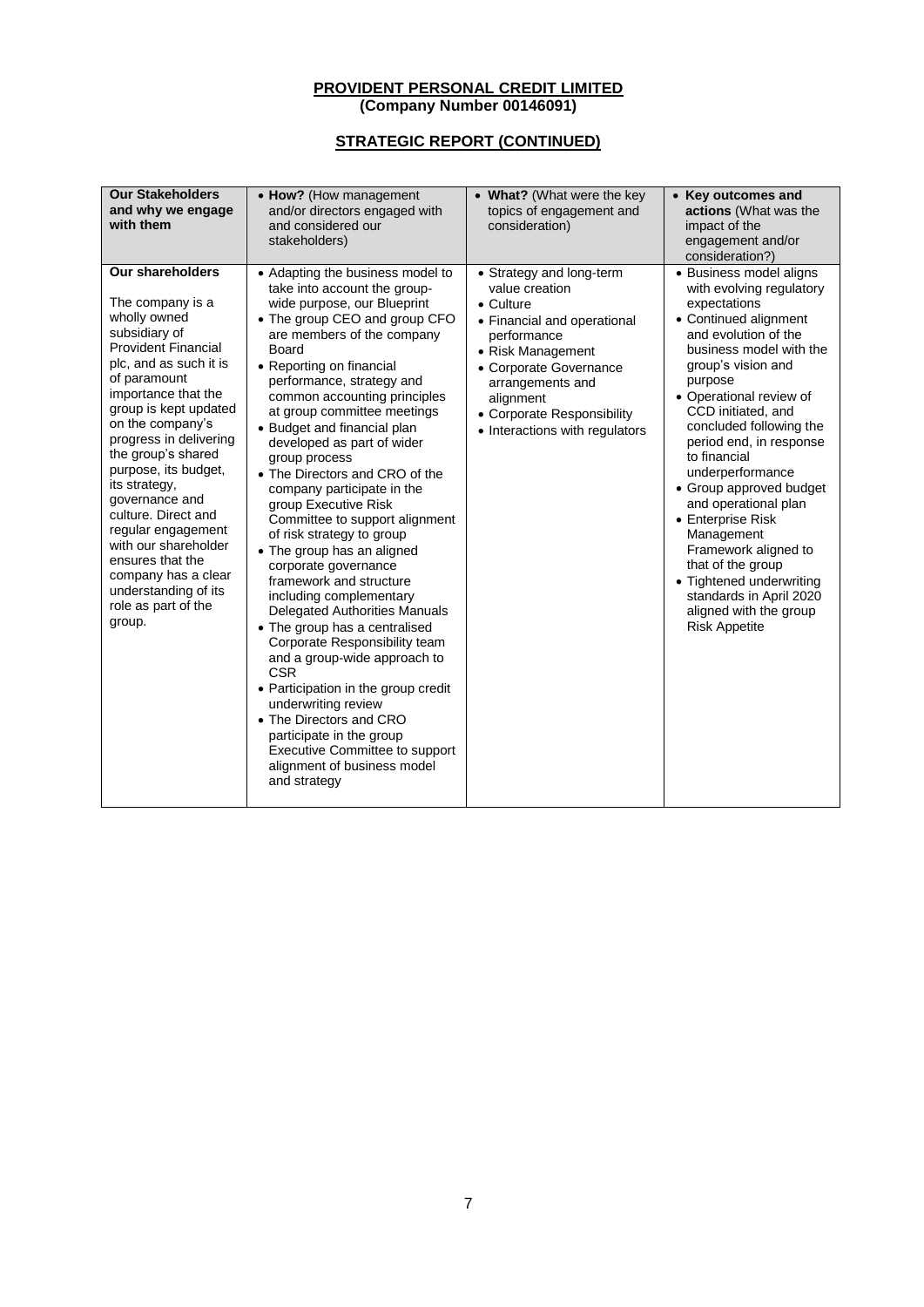| <b>Our Stakeholders</b><br>and why we engage<br>and/or directors engaged with<br>topics of engagement and<br>actions (What was the<br>with them<br>and considered our<br>consideration)<br>impact of the<br>stakeholders)<br>engagement and/or<br>consideration?)                                                                                                                                                                                                                                                                                                                                                                                                                                                                                                                                                                                                                                                                                                                                                                                                                                                                                                                                                                                                                                                                                                                                                                                                                                                                                                                                                                                                                                                                                                                                                                                                                                                                                                                                                                                                                                                                                                                                                                                                                                                                                                                                                                                                                                                                                                                                                                                                     | • How? (How management | • What? (What were the key | • Key outcomes and                                                                                                                                                                                                                                                                |
|-----------------------------------------------------------------------------------------------------------------------------------------------------------------------------------------------------------------------------------------------------------------------------------------------------------------------------------------------------------------------------------------------------------------------------------------------------------------------------------------------------------------------------------------------------------------------------------------------------------------------------------------------------------------------------------------------------------------------------------------------------------------------------------------------------------------------------------------------------------------------------------------------------------------------------------------------------------------------------------------------------------------------------------------------------------------------------------------------------------------------------------------------------------------------------------------------------------------------------------------------------------------------------------------------------------------------------------------------------------------------------------------------------------------------------------------------------------------------------------------------------------------------------------------------------------------------------------------------------------------------------------------------------------------------------------------------------------------------------------------------------------------------------------------------------------------------------------------------------------------------------------------------------------------------------------------------------------------------------------------------------------------------------------------------------------------------------------------------------------------------------------------------------------------------------------------------------------------------------------------------------------------------------------------------------------------------------------------------------------------------------------------------------------------------------------------------------------------------------------------------------------------------------------------------------------------------------------------------------------------------------------------------------------------------|------------------------|----------------------------|-----------------------------------------------------------------------------------------------------------------------------------------------------------------------------------------------------------------------------------------------------------------------------------|
| Our colleagues<br>• A group-wide colleague survey<br>• Review of colleague<br>• Culture, purpose and<br>was carried out during the year<br>behaviours<br>survey results and<br>To ensure that they<br>together with additional Covid-<br>action plans<br>• Financial and operational<br>understand the<br>19 specific surveys<br>performance<br>group's purpose and<br>• A workforce panel consultation<br>• Reward and recognition<br>how they can support<br>was undertaken to establish<br>Customer<br>• Employee engagement<br>its delivery, which we<br>Covid-19 secure working<br>Representatives to<br>• Leadership performance<br>believe helps our<br>enable safe customer<br>environment and practices<br>and succession<br>customer base. To<br>visits<br>• Our Designated Group Non-<br>• Development, training and<br>maintain high levels<br><b>Executive Director Colleague</b><br>• Provision of Colleague<br>career opportunities<br>of colleague<br>Champion plays the lead role in<br><b>Mental Health Toolkits</b><br>• Diversity and Inclusion<br>engagement in order<br>Board engagement with<br>for managers and the<br>• Health and safety<br>to enable us to<br>roll-out of the 'Thrive'<br>employees, understanding and<br>• Colleague wellbeing at work<br>attract, retain and<br>representing employee interests<br>mental health app<br>develop the talent we<br>across the group<br>across the group<br>need.<br>• The group's inclusion<br>• Launch of the 'Be<br>programme was launched via a<br>yourself' diversity and<br>dedicated remote roll-out during<br>inclusion initiative<br>the year and included hosted<br>including hosted<br>discussion panels<br>discussion panels<br>• Review of the<br>• Group recognition platform,<br>'Better Everyday' to help create<br>a culture where we say 'thank<br>and output<br>you' or 'well done' to colleagues<br>who demonstrate our Blueprint<br>behaviours<br>'Better Everyday'<br>• A confidential externally<br>• The Board and<br>facilitated whistleblowing line is<br>available for colleagues to raise<br>agreed a 20% pay<br>reduction for a three<br>concerns<br>• Board oversight of policies that<br>month period whilst<br>protect employees, their rights<br>operations were<br>and their personal data<br>impacted by Covid-19<br>related disruption<br>• Gender pay gap report<br>produced<br>• The purchase and<br>• Review of internal<br>communications strategy<br>work from home<br>• More frequent and<br>broader types of<br>colleague<br>communications<br>company MD<br>• Programme of work<br>initiated to update the<br>group and Divisional<br>Intranets |                        |                            | • Introduction of personal<br>protective equipment to<br>whistleblowing process<br>• Embedded mechanisms<br>for colleague recognition<br><b>Executive Management</b><br>distribution of equipment<br>to enable colleagues to<br>including regular Vlogs<br>from the group CEO and |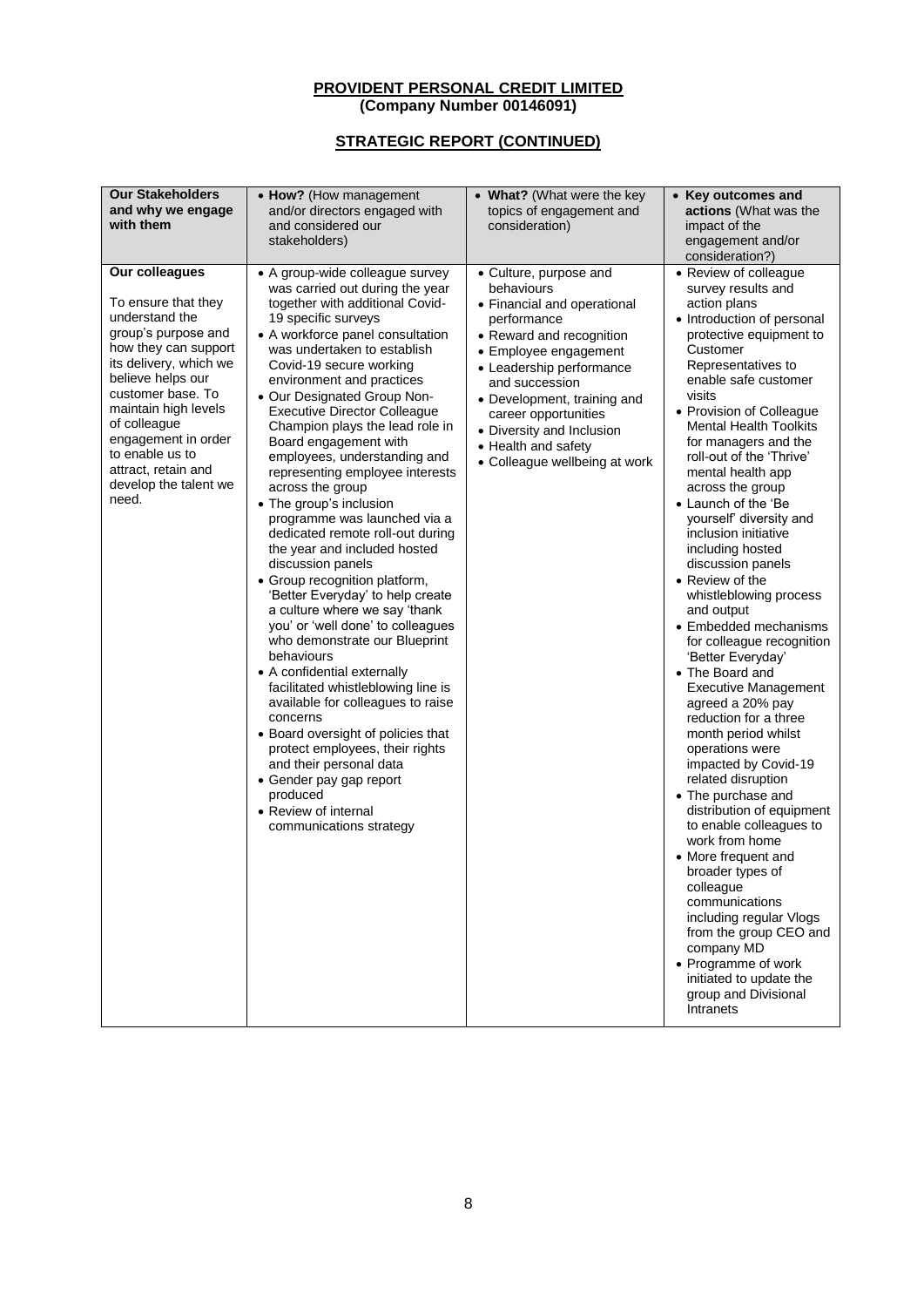| <b>Our Stakeholders</b><br>and why we engage<br>with them                                                                                                                                                                                     | • How? (How management<br>and/or directors engaged with<br>and considered our<br>stakeholders)                                                                                                                                                                                                                                                                                                                                                                                                                                                                                                                                                                                                                                                                                                                                                                                                   | • What? (What were the key<br>topics of engagement and<br>consideration)                                                                                                                                                                                                                                                                                                                                                                         | • Key outcomes and<br>actions (What was the<br>impact of the<br>engagement and/or<br>consideration?)                                                                                                                                                                                                                                                                                                                                                                                                                                               |
|-----------------------------------------------------------------------------------------------------------------------------------------------------------------------------------------------------------------------------------------------|--------------------------------------------------------------------------------------------------------------------------------------------------------------------------------------------------------------------------------------------------------------------------------------------------------------------------------------------------------------------------------------------------------------------------------------------------------------------------------------------------------------------------------------------------------------------------------------------------------------------------------------------------------------------------------------------------------------------------------------------------------------------------------------------------------------------------------------------------------------------------------------------------|--------------------------------------------------------------------------------------------------------------------------------------------------------------------------------------------------------------------------------------------------------------------------------------------------------------------------------------------------------------------------------------------------------------------------------------------------|----------------------------------------------------------------------------------------------------------------------------------------------------------------------------------------------------------------------------------------------------------------------------------------------------------------------------------------------------------------------------------------------------------------------------------------------------------------------------------------------------------------------------------------------------|
| <b>Our communities</b><br>To invest in activities<br>and initiatives which<br>seek to address<br>some of the key<br>factors which, on their<br>own or acting<br>together, may reduce<br>someone's likelihood<br>to be accepted for<br>credit. | • Participation in the group Social<br>Impact Programme that delivers<br>community investment<br>• The company participates in the<br>group Customer, Culture and<br>Ethics Committee at which<br>group-wide community matters<br>are discussed and overseen by<br>the group Board<br>• Group Board oversight of<br>community matters and the<br>approach to external<br>engagement regarding the<br>company's purpose and role in<br>society                                                                                                                                                                                                                                                                                                                                                                                                                                                    | • Community contributions<br>and charitable giving<br>• Volunteering<br>• Matched employee<br>fundraising<br>• Relationships with debt<br>charities                                                                                                                                                                                                                                                                                              | • Group volunteering<br>policy<br>• Group approved<br>approach to external<br>engagement regarding<br>the company's purpose<br>and role in society<br>• Matched employee<br>charitable fundraising<br>• The group Social Impact<br>Fund constituted a<br>foundation in Scotland<br>and provided 800<br>printed information<br>packs for the first Virtual<br>Numeracy day, in<br>keeping with the group's<br>purpose                                                                                                                               |
| Our regulators<br>To plan for regulatory<br>change with greater<br>certainty and<br>confidence, to<br>maintain our<br>reputation as a<br>responsible lender<br>and to maintain our<br>sustainable business<br>model.                          | • Board members and executive<br>management engage<br>proactively with regulators via<br>regular face to face and<br>telephone meetings<br>• Proactive interaction with<br>regulators on business and<br>operational models and product<br>design<br>• Regulatory risk reporting,<br>including horizon scanning, is<br>carried out and reported to the<br>company's dedicated Risk<br>Committee and Board which is<br>attended by the company CRO<br>• Regulatory engagement and<br>correspondence is reported to<br>and discussed by the Board and<br>escalated to the group Board as<br>appropriate<br>• Dialogue and engagement<br>regarding current and potential<br>products, customer outcomes<br>and digitisation<br>• Appropriate Risk Office<br>structure and resource levels<br>via the Risk Management<br>Framework<br>• Company CRO attends the<br>group Executive Risk<br>Committee | • Customer vulnerability and<br>persistent debt<br>· Our products, our potential<br>products and digitisation<br>• The company's Governance<br>Framework<br>• The company's regulatory<br>capital level and wind down<br>plan<br>• Customer proposition<br>improvements<br>• Complaints levels and<br>handling<br>• Senior Management &<br><b>Certification Regime</b><br>(SM&CR) embedding and<br>ongoing compliance<br>• Culture and Blueprint | • The views of regulators<br>and the regulatory<br>environment have<br>informed the business<br>model updates and any<br>amendments to our<br>product offering during<br>the year.<br>• Enhanced oversight and<br>monitoring of customer<br>lending and collections<br>processes<br>• The implementation of<br>wearable technology<br>within the ROI field<br>teams following<br>discussion with the<br>Central Bank of Ireland<br>• Engaging with FOS on<br>areas of mutual interest<br>• SM&CR responsibilities<br>mapped and policy<br>embedded |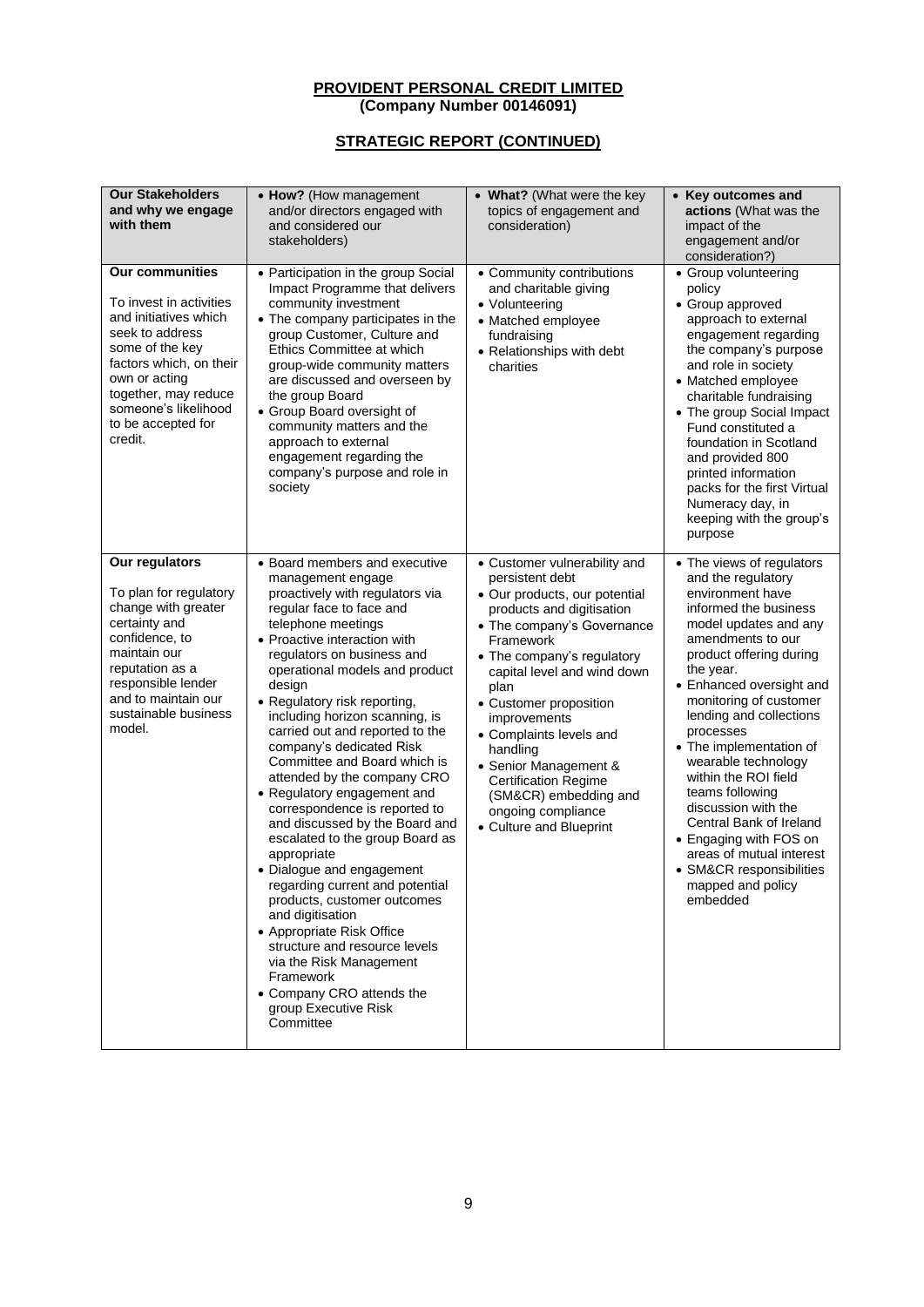| <b>Our Stakeholders</b><br>and why we engage<br>with them                                                                                                                                                                                                        | • How? (How management<br>and/or directors engaged with<br>and considered our<br>stakeholders)                                                                                                                                                                                                                                                                                                                                                                                                                                                                        | • What? (What were the key<br>topics of engagement and<br>consideration)                                                                                                                                                                                                                                     | • Key outcomes and<br>actions (What was the<br>impact of the<br>engagement and/or<br>consideration?)                                                                                                                                                                                                                                                                                                                                                                                             |
|------------------------------------------------------------------------------------------------------------------------------------------------------------------------------------------------------------------------------------------------------------------|-----------------------------------------------------------------------------------------------------------------------------------------------------------------------------------------------------------------------------------------------------------------------------------------------------------------------------------------------------------------------------------------------------------------------------------------------------------------------------------------------------------------------------------------------------------------------|--------------------------------------------------------------------------------------------------------------------------------------------------------------------------------------------------------------------------------------------------------------------------------------------------------------|--------------------------------------------------------------------------------------------------------------------------------------------------------------------------------------------------------------------------------------------------------------------------------------------------------------------------------------------------------------------------------------------------------------------------------------------------------------------------------------------------|
| Our suppliers<br>To treat our suppliers<br>fairly and develop<br>strong relationships<br>with them which<br>ensure that we only<br>buy products and<br>services from those<br>who operate<br>responsibly and<br>mitigates risk in our<br>supply chain.           | • There is an established due<br>diligence process to manage<br>supply chain-based risks and<br>comply with company policies<br>• There are standardised<br>contractual terms that we<br>attempt to use with all of our<br>suppliers to reduce contractual<br>risks<br>• The company is a signatory to<br>the Prompt Payment Code, and<br>we publish our Payment<br>Practices Reporting at<br><b>Companies House</b><br>• There is a Supplier Relationship<br>Management Framework in<br>place which highlights supplier<br>performance and enables joint<br>roadmaps | • Prompt payment<br>• Data protection<br>• Information Security<br>• CCO and Tax Evasion<br>• Environmental issues<br>• Supplier on-boarding<br>process<br>· Supplier performance<br>• Delegated authorities<br>• Anti-bribery and corruption<br>• Modern Slavery<br>• Conduct, behaviour and<br>performance | • Signatories of the<br><b>Prompt Payment Code</b><br>• Compliance with SYSC<br>regulations and<br>European Banking<br><b>Authority Outsourcing</b><br>Guidelines                                                                                                                                                                                                                                                                                                                                |
| Our environment<br>To minimising our<br>environmental<br>impact, in particular<br>to reducing the<br>greenhouse gas<br>emissions associated<br>with our business<br>activities, thereby<br>lessening our<br>contribution to issues<br>such as climate<br>change. | • The company utilises and<br>contributes to the group's<br><b>Environmental Management</b><br>System (EMS)<br>• The company participates in the<br>group Customer, Culture and<br>Ethics Committee at which<br>group-wide environmental<br>matters are discussed and<br>overseen by the group Board<br>Committee<br>• Participation in the group<br>submission to the Carbon<br>Disclosure Project<br>• Execution of activities to<br>support achievement of ISO<br>14001                                                                                            | • Climate change<br>• Greenhouse gas emissions<br>• Achievement of the Task<br>Force on Climate Related<br><b>Financial Disclosures</b><br>objectives                                                                                                                                                        | · Group-wide reduced<br>emissions targets<br>resulting in a reduction<br>in the group's scope 1<br>and 3 emissions<br>• Group submission to the<br><b>Carbon Disclosure</b><br>Project<br>• Achievement of ISO<br>14001<br>• Continued offset of the<br>group's operational<br>carbon footprint<br>• Group commitment to<br>the six long-term ESG<br>objectives<br>• Implementation of the<br>Task Force on Climate<br><b>Related Financial</b><br>Disclosures objectives<br>and recommendations |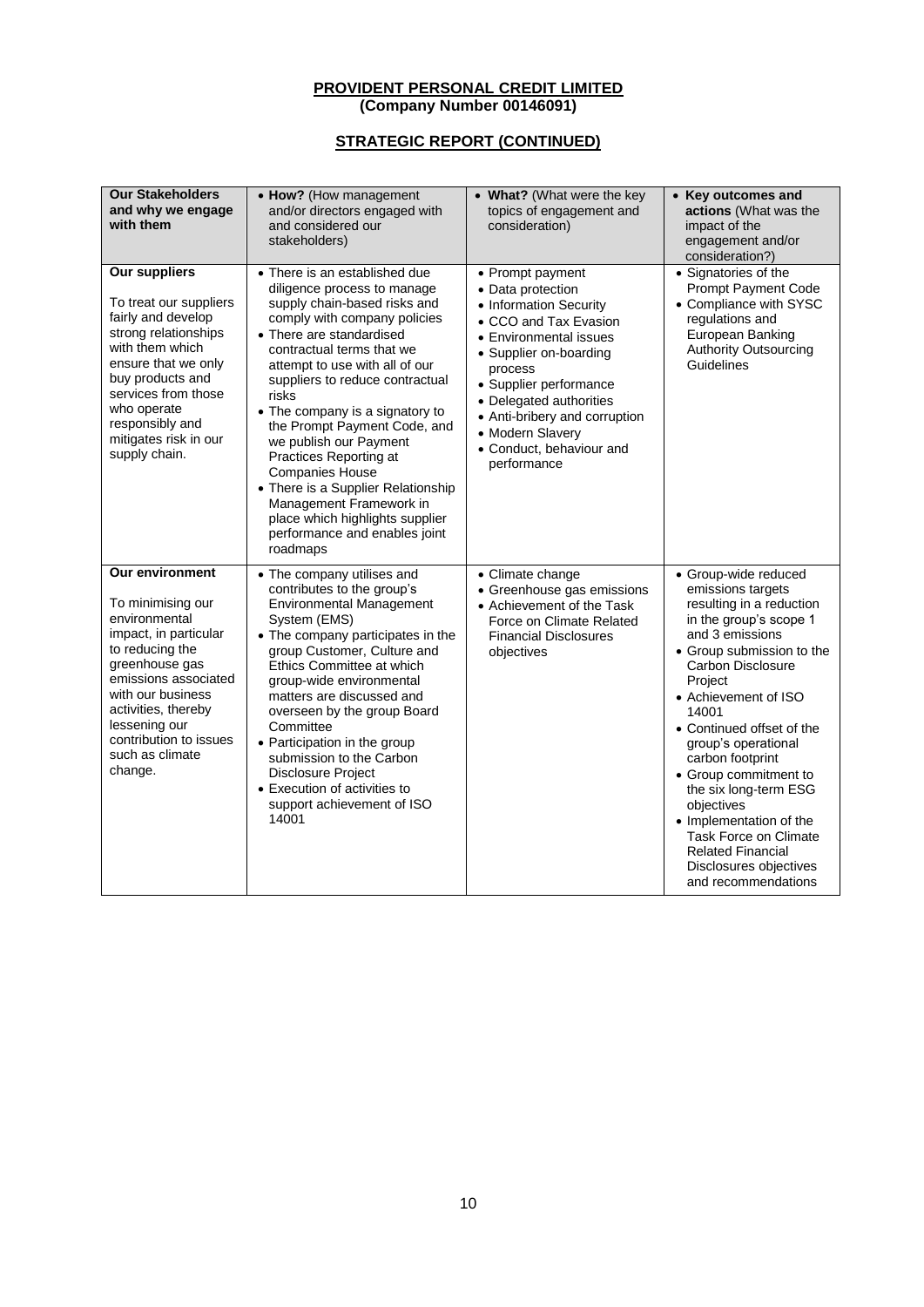### **STRATEGIC REPORT (CONTINUED)**

In making the following principal decision, the Board took into account its duties under s.172 of the Companies Act 2006:

### **Responding to Covid-19**

Under the leadership of the Board, the company adapted swiftly and effectively to the early stages of the Covid-19 pandemic and continued to adapt to the demands of the crisis as it evolved. Listed below are some of the key Covid-19 related matters discussed by the Board during the year. They demonstrate how the Board has integrated stakeholder considerations, including its duties under s.172 of the Companies Act 2006 into its deliberations and decision making. A Steering Group, at which Directors of the company were present, was incepted in February 2020 to plan for the potential impact of the Covid-19 pandemic on the group's colleagues and customers. The company communicated frequently with its key stakeholders including the regulator, colleagues, customers and the shareholder about changes that might impact them. These included changes to processes, new or adapted methods of engagement and the working environment.

In May 2020, the Board received a fulsome summary of management's Covid-19 decision making and an assessment of the key risks arising from it, what mitigations had been implemented and what mitigations were available to be implemented in the future. The Board considered in detail amongst other things: the amendments that had been made to customer journeys; the approach to lending to new and existing customers; areas where there might be potential for customer detriment; and colleague variable remuneration and associated colleague retention. The assessment covered critical risks such as credit risk, fraud and financial crime, customer service, regulatory risk and reputational risk. In noting and discussing the key risks and determining an approach to address them, the Board gave due and careful consideration of its stakeholders and duties under s172 of the Companies Act 2006 and reached conclusions which it believes are in the best interests of the company.

#### **Customers**

The Board monitored management's customer facing processes, including the transition of those relating to lending and collections to be fully remote, including: customer loan repayments taken over the phone; the processing of loan applications remotely; and the national roll-out of Provident Direct in the UK by the end of Q1 2020. The action taken by the company under the direction of the Board helped to ensure that customers were able to maintain their payments and therefore the status of their credit files, ensuring they had continued access to credit where appropriate. In doing so the Board acknowledged the group's common strategic purpose of 'helping put people on the path to a better everyday life'. The Board has met more frequently throughout the reporting period and has received comprehensive business and financial updates from management at each meeting. Updates to operational processes have been supported by both the group Internal Audit and Risk functions, who have completed reviews of proposed processes and controls and reported on their findings.

#### **Colleagues**

Board directors and executive management agreed to take a 20% reduction in fees/salary for an initial three-month period given the challenges facing customers and colleagues. Colleagues were advised to work from home from 23 March 2020 onwards and the Board received updates on the technological resources required to make this possible. Management's enhanced communication tools and increased use of social media was overseen by the Board. The Board challenged and supported management in their approach to colleague and regulator engagement with regards the requirements for offices to remain open and ensuring they operated within applicable guidelines. Government guidance introduced a requirement to consult with elected representatives on a Covid-19 related workplace risk assessment, and colleague representatives were therefore elected to our existing Colleague Forums, and their terms of reference were updated to meet this requirement. The Board has received updates on colleagues' return to work strategy, including health and safety, planning and internal communications.

#### **Suppliers**

The company has continued to pay its suppliers promptly, thereby remaining signatories of the Prompt Payment Code and maintaining the group's reputation for high standards of business conduct.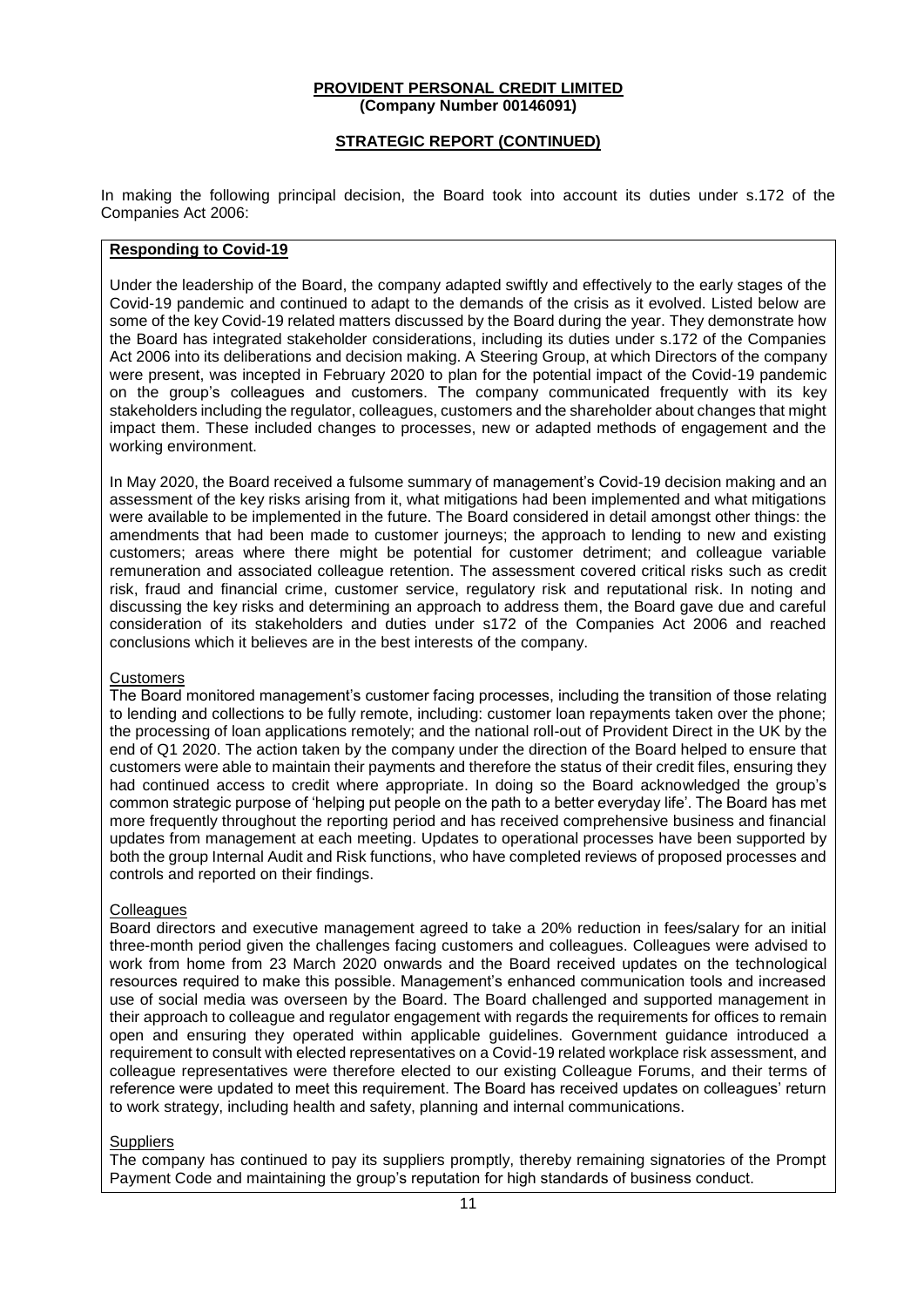### **STRATEGIC REPORT (CONTINUED)**

#### **Purpose and leadership**

PPC's purpose, 'We help put people on a path to a better everyday life', is aligned with that of its parent company, Provident Financial plc (PF plc), is predicated on its customers and is underpinned by a number of strategic drivers and behaviours. PF plc follows the 2018 UK Corporate Governance Code and details of its compliance are reported within its 2020 Annual Report and Accounts (the "PF Annual Report"), which is available here: www.providentfinancial.com/shareholder-hub/results-reports-and-presentations/. The Board is focused upon delivering an appropriate balance between the needs of the Company's stakeholders, in order to ensure that PPC is successful and sustainable. By balancing the interests of our stakeholders, lending responsibly, contributing to wider society and ensuring the appropriate corporate governance arrangements are in place, PPC can maintain a reputation for high standards of business conduct.

PPC is a wholly-owned subsidiary of PF plc and its Board is comprised of experienced directors with key experience, knowledge and skills in the sector in which the company operates and in serving its target customers. Visibility, coordination and transparency between the PPC and PF plc is ensured by the PF plc CEO and CFO being members of the Board, the CEO also being the Chair. The company has an appropriate governance framework in place, including a Schedule of Matters Reserved for the Board, written Terms of Reference and a Governance Manual which codifies the company's governance arrangements. Delegated Authorities Manuals (DAMs) which cover the Consumer Credit Division (CCD) (incorporating PPC) and the wider PF plc group, set clear decision making expectations and clarity of authorities and responsibilities of the PPC Board and management.

PPC's relationship with its' employees is of vital importance to the company and workforce advisory panels are in place throughout the PF plc group, including the Consumer Credit Division, of which PPC forms a part. A group-wide survey was conducted in 2020. The results have been discussed by PF plc group and CCD leadership teams and an action plan formulated and overseen by key PPC directors and senior management. Changes delivered in the year have included improvements to employee health and safety; remote card readers for field-based colleagues and instant access to emergency services when in danger. Enhanced mechanisms for colleague recognition have been launched and are in operation. Furthermore, roadshows, weekly departmental meetings, use of a PF plc group-wide intranet, and also a specific CCD intranet, all help demonstrate to employees that they are respected and appreciated by the company. With regards to making sure feedback is not simply a 'once a year' event, the group has in place a group Non-executive Employee Champion who visits PPC sites and engages with colleagues, including via the CCD workforce panel, and delivers feedback to the PF plc group Customer, Culture and Ethics ("CCE") Committee Report, which is further explained in the PF plc Annual Report at page 131.

PPC operates under PF plc's cultural Blueprint, the aim of which is to unify colleagues around the PF plc group's and company's purpose and seeks to provides financial inclusion for the 1 in 5 UK adults who are not well served by mainstream lenders. The embedding of the PF plc group's strategic 'Blueprint' behaviours into the company's day to day operations formed a key part of the company's ongoing colleague performance development and review process for both directors and all colleagues. PPC utilises a balanced scorecard of Key Performance Indicators to measure its embedding of the Blueprint, and these are reported into and monitored by the PF plc group through its Customer, Culture and Ethics Committee.

PPC has in place a Whistleblowing Policy, Whistleblowing Forum and an external independent route for employees to raise any matters of concern. Whistleblowing reports are collated and reported to the PF plc group Board, with actions cascaded to PPC as appropriate. This process is sponsored by the group General Counsel and Company Secretary who is responsible for facilitating robust controls and comprehensive independent investigation of any reports made.

PPC's strategy is set at the company level, and is aligned overall with the group. The company's aim is to support customers to navigate their everyday life and provide opportunities for them to improve their credit rating. More information on PPC's purpose and strategy can be found within the PF plc Annual Report on pages 20 to 47.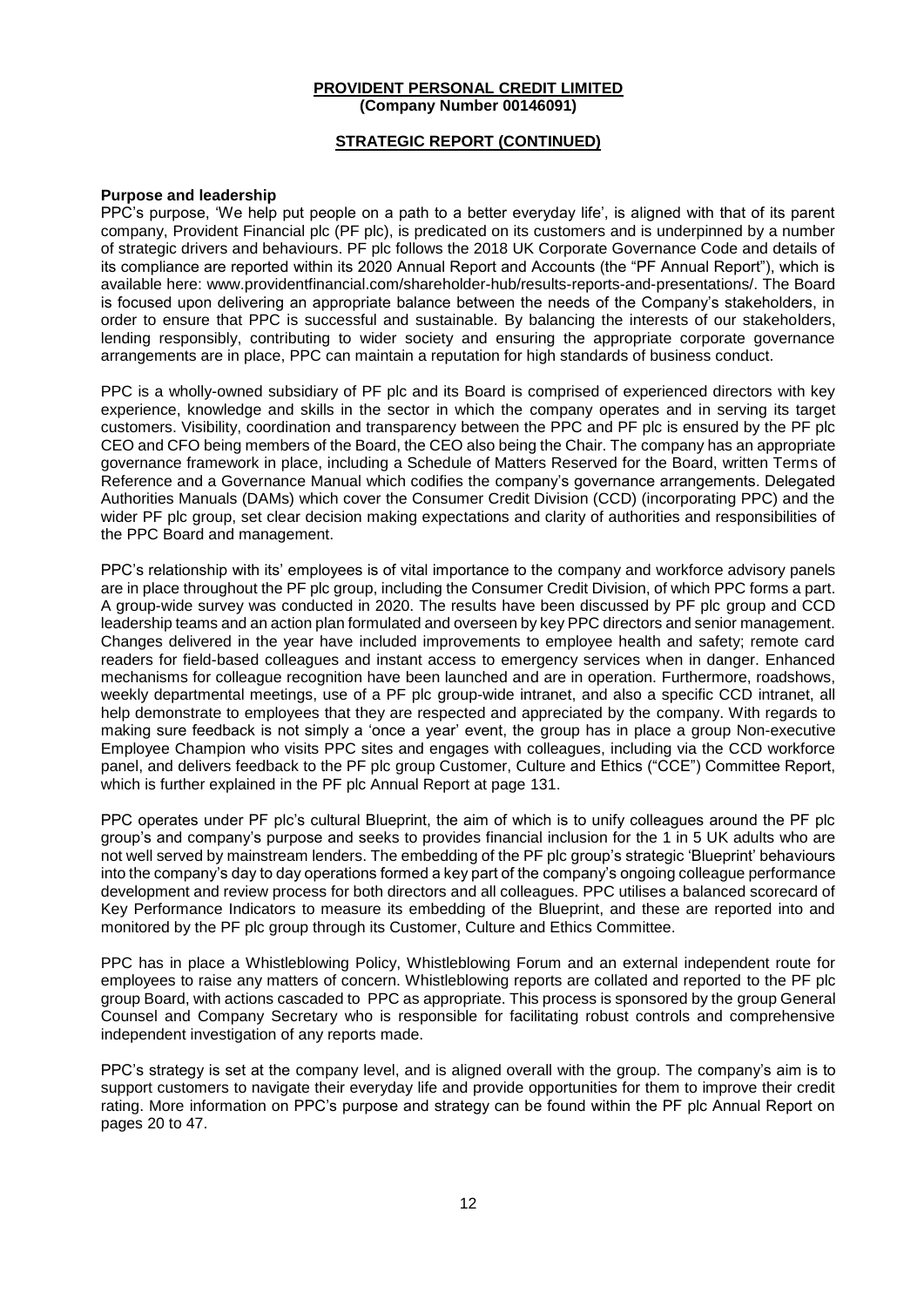### **STRATEGIC REPORT (CONTINUED)**

#### **Purpose and leadership (continued)**

The nature of PPC's customer base and the market it specialises in has made the building and maintaining of open and trusting dialogue with policy makers and key regulators, the Financial Conduct Authority (FCA) and Central Bank of Ireland (CBI), critical for the long term success of the company. During 2020 the PPC Board engaged with the FCA in relation to adaptation made to its operations in response to the COVID-19 pandemic. The Board considered, and engaged with the FCA, regarding a programme of work undertaken to understand the feasibility and appropriateness of a Scheme of Arrangement for customer complaints arising from CCD's home credit business. See pages 15, 32 and 52 for more information regarding the Scheme of Arrangement.

For further information on how the PPC Board engages with its regulators and how it considered and supported its customers, please see the Section 172 statement on pages 6 to 11.

#### **Board composition**

The PPC Board's roles of Chair and CCD Managing Director (MD) are separate, with the group CEO being the Chair of PPC. The Board also normally comprises the CCD Finance Director (FD) and the group CFO, ensuring that there is the appropriate level of oversight for the size and complexity of the business, and reflecting the requirements of a company which is FCA and CBI regulated and a wholly-owned subsidiary of a group. The PPC Board is comprised of experienced directors with key experience, knowledge and skills in the sector in which the company operates and in serving its target customers and all Directors each demonstrate a strong knowledge of the business.

In order to ensure access to specialist knowledge, other attendees are invited to attend Board meetings as appropriate (including the Chief Risk Officer (CRO)). The Chair (group CEO) and group CFO's biographies are located on page 102 of the PF plc Annual Report.

There is a joint Audit and Risk Committee, the membership of which includes the group CFO (chair), MD, CRO and FD. The duties and responsibilities of this Committee are documented within its terms of reference and include monitoring the integrity of financial reporting, internal controls and risk management of PPC and advising the Board on whether internal controls and risks are sufficiently robust and appropriately managed.

The Board and Chair are supported by the group Company Secretariat who ensure that an appropriate agenda is set in consultation with the Chair, that directors have access to appropriate information and that there is sufficient time within meetings to enable meaningful discussion. In 2020 PPC held 11 Board meetings and four Audit and Risk Committee meetings. This is a higher number of Board meetings than typical, and this partly reflects both the Board's oversight of the company's response to the COVID-19 pandemic and also the Scheme of Arrangement mentioned above.

CCD, including PPC, has adopted and adhered to the group-wide policy on Equality, Diversity and Inclusion ('EDI'), which references both the Hampton-Alexander Review and the Parker Review targets. The group EDI policy recognises that Board diversity plays a key role in contributing to the group's success. The appointment of individuals to the roles that act as directors of PPC are based on their employee roles, and the recruitment of employees is based on merit taking due consideration of diversity.

PPC undertakes a regular functional talent review for employees. This includes assessing colleagues' skills and identifying any key skill gaps, an assessment of successors and a key action log exploring team wide interventions and longer term goals. The outcome is considered by PPC leadership and also forms part of the wide PF group talent management process which is reported to the PF plc Nomination Committee. PPC has participated in wider PF group initiatives on diversity including: the group Women in Leadership Programme, which seeks to aid female colleague progression throughout the group and their influence throughout their respective entity; a 'Time to be yourself' inclusion and diversity campaign; and the launch of a formal series of communities around several protected characteristics, each sponsored by a senior Executive and inviting colleagues to be a part of them.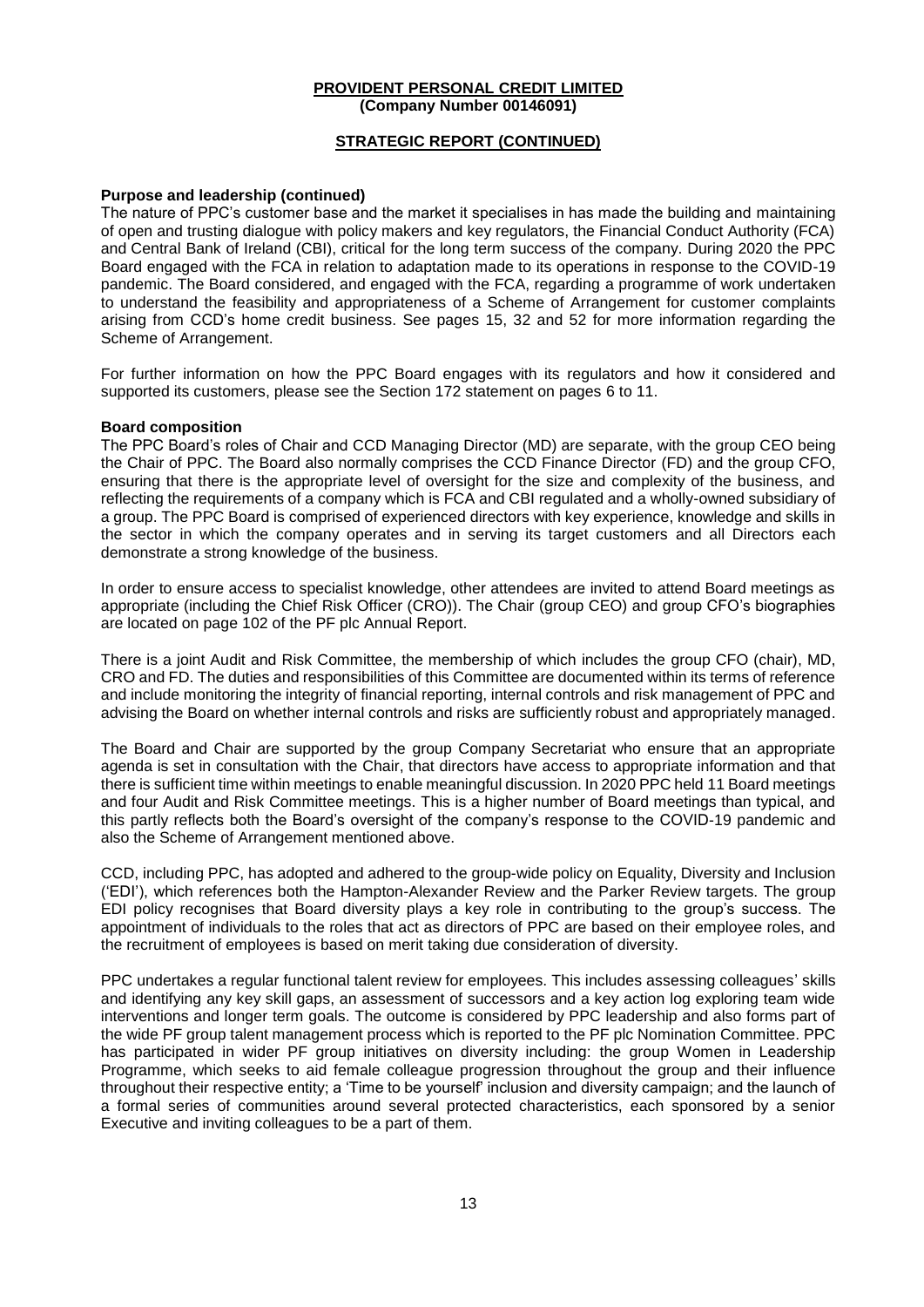### **STRATEGIC REPORT (CONTINUED)**

#### **Director responsibility**

To ensure that all the Board and individual directors continue to have a clear understanding of their accountability and responsibilities, on appointment new PPC directors are provided with training materials on their directors' duties, including those under section 172 of the Companies Act 2006.

The CCD and group DAMs are in place which clearly set out approval limits and document the appropriate hierarchy of decision making at the company and group level. Further to this, there is a company specific Governance Framework and Governance Manual that are subject to internal audit review to assess their effectiveness.

The Board has in place a schedule of matters reserved for its decision and Board and committee terms of references. Senior Management Function Statements of Responsibilities and a Management Responsibilities Map are in place in compliance with the Senior Managers and Certification Regime.

A PF group-wide enterprise risk management framework is in place, which PPC applies alongside its own risk appetite to ensure Directors have appropriate oversight of risk through the Audit and Risk Committee and Board, please see below for more information. Furthermore, PPC complies with PF Corporate Policies and attested to this during the year. In addition PPC has a suite of risk policies, compliance with which is monitored by its risk and internal audit functions and overseen by the Audit and Risk Committee.

With regards to Conflict of Interests, PPC's Conflict of Interests register is maintained by the group Company Secretariat and care is taken to accurately reflect those conflicts which arise due Directors being on the board of more than one group company.

Group Company Secretariat support the Board and Chair on all governance matters, including providing timely Board and Committee agendas. Board papers are preceded by an executive summary and enhancements to the standards of reports to the Board have been made during the year, including through the inclusion of s.172 considerations in the standardised reporting templates used in PPC and across the group.

#### **Opportunity and risk**

Sustainability and the ability to create an environment for the business where growth and success are prevalent is important to the Board of PPC. The company prepares a budget, approved by the Board, and embedded within which are the assumptions made within the Board approved strategy and plan. The Budget satisfies the requirements of the company and aligns with that of the group. For more information on PPC's strategy, please refer to pages 20 to 47 of the PF plc Annual Report.

The Audit and Risk Committee is responsible for overseeing PPC's risk management and adherence to the company's risk appetite, and received regular reporting on risk from the PPC Chief Risk Officer, including key risk indicators by which the company's adherence to its Risk Appetite is measured. Risk ownership in PPC is defined by role and risk owners report into the CRO who, in turn, reports into the Audit and Risk Committee and Board. The Risk Management report involves the use of a Risk Map whereby all latest changes are highlighted accordingly to predetermined risk grading and RAG status. Internal audit reports are considered and findings and action closure rates discussed. Risk reporting is reviewed within Board meetings and aggregated and aligned with that of the group for onward reporting to the Board of PF plc. Furthermore there is a PF plc group Risk Committee and, outside of the formal governance structure a meeting between the Chief Risk Officers of each subsidiary and the group Risk Committee Chair. For further information on Provident Financial plc's three lines of defence model, please see the Risk Committee Report in the PF Annual Report at pages 138 to 140.

During the year the Audit and Risk Committee and Board oversaw the impact of the COVID-19 pandemic on the company's risks and the actions plans implemented to address those risks. The impact on colleagues, customers and conduct was included as part of this review.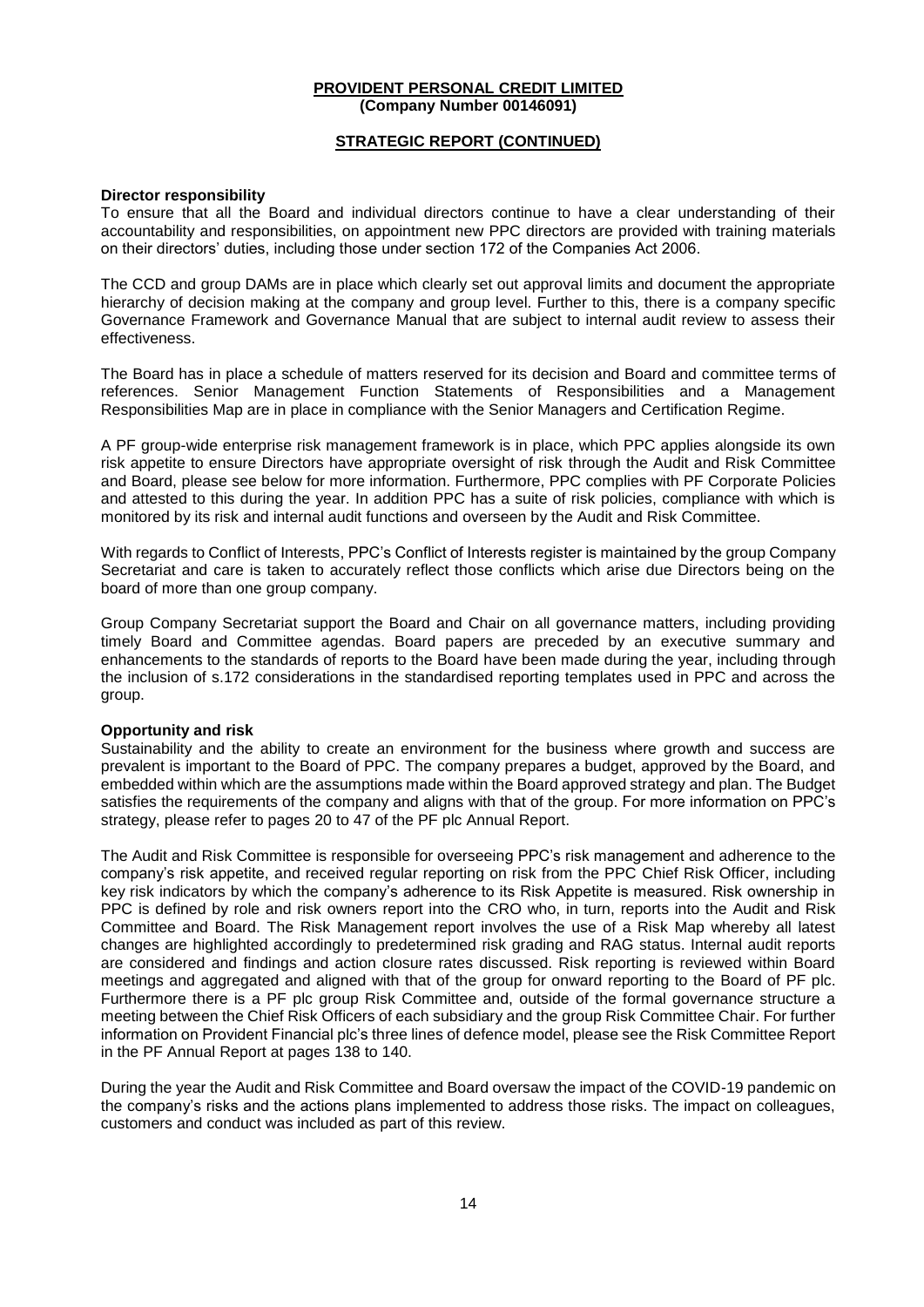### **STRATEGIC REPORT (CONTINUED)**

#### **CCD operational review and Scheme of Arrangement**

In November 2020, the group communicated its intention to initiate an operational review of CCD, to be carried about by Hamish Paton, Managing Director, and his team. In the context of Covid-19, rising customer complaint volumes driven by Claims Management Companies (CMCs) and evolving customer choice dynamics, it was clear that CCD needed to evolve its business model in order to keep providing sustainable returns to shareholders.

On 15 March 2021, the group informed the market of its decision to launch a Scheme of Arrangement (the 'Scheme') to address the liability of ongoing customer complaints based on historic lending at CCD. The £65m cost of claims and related costs under the Scheme has been recorded as a provision in 2020 (comprising £50m remediation and £15m of costs to administer the Scheme). On 22 April 2021, the High Court made an order enabling CCD to convene a meeting of Scheme creditors to consider the merits of the Scheme. CCD customers, past and present, as well as the Financial Ombudsman Service (FOS), now have the opportunity to vote on the Scheme. The creditors meeting will be held on 19 July 2021 and, if creditors vote in favour of the Scheme, the final Court sanction hearing will be held on 30 July 2021.

In response to evolving customer demand, changing home credit market dynamics and the desire to focus on larger market segments, on 10 May 2021 the group announced its intention to withdraw from the home credit market entirely and is considering a sale of this business. The home credit business has been placed into a managed run-off, which is expected to conclude by December 2021. The business expects to manage the IT infrastructure and support service expenditure lower as the receivables book falls. At the end of March 2021, CCD had approximately 2,100 employees and an internal consultation for these employees started on 10 May 2021. It is anticipated that the cost to the group of placing the business into managed run-off or disposing of CCD will be up to c.£100m.

The group will leverage its existing expertise to expand its unsecured personal loan product. The new loan offering will be a 'mid-term, mid-cost' product and will take into account the most recent sector regulation whilst catering much more closely to modern customer requirements.

#### **Remuneration**

PPC is a wholly owned subsidiary of Provident Financial plc and as such remuneration levels for colleagues are set within the group framework. The group Remuneration Committee sets the bonus policy, overall annual salary budgets (within which PPC can set annual salaries) and share scheme awards. The Remuneration Policy, applicable to group NED's and Executive Directors, is determined by its parent company and details of the policy can be found within the Directors Remuneration Report within the PF Annual Report. The group Remuneration Committee also oversee the remuneration of the CCD MD, PPC's Chair and group CFO as they are group Senior Management.

The remuneration of the wider workforce is discussed as part of the budgeting process and is aligned to performance through the performance management framework, both in terms of what colleagues achieve and how they achieve it, desired culture and business performance. Remuneration as a whole is benchmarked against the wider market so as to appropriately remunerate PPC's employees in order to retain talent and the progression of the business.

#### **Stakeholder Relationships**

The Board of PPC is dedicated to maintaining meaningful and productive engagement with its key stakeholders. PPC used a wide variety of methods during the year to engage with its stakeholders and reporting is considered at the most appropriate forum, whether this be at the company or group level. For further information regarding PPC's stakeholder engagement, please refer to pages 70 to 90 of the Strategic Report in the PF Annual Report.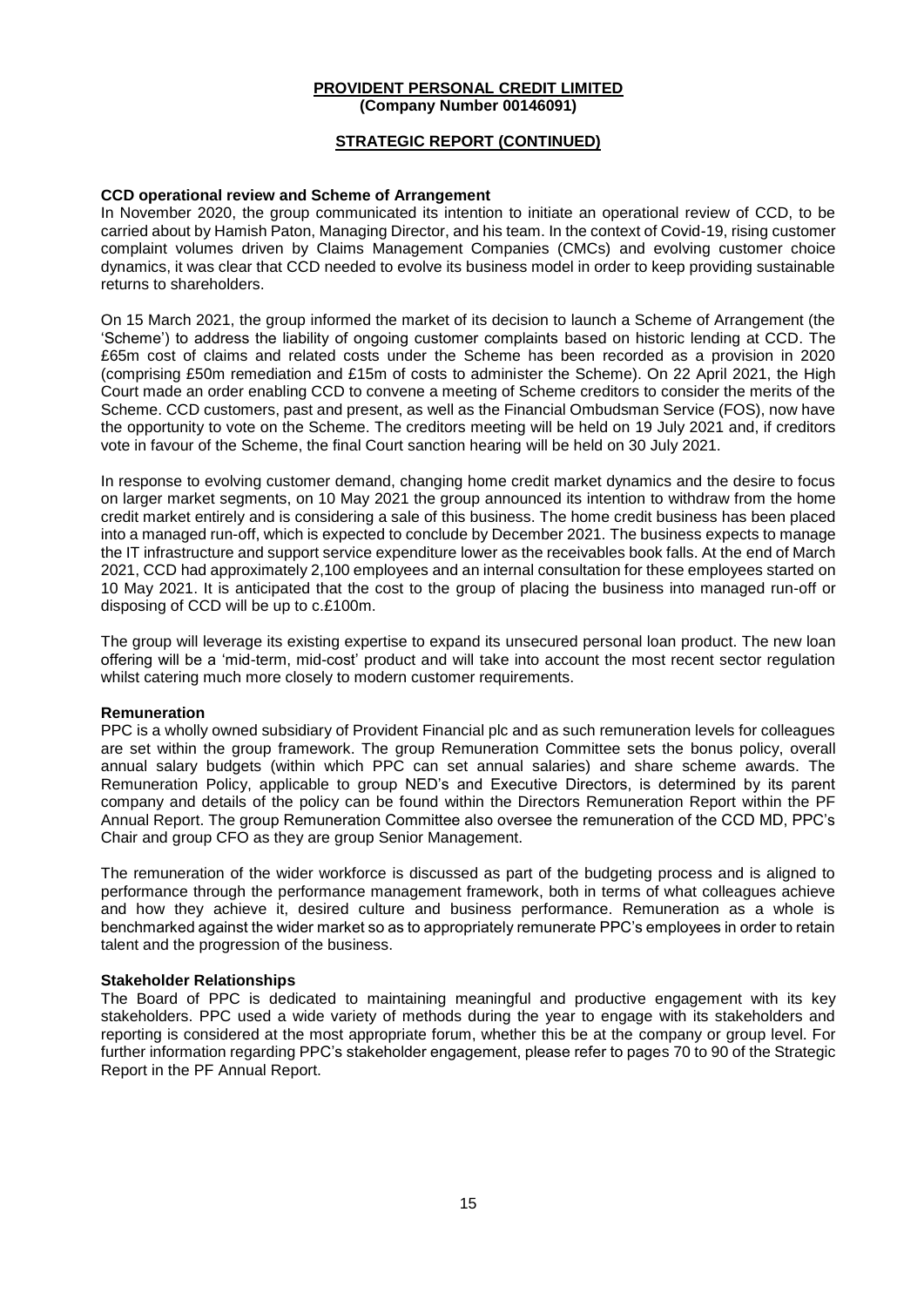### **STRATEGIC REPORT (CONTINUED)**

#### **Going concern**

The company is fully funded through intercompany loan facilities made available indirectly by the ultimate parent company, Provident Financial plc, through the intermediate holding company, Provident Financial Holdings Limited. As a result, the ability of the entity to continue as a going concern is dependent on the ability and intent of its ultimate parent to continue to make funds available to enable the company to meet its liabilities as they fall due.

In assessing whether the group is a going concern, the directors have reviewed the group's reforecast, as approved in May 2021, which includes capital and liquidity forecasts, on detailed projections for 2021 to 2023. This assessment has included consideration of the group's principal risks and uncertainties, focusing on capital and liquidity, and the likelihood of these risks materialising into losses.

CCD has suffered financial difficulties since 2016. Whilst there are a number of reasons for the poor financial performance, three key factors have led to its recent decline: i) Covid-19 lockdowns; ii) the increasing number of customer complaints for loans which may have been incorrectly issued; and iii) reduced customer access to new loans following the tightening of regulatory requirements.

In November 2020, the group communicated its intention to initiate an operational review of CCD. Following the review, which highlighted reducing customer demand, changing home credit market dynamics and the desire to focus on larger addressable market segments, the group has now decided to withdraw from the home credit and high-cost short-term credit markets entirely.

The group has therefore decided that the home credit business will be placed into a managed orderly runoff, which would be expected to conclude by December 2021. It is, however, considering a sale of the home credit business, either as a whole or in part, and has received a preliminary expression of interest. Whilst there is no guarantee that these discussions will lead to a transaction, the group will continue to engage with interested parties in parallel with its market withdrawal plans.

The regulatory dynamics set out above have changed the operating environment materially for CCD during the second half of 2020. When combined with the impact of Covid-19 on CCD's profitability, customer complaints can no longer be treated as part of its operating costs. As a result, CCD has decided to seek a Scheme of Arrangement, under Part 26 of the Companies Act 2006, in relation to potential redress claims arising from historical customer creditworthiness complaints.

The proposed Scheme is considered by the group Board to be the fairest compromise that can be offered to CCD customers and if the Scheme is not sanctioned, it is likely that the company will be placed into administration or liquidation. As the only other alternative, this creates a material uncertainty that may cast significant doubt about the company's ability to continue as a going concern. It is therefore appropriate to make full disclosure on the risk to the going concern status. The Board believes that it is unlikely that the proposed scheme of arrangement will not be sanctioned but the consequences of not being successful indicate the existence of a material uncertainty.

In addition, due to the company's net liability position at the year end, the ultimate parent undertaking, Provident Financial plc, has confirmed its continued support for the company for a period of at least twelve months from the date of approval of the financial statements. Accordingly the financial statements of the company have been prepared on a going concern basis of accounting with the material uncertainty as noted above. Further details on the basis of preparation are provided on page 25.

BY ORDER OF THE BOARD

Vullinoon

N L M Moore **Director** Bradford 19 July 2021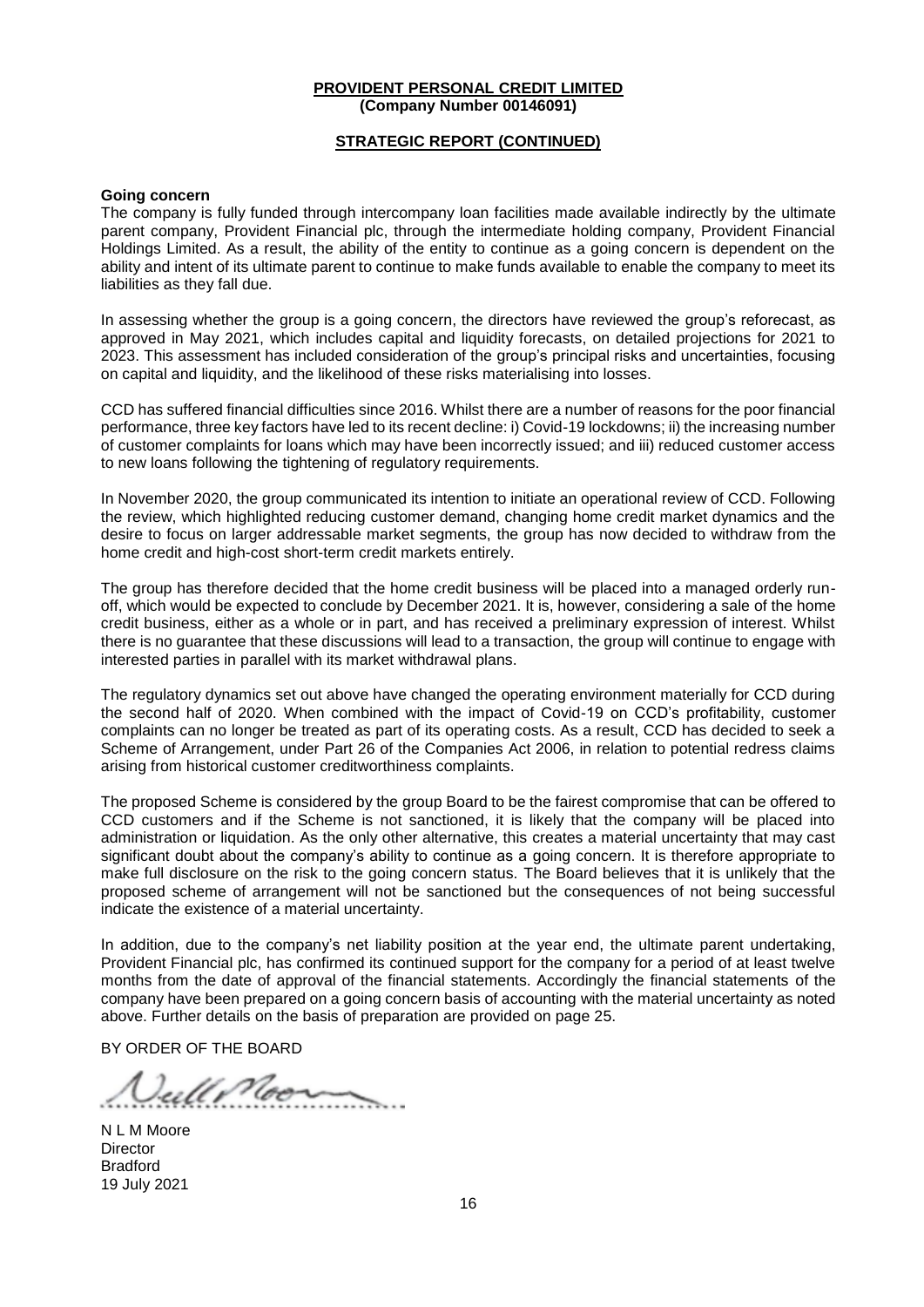### **DIRECTORS' RESPONSIBILITIES STATEMENT**

The directors are responsible for preparing the annual report and the financial statements in accordance with applicable law and regulations.

Company law requires the directors to prepare financial statements for each financial year. Under that law the directors are required to prepare the group financial statements in accordance with international accounting standards in conformity with the requirements of the Companies Act 2006. Under company law the directors must not approve the financial statements unless they are satisfied that they give a true and fair view of the state of affairs of the company and of the profit or loss of the company for that period. In preparing these financial statements, International Accounting Standard 1 requires that directors:

- properly select suitable accounting policies and apply them consistently;
- present information, including accounting policies, in a manner that provides relevant, reliable, comparable and understandable information;
- provide additional disclosures when compliance with the specific requirements in IFRSs are insufficient to enable users to understand the impact of particular transactions, other events and conditions on the entity's financial position and financial performance; and
- make an assessment of the company's ability to continue as a going concern.

The directors are responsible for keeping adequate accounting records that are sufficient to show and explain the company's transactions and disclose with reasonable accuracy at any time the financial position of the company and enable them to ensure that the financial statements comply with the Companies Act 2006. They are also responsible for safeguarding the assets of the company and hence for taking reasonable steps for the prevention and detection of fraud and other irregularities.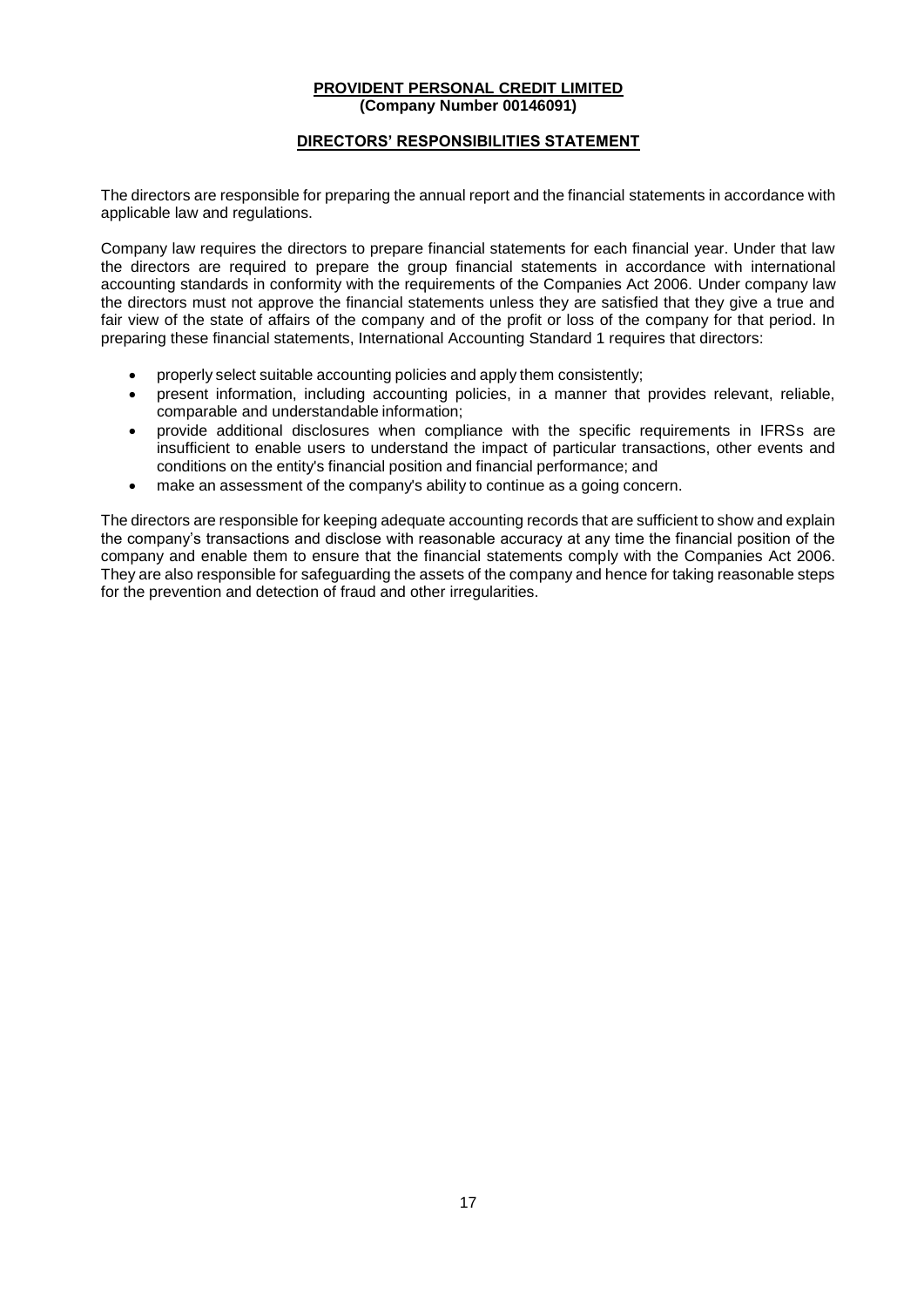### **INDEPENDENT AUDITOR'S REPORT TO THE MEMBER OF PROVIDENT PERSONAL CREDIT LIMITED**

#### **Report on the audit of the financial statements**

#### **Opinion**

In our opinion the financial statements of Provident Personal Credit Limited (the 'company'):

- give a true and fair view of the state of the company's affairs as at 31 December 2020 and of its loss for the year then ended;
- have been properly prepared in accordance with international accounting standards in conformity with the requirements of the Companies Act 2006; and
- have been prepared in accordance with the requirements of the Companies Act 2006.

We have audited the financial statements which comprise:

- the statement of comprehensive income;
- the balance sheet;
- the statement of changes in shareholder's equity;
- the statement of cash flows;
- the statement of accounting policies:
- the financial and capital risk management report; and
- the related notes 1 to 28.

The financial reporting framework that has been applied in their preparation is applicable law and international accounting standards in conformity with the requirements of the Companies Act 2006.

#### **Basis for opinion**

We conducted our audit in accordance with International Standards on Auditing (UK) (ISAs (UK)) and applicable law. Our responsibilities under those standards are further described in the auditor's responsibilities for the audit of the financial statements section of our report.

We are independent of the company in accordance with the ethical requirements that are relevant to our audit of the financial statements in the UK, including the Financial Reporting Council's (the 'FRC's') Ethical Standard, and we have fulfilled our other ethical responsibilities in accordance with these requirements. We believe that the audit evidence we have obtained is sufficient and appropriate to provide a basis for our opinion.

#### **Material uncertainty related to going concern**

We draw attention to the Statement of Accounting Policies, which indicate that if the proposed Scheme of Arrangement is not sanctioned it is likely that the company will be placed into administration or liquidation. As stated in the Statement of Accounting Policies, these events or conditions, along with the other matters as set out in the Statement of Accounting Policies, indicate that a material uncertainty exists that may cast significant doubt on the company's ability to continue as a going concern. Our opinion is not modified in respect of this matter.

In auditing the financial statements, we have concluded that the directors' use of the going concern basis of accounting in the preparation of the financial statements is appropriate.

Our responsibilities and the responsibilities of the directors with respect to going concern are described in the relevant sections of this report.

### **Other information**

The other information comprises the information included in the annual report, other than the financial statements and our auditor's report thereon. The directors are responsible for the other information contained within the annual report. Our opinion on the financial statements does not cover the other information and, except to the extent otherwise explicitly stated in our report, we do not express any form of assurance conclusion thereon.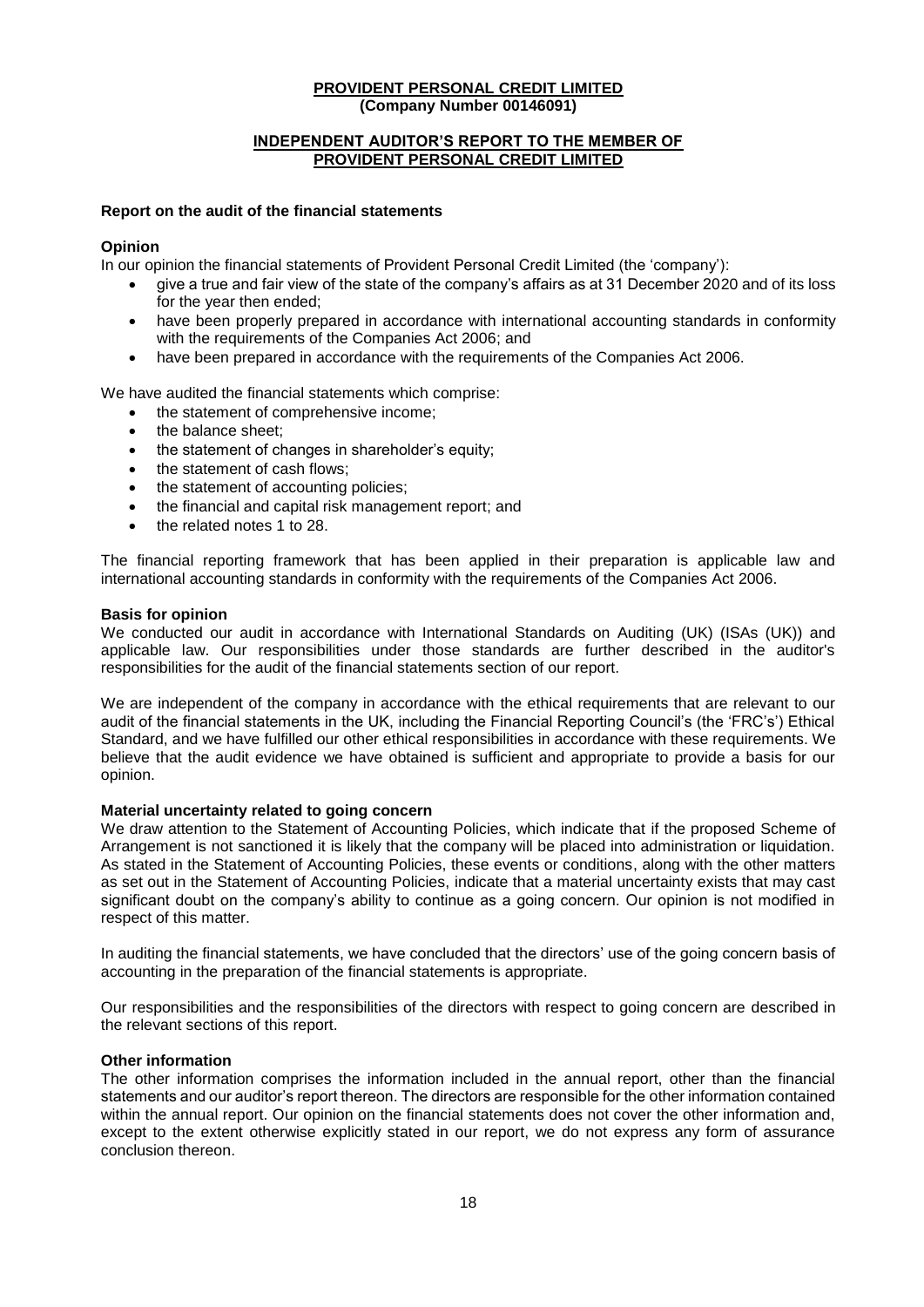### **INDEPENDENT AUDITOR'S REPORT TO THE MEMBER OF PROVIDENT PERSONAL CREDIT LIMITED (CONTINUED)**

#### **Other information (continued)**

Our responsibility is to read the other information and, in doing so, consider whether the other information is materially inconsistent with the financial statements or our knowledge obtained in the course of the audit, or otherwise appears to be materially misstated. If we identify such material inconsistencies or apparent material misstatements, we are required to determine whether this gives rise to a material misstatement in the financial statements themselves. If, based on the work we have performed, we conclude that there is a material misstatement of this other information, we are required to report that fact.

We have nothing to report in this regard.

#### **Responsibilities of directors**

As explained more fully in the directors' responsibilities statement, the directors are responsible for the preparation of the financial statements and for being satisfied that they give a true and fair view, and for such internal control as the directors determine is necessary to enable the preparation of financial statements that are free from material misstatement, whether due to fraud or error.

In preparing the financial statements, the directors are responsible for assessing the company's ability to continue as a going concern, disclosing, as applicable, matters related to going concern and using the going concern basis of accounting unless the directors either intend to liquidate the company or to cease operations, or have no realistic alternative but to do so.

#### **Auditor's responsibilities for the audit of the financial statements**

Our objectives are to obtain reasonable assurance about whether the financial statements as a whole are free from material misstatement, whether due to fraud or error, and to issue an auditor's report that includes our opinion. Reasonable assurance is a high level of assurance, but is not a guarantee that an audit conducted in accordance with ISAs (UK) will always detect a material misstatement when it exists. Misstatements can arise from fraud or error and are considered material if, individually or in the aggregate, they could reasonably be expected to influence the economic decisions of users taken on the basis of these financial statements.

A further description of our responsibilities for the audit of the financial statements is located on the FRC's website at: www.frc.org.uk/auditorsresponsibilities. This description forms part of our auditor's report.

#### **Extent to which the audit was considered capable of detecting irregularities, including fraud**

Irregularities, including fraud, are instances of non-compliance with laws and regulations. We design procedures in line with our responsibilities, outlined above, to detect material misstatements in respect of irregularities, including fraud. The extent to which our procedures are capable of detecting irregularities, including fraud is detailed below.

We considered the nature of the company's industry and its control environment, and reviewed the company's documentation of their policies and procedures relating to fraud and compliance with laws and regulations. We also enquired of management about their own identification and assessment of the risks of irregularities.

We obtained an understanding of the legal and regulatory framework that the company operates in, and identified the key laws and regulations that:

- had a direct effect on the determination of material amounts and disclosures in the financial statements. These included UK Companies Act and tax legislation; and
- do not have a direct effect on the financial statements but compliance with which may be fundamental to the company's ability to operate or to avoid a material penalty. These included regulation set by the Financial Conduct Authority.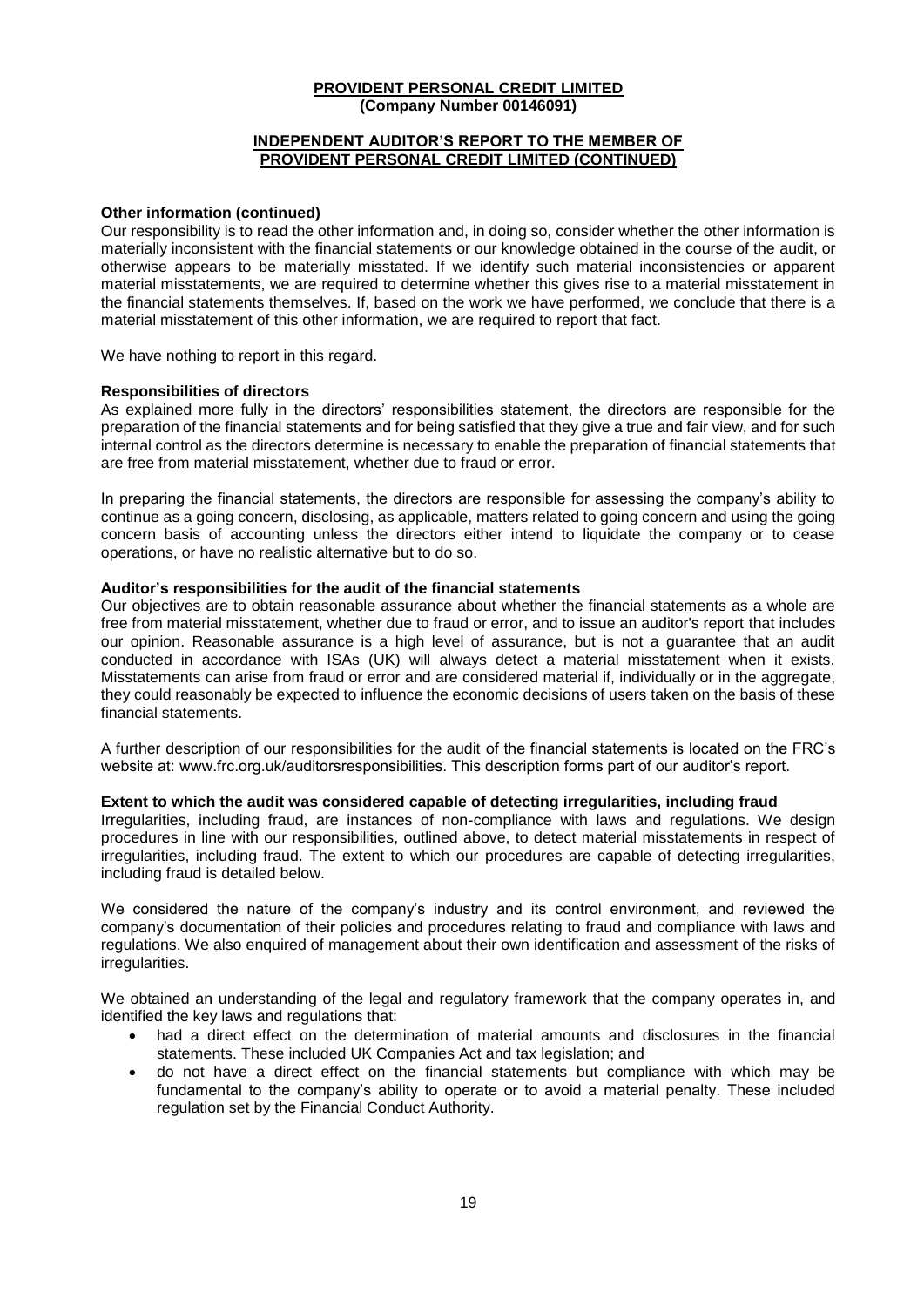### **INDEPENDENT AUDITOR'S REPORT TO THE MEMBER OF PROVIDENT PERSONAL CREDIT LIMITED (CONTINUED)**

### **Extent to which the audit was considered capable of detecting irregularities, including fraud (continued)**

We discussed among the audit engagement team, including relevant internal specialists, regarding the opportunities and incentives that may exist within the organisation for fraud and how and where fraud might occur in the financial statements.

As a result of performing the above, we identified the greatest potential for fraud to be in relation to the estimation of expected credit losses on loans to customers. Our specific procedures performed to address it are described below:

- We engaged our credit risk modelling specialists to assist in our assessment and challenge of management's methodology and evaluated whether the methodology is compliant with the requirements of IFRS 9. This included considerations related to the appropriateness of portfolio segmentation into homogeneous cohorts. In performing these procedures we further considered whether there were any indications of bias in the methodology applied by management or in the estimation of the amount and timing of expected future cash flows. We also challenged whether the potential impact of economic uncertainty had been appropriately incorporated into expected credit loss calculations.
- We challenged the appropriateness of using the historic cash collection curves to forecast future performance, with input from our credit risk modelling specialists. We identified that the Home Credit Division customers that were most likely to exhibit additional credit risk as a result of the current economic environment are those currently in employment, who may be at risk of being made redundant; and those who own their own home and may be exposed to interest rate changes. We challenged management to consider collections performance on these specific cohorts, and we assessed whether there was indication of any credit risks not already captured in the core model.
- We also challenged the completeness of the macroeconomic factors identified and incorporated into the model and challenged management's assessment that macroeconomic scenarios are not relevant for HCD.

In common with all audits under ISAs (UK), we are also required to perform specific procedures to respond to the risk of management override. In addressing the risk of fraud through management override of controls, we tested the appropriateness of journal entries and other adjustments; assessed whether the judgements made in making accounting estimates are indicative of a potential bias; and evaluated the business rationale of any significant transactions that are unusual or outside the normal course of business.

In addition to the above, our procedures to respond to the risks identified included the following:

- reviewing financial statement disclosures by testing to supporting documentation to assess compliance with provisions of relevant laws and regulations described as having a direct effect on the financial statements;
- performing analytical procedures to identify any unusual or unexpected relationships that may indicate risks of material misstatement due to fraud;
- enquiring of management concerning actual and potential litigation and claims, and instances of non-compliance with laws and regulations; and
- reading minutes of meetings of those charged with governance, reviewing internal audit reports and reviewing correspondence with the Financial Conduct Authority.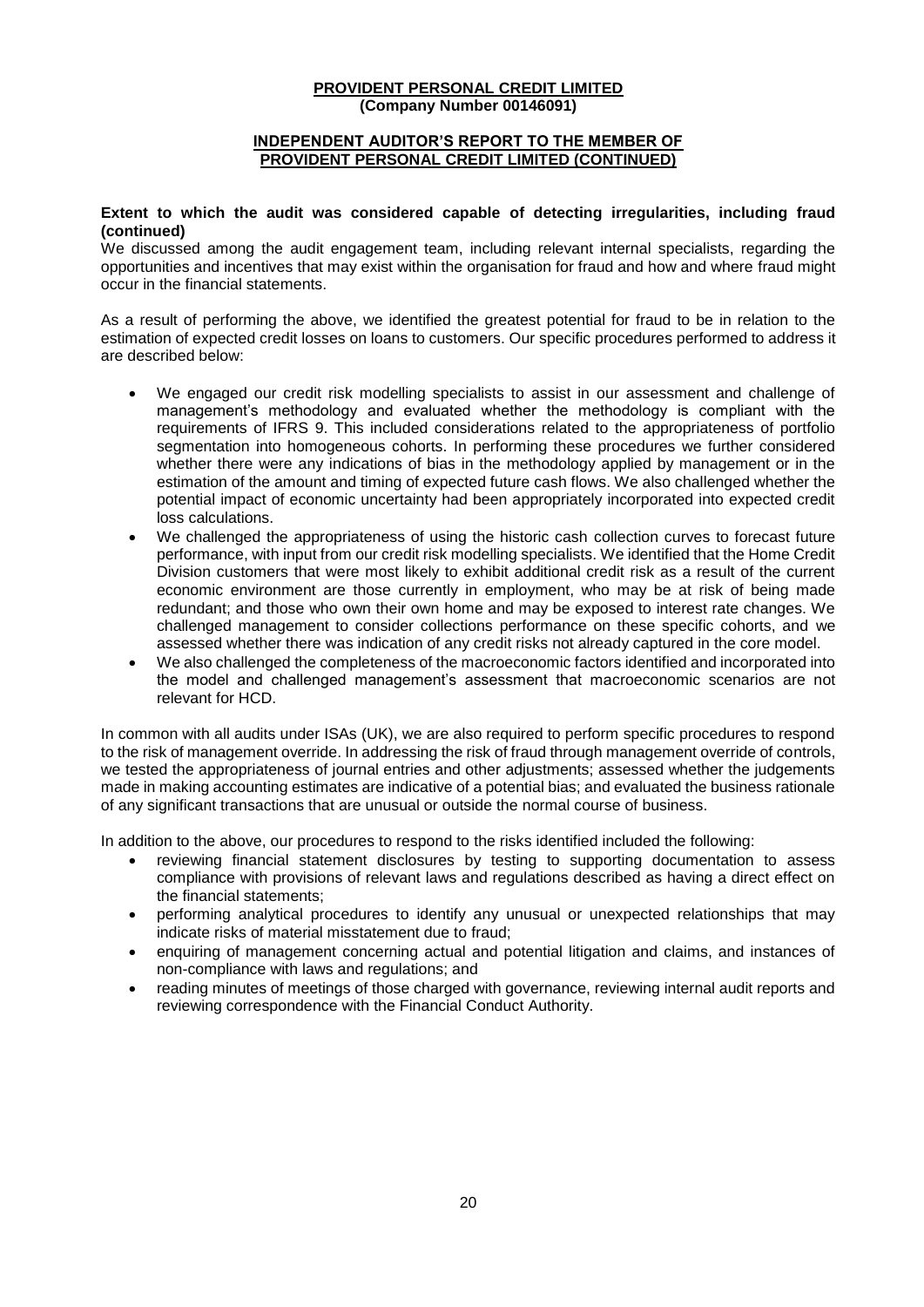### **INDEPENDENT AUDITOR'S REPORT TO THE MEMBER OF PROVIDENT PERSONAL CREDIT LIMITED (CONTINUED)**

#### **Report on other legal and regulatory requirements**

#### **Opinions on other matters prescribed by the Companies Act 2006**

In our opinion, based on the work undertaken in the course of the audit:

- the information given in the strategic report and the directors' report for the financial year for which the financial statements are prepared is consistent with the financial statements; and
- the strategic report and the directors' report have been prepared in accordance with applicable legal requirements.

In the light of the knowledge and understanding of the company and its environment obtained in the course of the audit, we have not identified any material misstatements in the strategic report or the directors' report.

### **Matters on which we are required to report by exception**

Under the Companies Act 2006 we are required to report in respect of the following matters if, in our opinion:

- adequate accounting records have not been kept, or returns adequate for our audit have not been received from branches not visited by us; or
- the financial statements are not in agreement with the accounting records and returns; or
- certain disclosures of directors' remuneration specified by law are not made; or
- we have not received all the information and explanations we require for our audit.

We have nothing to report in respect of these matters.

#### **Use of our report**

This report is made solely to the company's members, as a body, in accordance with Chapter 3 of Part 16 of the Companies Act 2006. Our audit work has been undertaken so that we might state to the company's members those matters we are required to state to them in an auditor's report and for no other purpose. To the fullest extent permitted by law, we do not accept or assume responsibility to anyone other than the company and the company's members as a body, for our audit work, for this report, or for the opinions we have formed.

Matthew Perkins (Senior statutory auditor) For and on behalf of Deloitte LLP Statutory Auditor Birmingham, United Kingdom 19 July 2021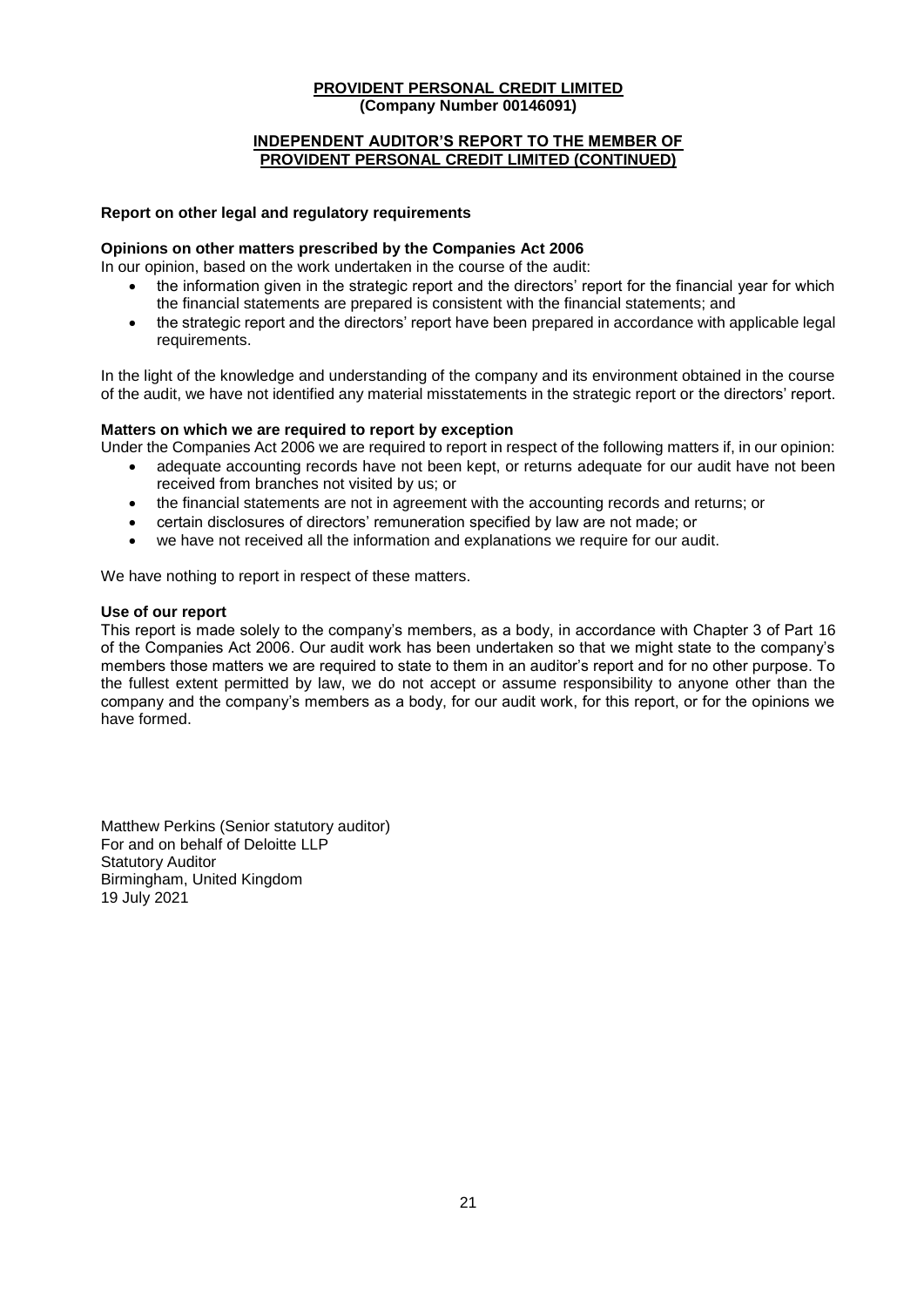# **STATEMENT OF COMPREHENSIVE INCOME**

|                                                                       |             | 2020    | 2019    |
|-----------------------------------------------------------------------|-------------|---------|---------|
| For the year ended 31 December                                        | <b>Note</b> | £m      | £m      |
| Revenue                                                               |             | 191.5   | 293.5   |
| Finance income                                                        | 2           | 14.2    | 12.6    |
| Finance costs                                                         | 3           | (20.1)  | (22.5)  |
| Net interest margin                                                   |             | 185.6   | 283.6   |
| Impairment charges                                                    |             | (51.0)  | (99.6)  |
| Risk-adjusted net interest margin                                     |             | 134.6   | 184.0   |
| Operating costs                                                       |             | (287.0) | (237.3) |
| Loss before taxation                                                  | 4           | (152.4) | (53.3)  |
| Loss before taxation and exceptional items                            | 4           | (85.9)  | (48.2)  |
| <b>Exceptional items</b>                                              | 4           | (66.5)  | (5.1)   |
| Tax credit                                                            | 5           | 27.7    | 9.1     |
| Loss and total comprehensive expense for the year attributable to the |             |         |         |
| equity shareholder                                                    |             | (124.7) | (44.2)  |
|                                                                       |             |         |         |

All of the above operations relate to continuing operations.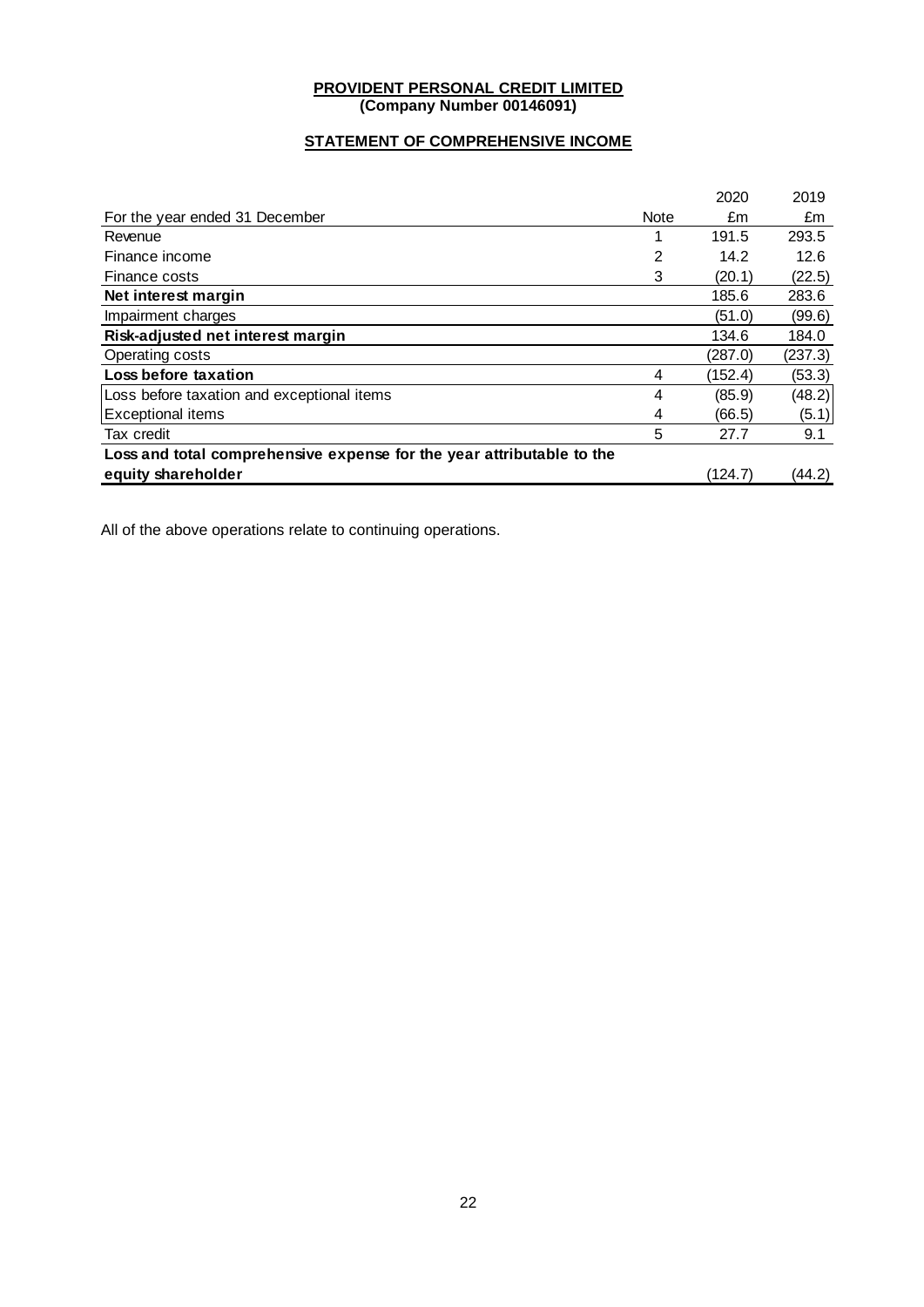### **BALANCE SHEET**

|                                        |      | 2020    | 2019   |
|----------------------------------------|------|---------|--------|
| As at 31 December                      | Note | £m      | £m     |
| <b>ASSETS</b>                          |      |         |        |
| Cash and cash equivalents              | 9    | 1.7     | 8.3    |
| Amounts receivable from customers      | 10   | 138.9   | 249.0  |
| Trade and other receivables            | 12   | 140.7   | 217.2  |
| Current tax assets                     |      | 4.7     | 9.9    |
| Property, plant and equipment          | 13   | 1.7     | 3.0    |
| Right of use assets                    | 14   | 0.2     | 0.2    |
| Deferred tax assets                    | 16   | 30.2    | 6.8    |
| <b>Total assets</b>                    |      | 318.1   | 494.4  |
| <b>LIABILITIES AND EQUITY</b>          |      |         |        |
| <b>Liabilities</b>                     |      |         |        |
| Trade and other payables               | 18   | 304.0   | 444.4  |
| Lease liabilities                      | 19   | 0.2     | 0.2    |
| Provisions                             | 20   | 88.4    |        |
| Preference shares                      | 21   | 0.3     | 0.3    |
| <b>Total liabilities</b>               |      | 392.9   | 444.9  |
| Equity attributable to the shareholder |      |         |        |
| Share capital                          | 22   | 71.5    | 71.5   |
| Share premium                          |      | 1.0     | 1.0    |
| Share-based payment reserve            |      | 0.8     | 0.5    |
| <b>Retained losses</b>                 |      | (148.1) | (23.5) |
| <b>Total equity deficit</b>            |      | (74.8)  | 49.5   |
| <b>Total liabilities and equity</b>    |      | 318.1   | 494.4  |

The financial statements on pages 22 to 58 were approved by the board of directors on 19 July 2021 and signed on its behalf by:

Jull Moor

Director **Director** Director

 $\sqrt{75}$ 

N L M Moore H S Paton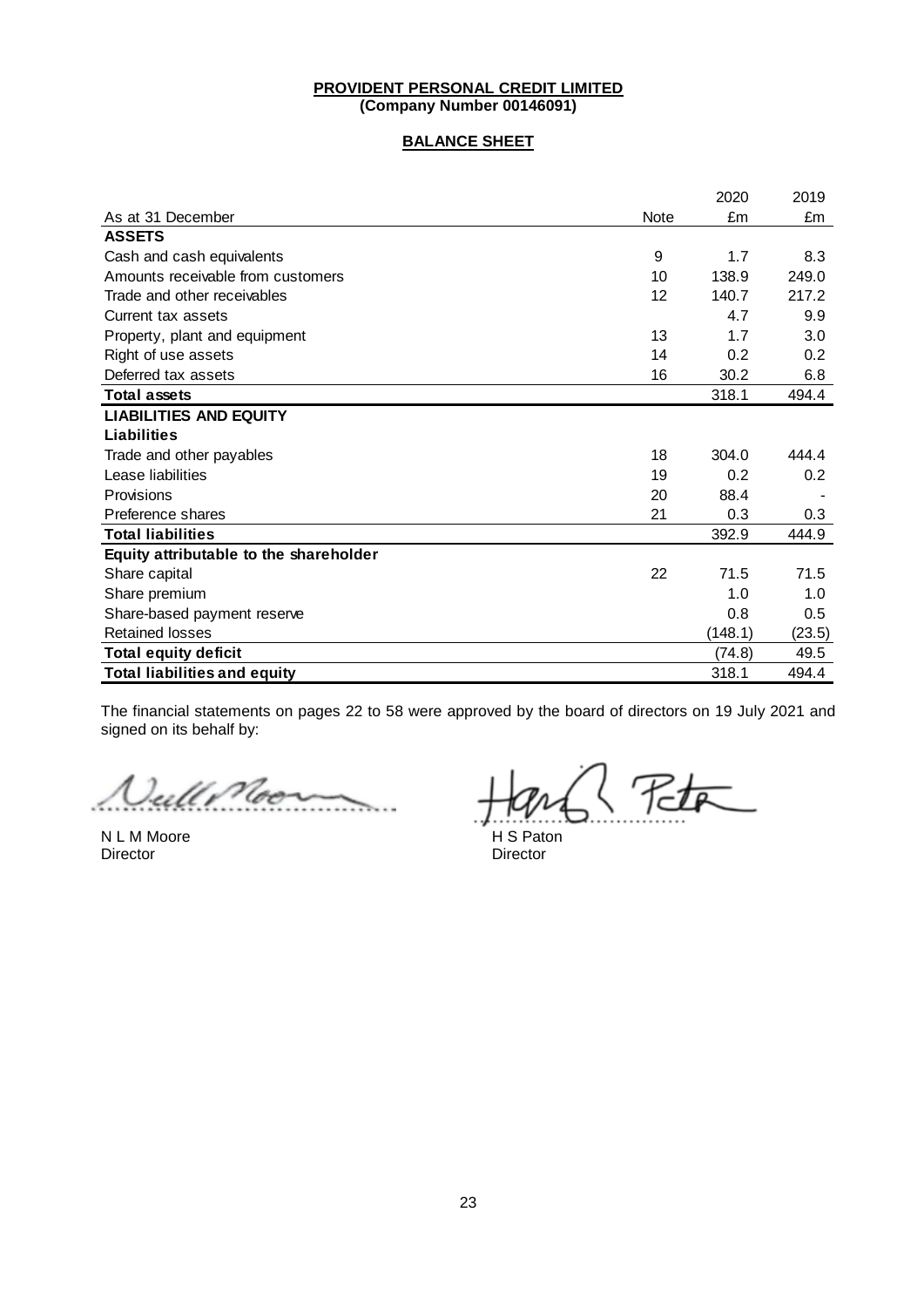# **STATEMENT OF CHANGES IN SHAREHOLDER'S EQUITY**

|                                         |      |         |                          | Share-         |           |         |
|-----------------------------------------|------|---------|--------------------------|----------------|-----------|---------|
|                                         |      |         |                          | based          | Retained  |         |
|                                         |      | Share   | Share                    | payment        | earnings/ |         |
|                                         |      | capital | premium                  | reserve        | (losses)  | Total   |
|                                         | Note | £m      | £m                       | £m             | £m        | £m      |
| At 1 January 2019                       |      | 71.5    | 1.0                      | 0.4            | 20.7      | 93.6    |
| Loss and total comprehensive expense    |      |         |                          |                |           |         |
| for the year                            |      |         |                          |                | (44.2)    | (44.2)  |
| Share-based payment charge              | 23   |         | $\overline{\phantom{a}}$ | 0.1            |           | 0.1     |
| At 31 December 2019                     |      | 71.5    | 1.0                      | 0.5            | (23.5)    | 49.5    |
| At 1 January 2020                       |      | 71.5    | 1.0                      | 0.5            | (23.5)    | 49.5    |
| Loss for the year                       |      |         | $\blacksquare$           | $\blacksquare$ | (124.7)   | (124.7) |
| Other comprehensive income:             |      |         |                          |                |           |         |
| - exchange differences on translation   |      |         |                          |                |           |         |
| of foreign operations                   |      |         |                          |                | (0.1)     | (0.1)   |
| Other comprehensive income for the year |      |         |                          |                | (0.1)     | (0.1)   |
| Loss and total comprehensive expense    |      |         |                          |                |           |         |
| for the year                            |      |         |                          |                | (124.8)   | (124.8) |
| Share-based payment charge              | 23   |         |                          | 0.5            |           | 0.5     |
| Transfer of share-based payment reserve |      |         |                          | (0.2)          | 0.2       |         |
| At 31 December 2020                     |      | 71.5    | 1.0                      | 0.8            | (148.1)   | (74.8)  |

## **STATEMENT OF CASH FLOWS**

|                                                                |      | 2020   | 2019             |
|----------------------------------------------------------------|------|--------|------------------|
| For the year ended 31 December                                 | Note | £m     | £m               |
| Cash flows (used in)/generated from operating activities       |      |        |                  |
| Cash generated from operations                                 | 26   | (1.1)  | 5.6              |
| Finance costs paid                                             |      | (20.1) | (22.5)           |
| Finance income received                                        |      | 14.2   | 12.6             |
| Tax received                                                   |      |        | 0.2 <sub>0</sub> |
| Net cash used in operating activities                          |      | (7.0)  | (4.1)            |
|                                                                |      |        |                  |
| Cash flows (used in)/generated from investing activities       |      |        |                  |
| Purchase of property, plant and equipment                      | 13   | (0.2)  | (0.9)            |
| Proceeds from disposal of property, plant and equipment        | 13   | 0.6    | 2.7              |
| Net cash generated from investing activities                   |      | 0.4    | 1.8              |
|                                                                |      |        |                  |
| Net decrease in cash, cash equivalents and overdrafts          |      | (6.6)  | (2.3)            |
| Cash, cash equivalents and overdrafts at beginning of year     |      | 8.3    | 10.6             |
| Cash, cash equivalents and overdrafts at end of year           |      | 1.7    | 8.3              |
|                                                                |      |        |                  |
| Cash, cash equivalents and overdrafts at end of year comprise: |      |        |                  |
| Cash at bank and in hand                                       | 9    | 1.7    | 8.3              |
| Total cash, cash equivalents and overdrafts                    |      | 1.7    | 8.3              |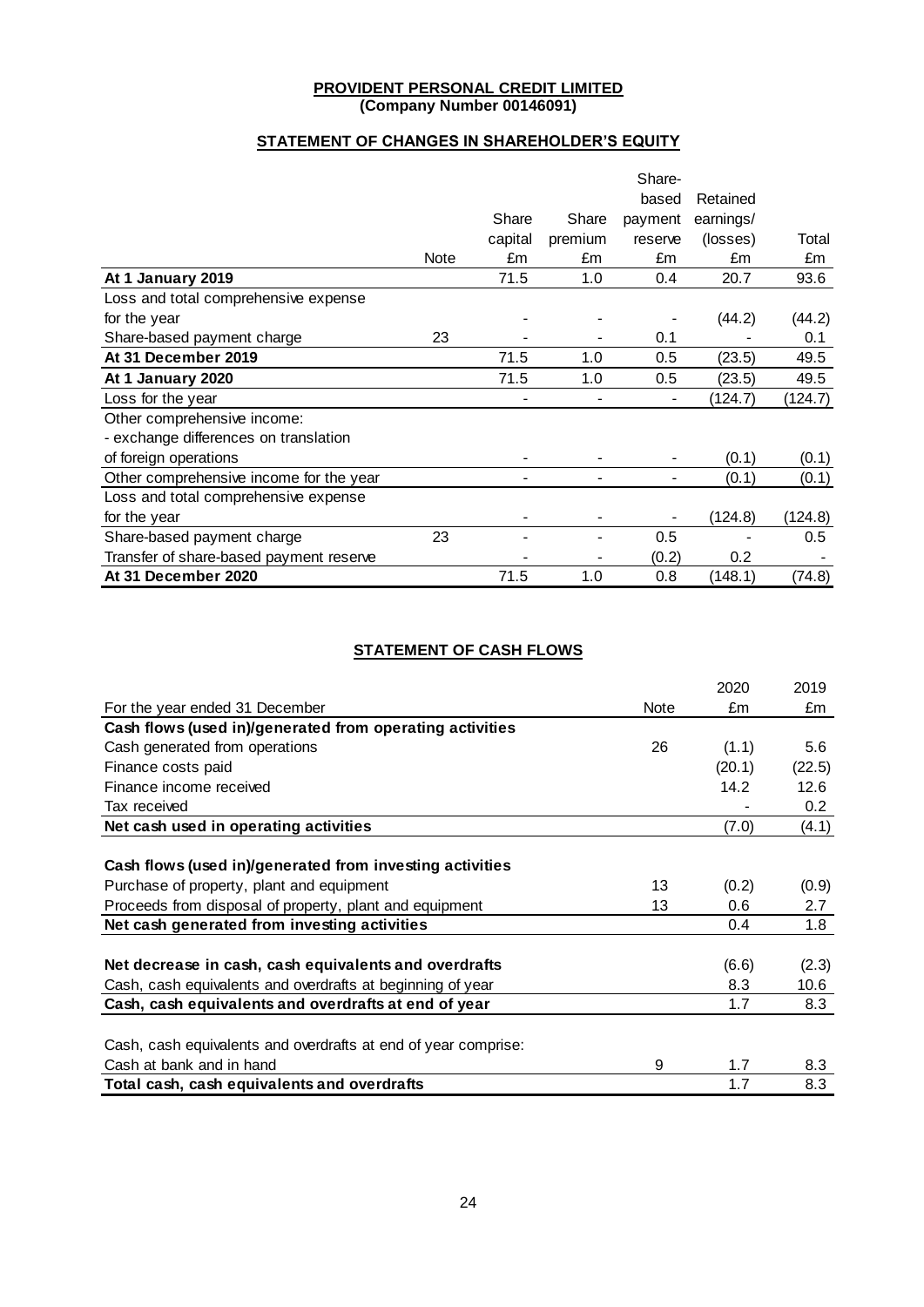### **STATEMENT OF ACCOUNTING POLICIES**

#### **General information**

The company is a private company limited by shares incorporated and domiciled in England. The address of its registered office is No. 1 Godwin Street, Bradford, West Yorkshire, BD1 2SU.

#### **Basis of preparation**

The financial statements have been prepared in accordance with international accounting standards in conformity with the requirements of the Companies Act 2006. The financial statements have been prepared on a going concern basis under the historical cost convention, as modified by the revaluation of derivative financial instruments to fair value. In preparing the financial statements, the directors are required to use certain critical accounting estimates and are required to exercise judgement in the application of the company's accounting policies.

#### **Going concern**

The company is fully funded through intercompany loan facilities made available indirectly by the ultimate parent company, Provident Financial plc, through the intermediate holding company, Provident Financial Holdings Limited. As a result, the ability of the entity to continue as a going concern is dependent on the ability and intent of its ultimate parent to continue to make funds available to enable the company to meet its liabilities as they fall due.

In assessing whether the group is a going concern, the directors have reviewed the group's reforecast, as approved in May 2021, which includes capital and liquidity forecasts, on detailed projections for 2021 to 2023. This assessment has included consideration of the group's principal risks and uncertainties, focusing on capital and liquidity, and the likelihood of these risks materialising into losses.

CCD has suffered financial difficulties since 2016. Whilst there are a number of reasons for the poor financial performance, three key factors have led to its recent decline: i) Covid-19 lockdowns; ii) the increasing number of customer complaints for loans which may have been incorrectly issued; and iii) reduced customer access to new loans following the tightening of regulatory requirements.

In November 2020, the group communicated its intention to initiate an operational review of CCD. Following the review, which highlighted reducing customer demand, changing home credit market dynamics and the desire to focus on larger addressable market segments, the group has now decided to withdraw from the home credit and high-cost short-term credit markets entirely.

The group has therefore decided that the home credit business will be placed into a managed orderly runoff, which would be expected to conclude by December 2021. It is, however, considering a sale of the home credit business, either as a whole or in part, and has received a preliminary expression of interest. Whilst there is no guarantee that these discussions will lead to a transaction, the group will continue to engage with interested parties in parallel with its market withdrawal plans.

The regulatory dynamics set out above have changed the operating environment materially for CCD during the second half of 2020. When combined with the impact of Covid-19 on CCD's profitability, customer complaints can no longer be treated as part of its operating costs. As a result, CCD has decided to seek a Scheme of Arrangement, under Part 26 of the Companies Act 2006, in relation to potential redress claims arising from historical customer creditworthiness complaints.

The proposed Scheme is considered by the group Board to be the fairest compromise that can be offered for CCD customers and if the Scheme is not sanctioned, it is likely that the company will be placed into administration or liquidation. As the only other alternative, this creates a material uncertainty that may cast significant doubt about the company's ability to continue as a going concern. It is therefore appropriate to make full disclosure on the risk to the going concern status. The board believes that it is unlikely that the proposed scheme of arrangement will not be sanctioned but the consequences of not being successful indicate the existence of a material uncertainty.

In addition, due to the company's net liability position at the year end, the ultimate parent undertaking, Provident Financial plc, has confirmed its continued support for the company for a period of at least twelve months from the date of approval of the financial statements. Accordingly the financial statements of the company have been prepared on a going concern basis of accounting with the material uncertainty as noted above.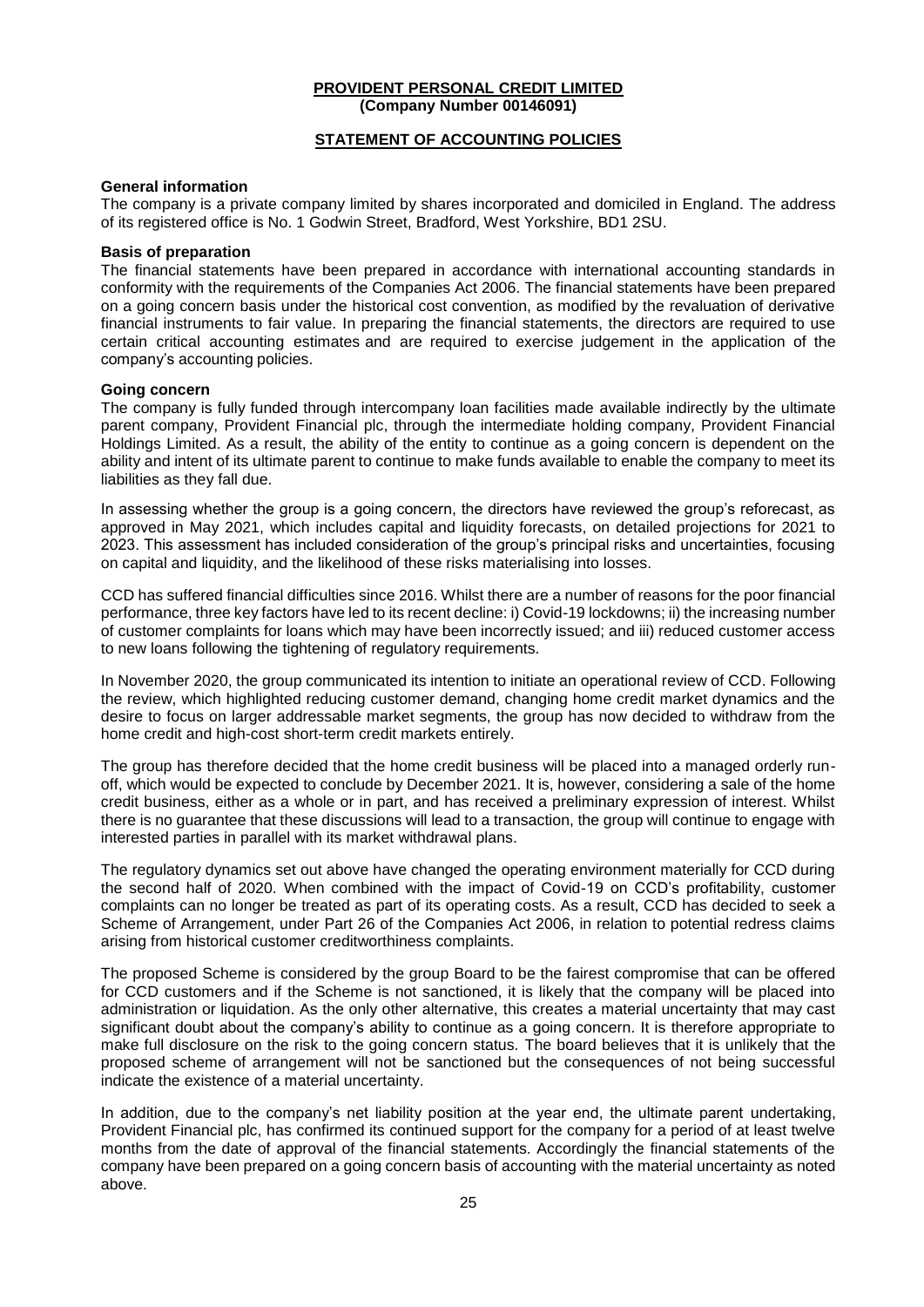### **STATEMENT OF ACCOUNTING POLICIES (CONTINUED)**

The company's principal accounting policies under IFRSs, which have been consistently applied to all years presented unless otherwise stated, are set out below:

#### **(a) The impact of new standards adopted by the company from 1 January 2020**

There have been no new or amended standards adopted in the financial year beginning 1 January 2020 which have a material impact on the company.

### **(b) The impact of new standards not yet effective and not adopted by the company from 1 January 2020**

There are no new standards not yet effective and not adopted by the company from 1 January 2020 which are expected to have a material impact on the company.

#### **Revenue**

Revenue comprises interest income earned and represents the charge payable by the customer on the amount of credit advanced by the company. Revenue excludes value added tax.

### **Revenue recognition**

Under IFRS 9, revenue on customer receivables is recognised using an effective interest rate. The effective interest rate is calculated using estimated cash flows, being contractual payments adjusted for the impact of customers who either repay early, to term or beyond term, but do not trigger the IFRS 9 default arrears stage during the full life of the loan. Directly attributable incremental issue costs are also taken into account in calculating the effective interest rate. Interest income is accrued on receivables using the original effective interest rate applied to either the loan's gross carrying amount or net carrying amount, dependent of the loan's credit risk status under IFRS 9 at the last reporting date, until revenue equal to the loan's original service charge has been fully recognised.

Revenue is recognised on the gross receivable when accounts are in IFRS 9 stages 1 and 2 and on the net receivable for accounts in stage 3. Accounts can only move between stages for revenue recognition at the company's interim or year-end balance sheet date.

#### **Finance income**

Finance income comprises interest income earned from the parent undertaking on intercompany loans.

#### **Finance costs**

Finance costs principally comprise the interest on intra-group loan arrangements, and are recognised on an effective interest rate basis.

#### **Foreign currency translation**

Items included in the financial statements are measured using the currency of the primary economic environment in which the company operates ('the functional currency'). The company operates primarily in the UK and Republic of Ireland. The company's financial statements are presented in sterling, which is the company's functional and presentational currency.

Transactions that are not denominated in the company's functional currency are recorded at the rate of exchange ruling at the date of the transaction. Monetary assets and liabilities denominated in foreign currencies are translated into the relevant functional currency at the exchange rates ruling at the balance sheet date. Differences arising on translation are charged or credited to the statement of comprehensive income.

If a foreign operation were to be disposed of, the cumulative amount of the exchange differences arising on translation recognised in other comprehensive income would be recognised in the statement of comprehensive income when the gain or loss on disposal is recognised.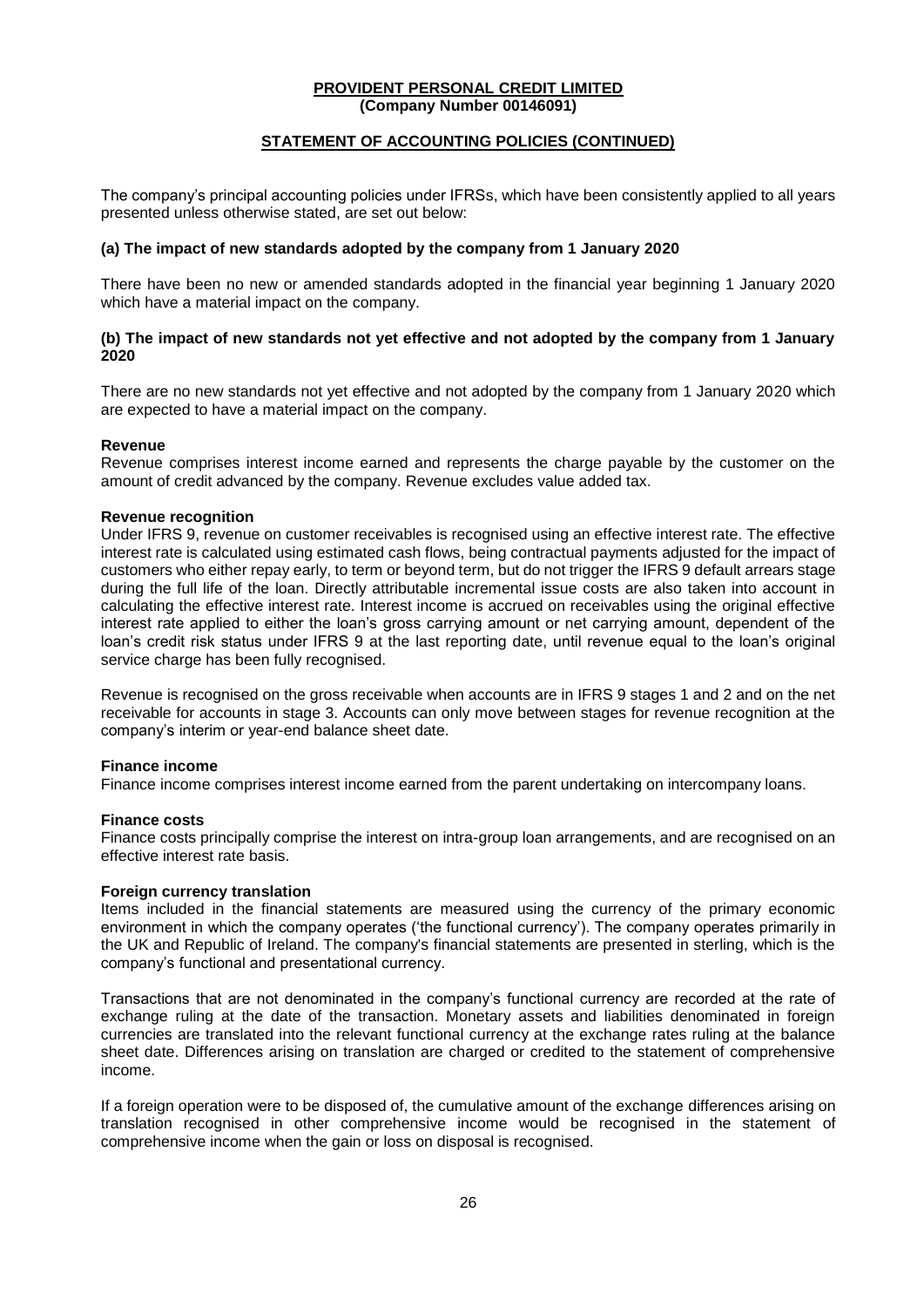### **STATEMENT OF ACCOUNTING POLICIES (CONTINUED)**

#### **Amounts receivable from customers**

All customer receivables are initially recognised at the amount loaned to the customer plus directly attributable incremental issue costs. After initial recognition, customer receivables are subsequently measured at amortised cost. Amortised cost is the amount of the customer receivable at initial recognition less customer repayments, plus revenue earned calculated using the effective interest rate, less any deduction for impairment.

Impairment provisions are recognised on initial recognition of a loan, and are adjusted in line with changes in credit risk through the life of the loan based on the credit risk stages within IFRS 9: Financial Instruments. For certain loans the presumption of 30 days' contractual arrears in respect of the definition of significant increase in credit risk and 90 days' contractual arrears for the definition of default has been rebutted. This is supported by historical data which supports payment recency as a better indicator of the degree of impairment than overall past days due.

Home credit business

- Stage 1 Accounts at initial recognition and customers who have either not missed a payment or missed the equivalent of only 1 payment in the last 12 weeks. The expected loss is based on the full lifetime credit loss adjusted for the 12 month probability of default, based on historic experience.
- Stage 2 Accounts which have suffered a significant deterioration in credit risk, and have missed the equivalent of either 2, 3 or 4 payments in the last 12 weeks. The expected loss is based on the full lifetime credit loss, based on historic experience.
- Stage 3 Accounts which have defaulted, i.e. have missed the equivalent of 5 or more payments in the last 12 weeks. The expected loss is based on the full lifetime credit loss, based on historic experience.

Within the home credit business, the impairment provision is calculated on a portfolio basis by reference to customer arrears stages and risk grade at the balance sheet date and is measured as the difference between the carrying value of the loans and the present value of estimated future cash flows discounted at the original effective interest rate applicable to the products and based on the actual duration profile. Subsequent cash flows are regularly compared to estimated cash flows to ensure that the estimates are sufficiently accurate for impairment provisioning purposes.

#### Satsuma

- Stage 1 Accounts at initial recognition and customers who are not in contractual arrears. The expected loss is based on the full lifetime credit loss adjusted for the 12 month probability of default, based on historic experience.
- Stage 2 Accounts which have suffered a significant deterioration in credit risk, and have missed 1 monthly contractual payment. The expected loss is based on the full lifetime credit loss, based on historic experience.
- Stage 3 Accounts which have defaulted, i.e. have missed 2 or more monthly contractual payments. The expected loss is based on the full lifetime credit loss, based on historic experience.

Within the Satsuma business, the impairment loss is calculated on an agreement level basis by reference to customer arrears stages and acquisition channel and is measured as the difference between the carrying value of the loans and the present value of estimated future cash flows discounted at the original effective interest rate. Subsequent cash flows are regularly compared to estimated cash flows to ensure that the estimates are sufficiently accurate for impairment provisioning purposes.

Within both businesses, there is no separate macro-economic overlay applied as the customers are not reflective of the wider economy as they are less indebted and are therefore not materially impacted by macroeconomic factors.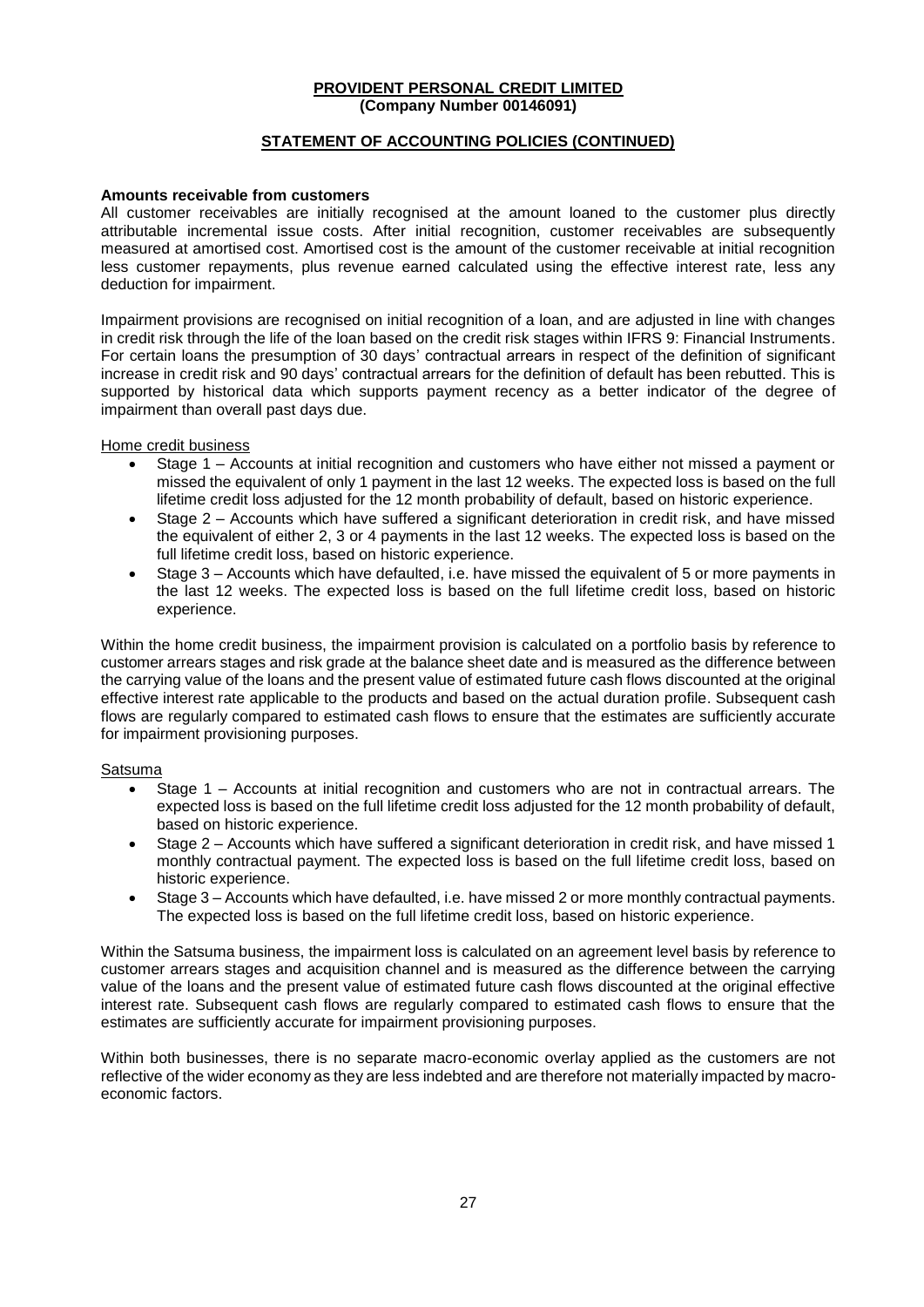### **STATEMENT OF ACCOUNTING POLICIES (CONTINUED)**

#### **Property, plant and equipment**

Property, plant and equipment is shown at cost less subsequent depreciation and impairment.

Cost represents invoiced cost plus any other costs that are directly attributable to the acquisition of the items. Repairs and maintenance costs are expensed as incurred.

Depreciation is calculated to write down assets to their estimated realisable value over their useful economic lives. The following are the principal bases used:

|                                         |            | Method           |
|-----------------------------------------|------------|------------------|
| Equipment (including computer hardware) | 10 to 33.3 | Straight-line    |
| Motor vehicles                          |            | Reducing balance |

The residual values and useful economic lives of all assets are reviewed, and adjusted if appropriate, at each balance sheet date.

All items of property, plant and equipment are tested for impairment whenever events or changes in circumstances indicate that the carrying value may not be recoverable. An impairment loss is recognised for the amount by which the asset's carrying value exceeds the higher of the asset's value in use or its fair value less costs to sell.

Gains and losses on disposal of property, plant and equipment are determined by comparing any proceeds with the carrying amount of the asset and are recognised within administrative and operating costs in the statement of comprehensive income.

Depreciation is charged to the statement of comprehensive income as part of administrative and operating costs.

#### **Leases**

The company assesses whether a contract contains a lease at inception of a contract. A right of use asset and a corresponding liability is recognised with respect to all lease arrangements where it is a lessee, except for short term leases (leases with a lease term of 12 months or less) and leases of low value assets. For these leases, the lease payments are recognised within administrative and operating expenses on a straightline basis over the lease term.

The lease liability is initially measured at the present value of the lease payments at the commencement date, discounted using the rate implicit in the lease. If this rate cannot be readily determined, the incremental borrowing rate is used. This is defined as the rate of interest that the lessee would have to pay to borrow, over a similar term, and with similar security the funds necessary to obtain an asset of a similar value to the right of use asset in a similar economic environment.

The lease payments included in the measurement of the lease liability comprise:

- Fixed lease payments;
- Variable lease payments;
- Payment of penalties for terminating the lease, if the lease term reflects the exercise of an option to terminate the lease.

The lease liability is subsequently measured by increasing the carrying amount to reflect interest on the lease, using the effective interest rate method, and reducing to reflect the lease payments made.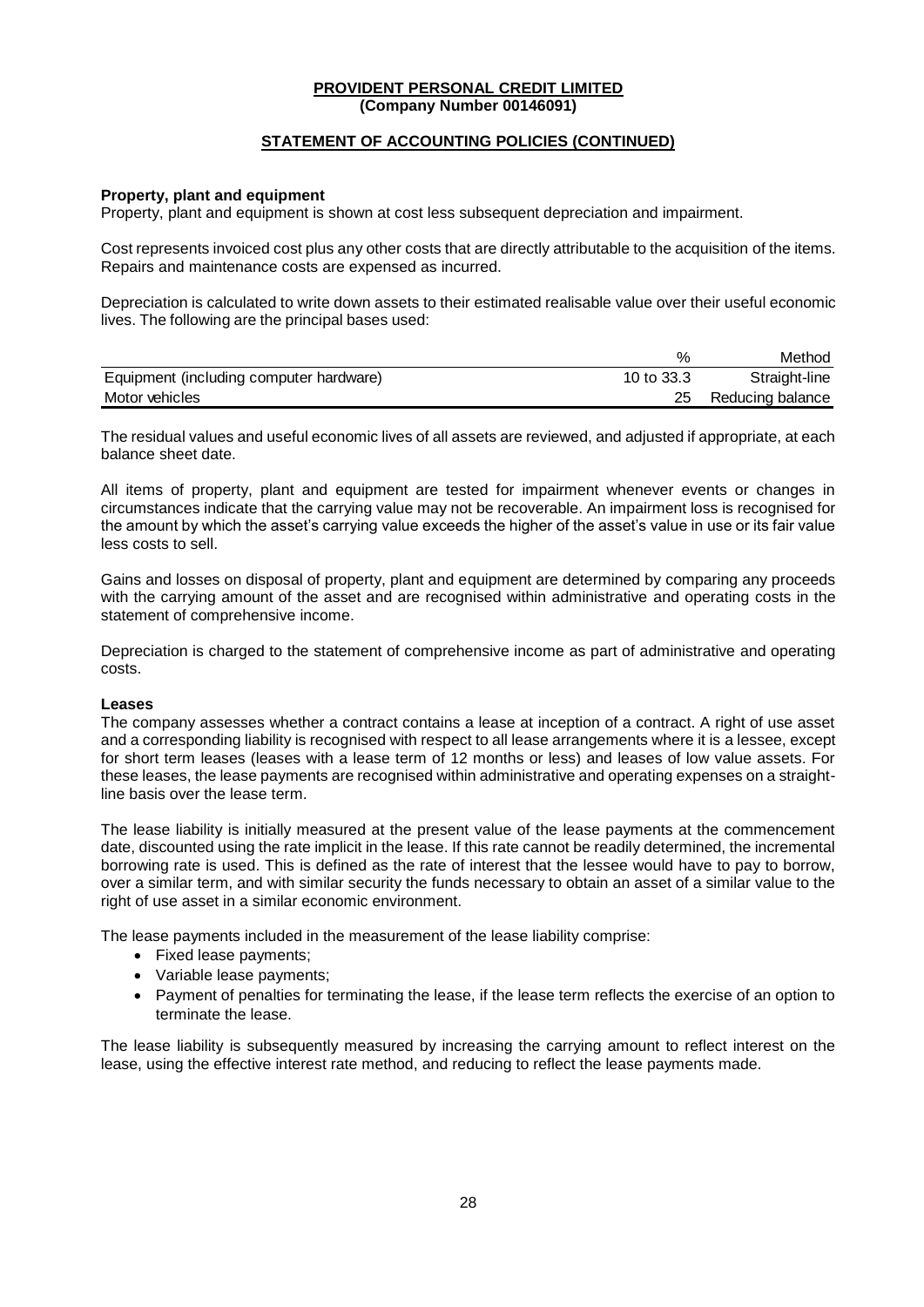### **STATEMENT OF ACCOUNTING POLICIES (CONTINUED)**

#### **Leases (continued)**

The lease liability is re-measured whenever:

- The lease term has changed, in which case the lease liability is re-measured by discounting the revised lease payments using a revised discount rate;
- The lease payments change due to changes in an index or rate, in which case the lease liability is re-measured by discounting the revised lease payments using the initial discount rate;
- The lease contract is modified and the modification is not accounted for as a separate lease, in which case the lease liability is re-measured by discounting the revised lease payments using a revised discount rate.

The company did not make any such adjustments during the year.

The right of use asset comprises the initial measurement of the corresponding lease liability and is subsequently measured at cost less accumulated depreciation and impairment losses. Right of use assets are depreciated over the shorter period of lease term and useful life of the underlying asset.

The lease liability and right of use asset are presented as separate line items on the balance sheet. The interest on the lease and depreciation are charged to the statement of comprehensive income and presented within finance costs and administrative and operating costs respectively.

#### **Cash and cash equivalents**

Cash and cash equivalents comprise cash at bank and in hand. Bank overdrafts are presented in current liabilities to the extent that there is no right of offset with cash balances.

#### **Borrowings**

Borrowings are recognised initially at fair value, being their issue proceeds net of any transaction costs incurred. Borrowings are subsequently stated at amortised cost; any difference between proceeds net of transaction costs and the redemption value is recognised in the statement of comprehensive income over the expected life of the borrowings using the effective interest rate.

Borrowings are classified as current liabilities unless the company has an unconditional right to defer settlement of the liability for at least 12 months after the balance sheet date.

#### **Dividends**

Dividend distributions to the company's shareholder are recognised in the financial statements when approved by the company's shareholders.

#### **Retirement benefits**

#### **Defined benefit pension schemes:**

The company participates in the Provident Financial Staff Pension Scheme, a multi-employer scheme, sponsored by Provident Financial plc. As there is no contractual agreement for charging the company a portion of the defined benefit costs of the plan as a whole, the company recognises their cash contributions on an accruals basis.

#### **Defined contribution pension schemes:**

For defined contribution schemes the amount charged to the statement of comprehensive income in respect of pension costs and other post-retirement benefits is the contributions payable in the year. Differences between contributions payable in the year and contributions actually paid are shown as either accruals or prepayments in the balance sheet.

Cash contributions to defined contribution pension schemes are charged to the statement of comprehensive income on an accruals basis.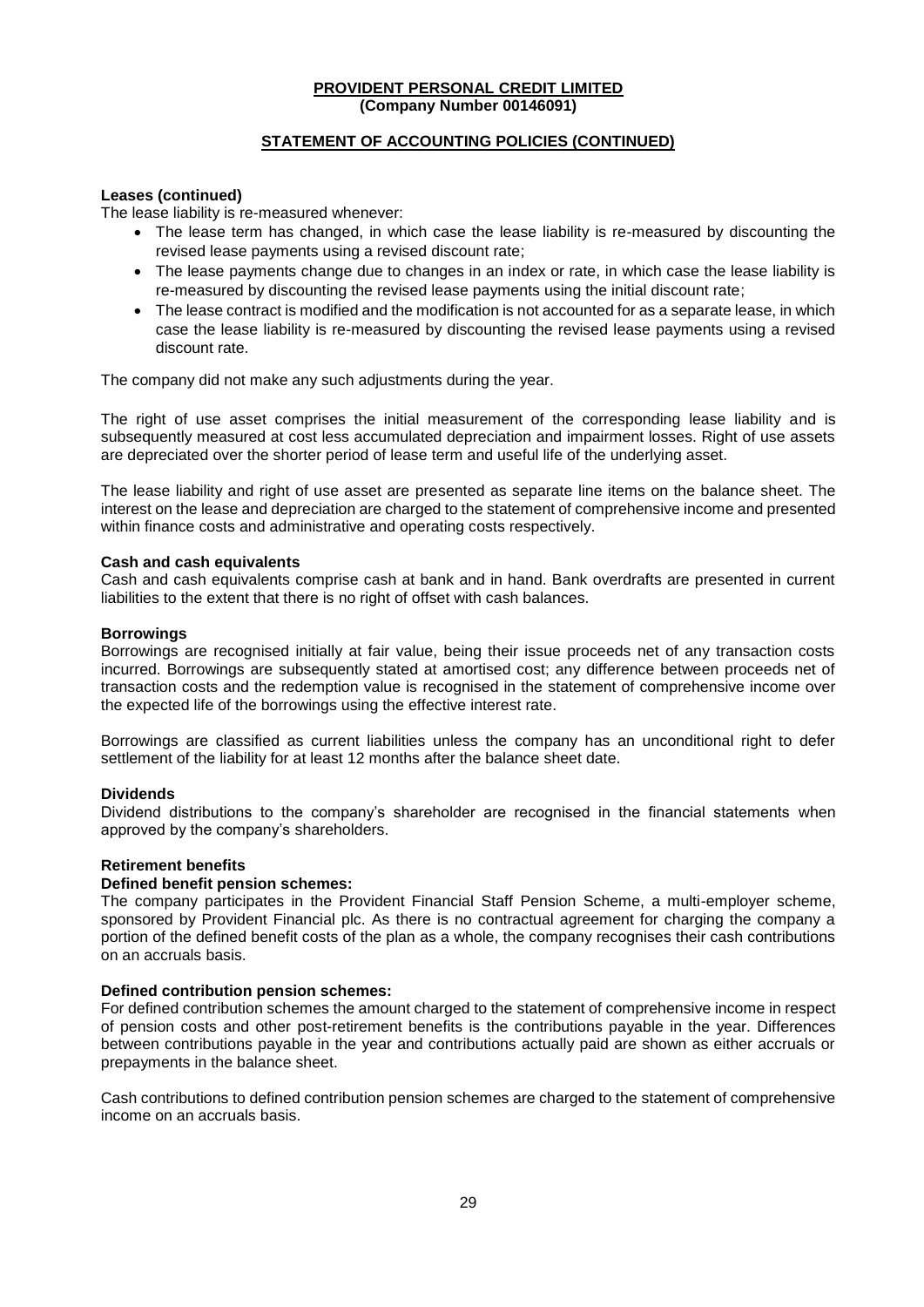#### **STATEMENT OF ACCOUNTING POLICIES (CONTINUED)**

# **Share-based payments**

#### **Equity-settled schemes:**

The company grants options under employee savings-related share option schemes (typically referred to as Save As You Earn schemes (SAYE)). The scheme is equity-settled.

The cost of providing options and awards to company employees is charged to the statement of comprehensive income of the company over the vesting period of the related options and awards. The corresponding credit is made to a share-based payment reserve within equity. The cost of providing options and awards is based on their fair value. A binomial model is used for calculating the fair value of SAYE options which have no performance conditions attached. The value of the charge is adjusted at each balance sheet date to reflect lapses and expected or actual levels of vesting, with a corresponding adjustment to the share-based payment reserve.

A transfer is made from the share-based payment reserve to retained earnings when options and awards vest, lapse or are cancelled.

Cancellations by employees of contributions to the group's SAYE plans are treated as non-vesting conditions and the group recognises, in the year of cancellation, the amount of the expense that would have otherwise been recognised over the remainder of the vesting period. Modifications are assessed at the date of modification and any incremental charges are recognised in the statement of comprehensive income.

### **Cash-settled schemes:**

The company also previously granted awards under the Provident Financial Equity Plan (PFEP) to eligible employees based on a percentage of their salary. The cost of the awards is based on the performance conditions of divisional profit before tax and share price growth or TSR growth compared to a comparator group. The scheme is cash settled.

The cost of the award is charged to the statement of comprehensive income over the vesting period and a corresponding credit is made within liabilities. The value of the charge is adjusted at each balance sheet date to reflect expected levels of vesting.

#### **Share capital**

Ordinary shares are classified as equity. Incremental costs directly attributable to the issue of new shares are shown in equity as a deduction, net of tax, from the proceeds.

#### **Exceptional items**

Exceptional items are costs that are unusual because of their size, nature or incidence and which the directors consider should be disclosed separately to enable a full understanding of the company's results.

#### **Taxation**

The tax entries represent the sum of current and deferred tax.

Current tax is calculated based on taxable profit for the year using tax rates that have been enacted or substantively enacted by the balance sheet date. Taxable profit differs from profit before taxation as reported in the statement of comprehensive income because it excludes items of income or expense that are taxable or deductible in other years and it further excludes items that are never taxable or deductible.

Deferred tax is the tax expected to be payable or recoverable on differences between the carrying amounts of assets and liabilities in the financial statements and the corresponding tax bases used in the computation of taxable profit, and is accounted for using the balance sheet liability method.

Deferred tax is determined using tax rates (and laws) that have been enacted or substantively enacted by the balance sheet date and are expected to apply when the related deferred tax asset is realised or the deferred tax liability is settled. Deferred tax is also provided on temporary differences arising on investments in subsidiaries, except where the timing of the reversal of the temporary difference is controlled by the company and it is probable that the temporary difference will not reverse in the future.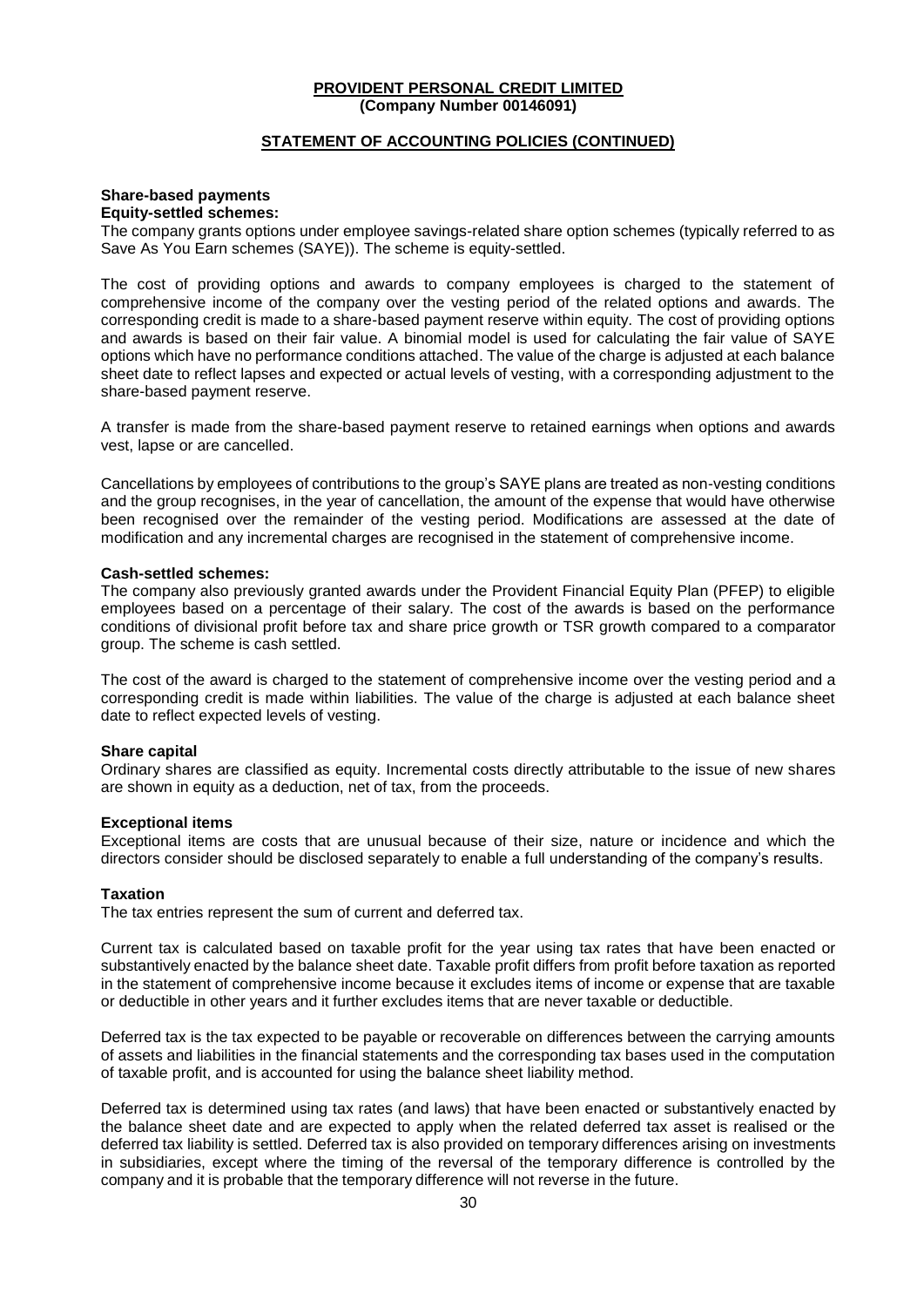### **STATEMENT OF ACCOUNTING POLICIES (CONTINUED)**

#### **Taxation (continued)**

Deferred tax assets are recognised to the extent that it is probable that future taxable profits will be available against which the temporary differences can be utilised.

Deferred tax assets and liabilities are offset when there is a legally enforceable right to offset current tax assets against current tax liabilities and when the deferred tax assets and liabilities relate to income taxes levied by the same taxation authority on either the taxable entity or different taxable entities where there is an intention to settle the balances on a net basis.

### **Provisions**

Provisions are recognised when the company has a present obligation (legal or constructive) as a result of a past event, it is probable that the company will be required to settle that obligation and a reliable estimate can be made of the amount of the obligation.

The amount recognised as a provision is the best estimate of the consideration required to settle the present obligation at the balance sheet date, taking into account the risks and uncertainties surrounding the obligation. Where a provision is measured using the cash flows estimated to settle the present obligation, its carrying amount is the present value of those cash flows (when the effect of the time value of money is material).

#### **Critical accounting assumptions and key sources of estimation uncertainty**

In applying the accounting policies set out above, the company makes judgements (other than those involving estimates) that have a significant impact on the amounts recognised and to make estimates and assumptions that affect the reported amounts of assets and liabilities. The estimates and assumptions are based on historical experience, actual results may differ from these estimates.

#### **Amounts receivable from customers**

#### Critical accounting assumptions:

The company reviews its portfolio of loans and receivables for impairment at each balance sheet date. For the purposes of assessing the impairment of customer loans and receivables, customers are categorised into IFRS 9 stages and cohorts which are considered to be the most reliable indication of future payment performance. The company makes assumptions to determine whether there is objective evidence that credit risk has increased significantly which indicates that there has been an adverse effect on expected future cash flows. In the home credit business, credit risk is assumed to increase significantly when the cumulative amount of two or more weekly payments have been missed in the previous 12 weeks, since only at this point do the expected future cash flows from loans deteriorate significantly. In Satsuma, a significant increase in credit risk is deemed to be when one contractual monthly payment has been missed.

#### Key sources of estimation uncertainty:

The level of impairment is calculated using models which use historical payment performance to generate the estimated amount and timing of future cash flows from each arrears stage, and are regularly tested using subsequent cash collections to ensure they retain sufficient accuracy. The impairment models are regularly reviewed to take account of the current economic environment and recent customer payment performance. However, on the basis that the payment performance of customers could be different from the assumptions used in estimating future cash flows, a material adjustment to the carrying value of amounts receivable from customers may berequired.

Sensitivity analysis of the company's main assumptions are set out in note 10.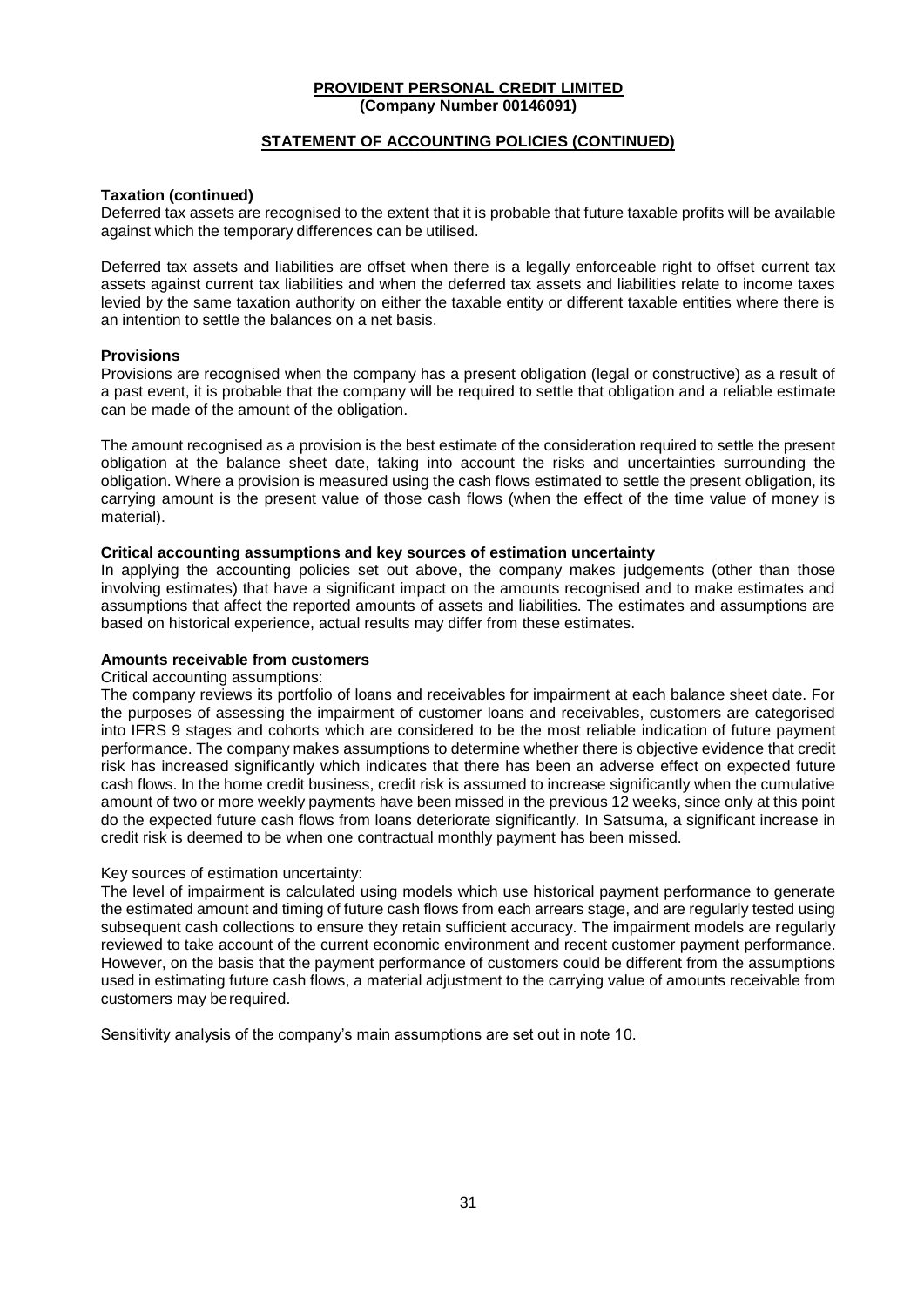### **STATEMENT OF ACCOUNTING POLICIES (CONTINUED)**

#### **Critical accounting assumptions and key sources of estimation uncertainty (continued) Provision for complaints of irresponsible lending and the Scheme of Arrangement**

Provisions have been created in 2020 against ongoing customer claims of irresponsible lending of home credit (£23.4m). Further provisions were recognised following the year end, for the cost of customer claims under the resulting proposed Scheme of Arrangement, (the 'Scheme') which will provide remediation of £50m, plus estimated costs of delivering the settlement (£15m).

Key judgements made in calculating the provisions recognised are:

- The level of founded claims which have been received and would be due remediation in future based on recent experience of valid claims;
- The proportion of irresponsible lending claims which may be upheld both internally and by the FOS;
- The average redress payments paid to customers both internally and by the FOS;
- Both claims received prior to the Practice Statement Letter (PSL) but not determined at the point of issue of the PSL and claims received after the PSL is issued, are expected to be covered by the Scheme of Arrangement remediation; and
- The Scheme will be approved by creditors. This judgement has been made through consultation with advisors who are familiar with dealing with similar Schemes. This is therefore deemed to be the probable outcome.

Past experience is used as a predictor of future judgments. Management apply overlays, where necessary, dependent on the nature and circumstances, considering where past experience may not be indicative of future settlements.

Key sources of estimation uncertainty are:

- The level of remediation payable for irresponsible lending claims in CCD. Management estimates the level of claims which may be agreed with customers prior to the Practice Statement Letter (PSL) being issued. These claims are expected to be remediated in full. There is significant uncertainty around the level of valid claims which will be remediated prior to the issuance of the PSL due to the volume of unfounded claims received through CMCs;
- The level of remediation payable under the Scheme is only deemed to be an estimation uncertainty to the extent that the Scheme is approved by creditors. If approved, the £50m remediation which will be payable to customers is a fixed amount payable.
- The costs of delivering the Scheme of Arrangement represents management's estimate of costs contracted when the Practice Statement Letter was issued.
- Proportion of claims upheld. Significant developments have been made in 2020 in determining whether a home credit loan was issued irresponsibly. The provision at 31 December 2020, is based on past settlement volumes over the past 6 months and therefore may be misstated by changes in interpretation of irresponsible lending over time.

The impact of any future regulatory changes and CMC activity is not provided for as the outcome of which cannot be reliably estimated.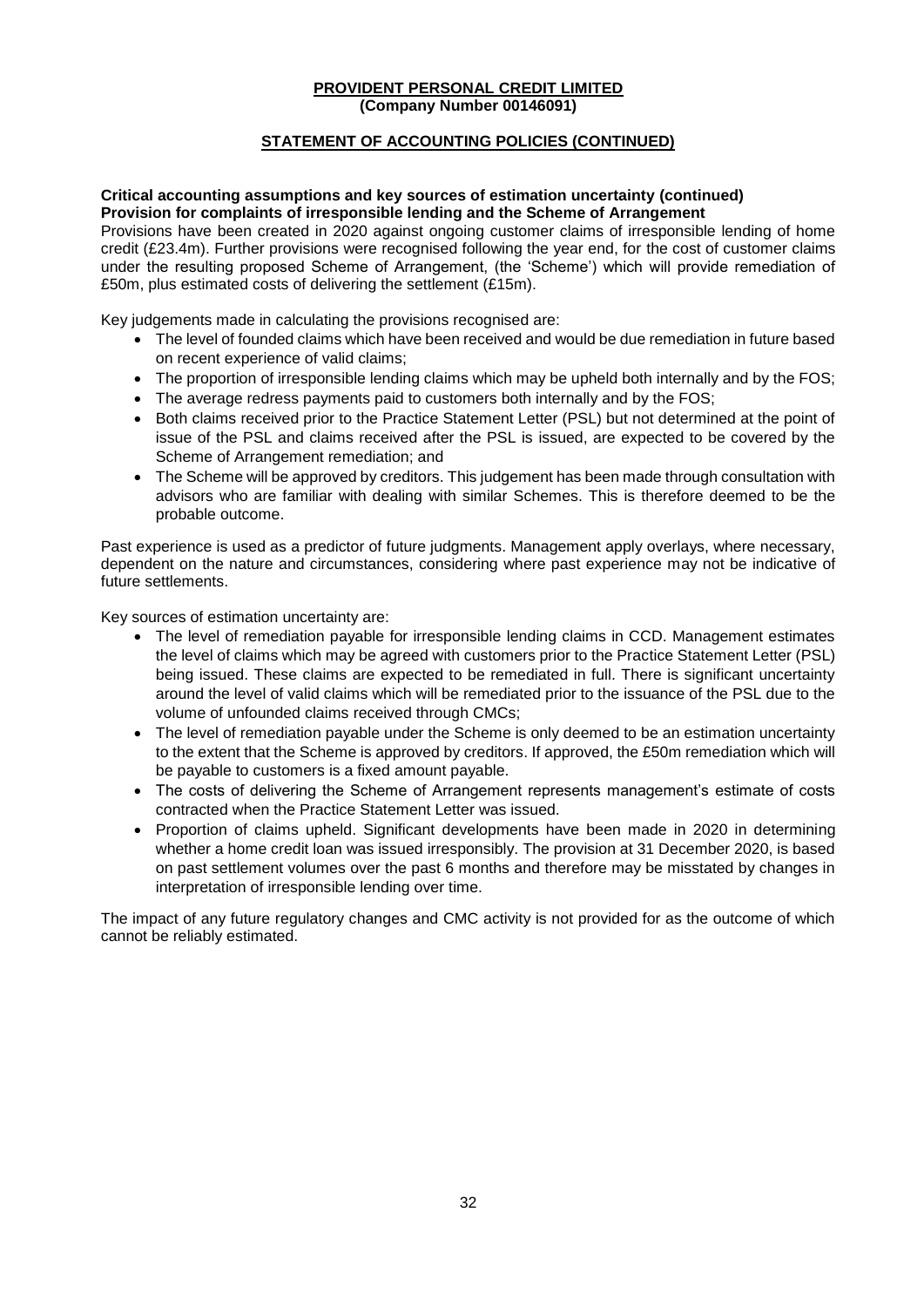### **FINANCIAL AND CAPITAL RISK MANAGEMENT REPORT**

Provident Personal Credit Limited (the 'company') is a wholly-owned subsidiary of Provident Financial plc which, together with its subsidiaries, forms the Provident Financial group (the 'group').

The overall group internal control and risk management framework is the responsibility of the group board with certain responsibilities in respect of internal control and risk management being delegated to various sub-committees who report directly to the board. An overview of the group's risk management framework can be found in the annual report of Provident Financial plc, which does not form part of this report.

The group operates with a centralised treasury function and therefore the funding requirements of the company are met wholly or partially via funding from Provident Financial plc or one of its subsidiaries. In addition, the allocation of capital is managed on a group basis by the centralised treasury function. Accordingly, it is inappropriate to consider the management of liquidity risk, interest rate risk, foreign exchange risk, market risk and capital risk on a stand-alone company basis.

### **(a) Credit risk**

Credit risk is the risk that the company will suffer loss in the event of a default by a customer or a bank counterparty. A default occurs when the customer or bank fails to honour repayments as they fall due.

#### **(i) Amounts receivable from customers**

The company's maximum exposure to credit risk on amounts receivable from customers as at 31 December 2020 is the carrying value of amounts receivable from customers of £138.9m (2019: £249.0m).

Credit risk within CCD is managed by the Credit Forum, which meets at least eight times per year, and which is responsible for reviewing credit risk and performance of the portfolio and for making recommendations on credit model, lending and collections strategy changes, based on a majority vote, to the CCD Managing Director for approval.

Credit risk is managed using a combination of lending policy rules, credit scoring (including behavioural scoring), individual lending approval limits, central underwriting, affordability assessment processes, and a home visit in the home credit business to make a decision on applications for credit. The loans offered by the weekly home credit business are short term, typically a contractual period of around a year, with an average value of approximately £600.

Prior to the Covid-19 pandemic, loans were underwritten in the home by a field-based colleague based on consideration of any previous lending experience with the customer, affordability and the field-based colleague's assessment of the credit risk based on a completed application form and the home visit, in conjunction with central decisioning enhanced through the use of credit bureau data. During the Covid-19 pandemic significant adaptations were made to the home credit business lending process: lending to new customers was paused at start of the initial lockdown in March 2020 and recommenced in mid-May with remote disbursement and tighter scorecard cut-offs; for further lending to existing customers, remote disbursement was possible seven days after lockdown started, although product offerings were restricted on term length; alongside the tighter credit risk thresholds additional focus was placed on the affordability assessment in line with the nature of the government furlough scheme; adjustments were made in April to the percentage of income accepted for employed key workers/furloughed customers and lending to selfemployed customers was restricted. Throughout the year all sales calls were recorded, ID and other documents verified via video and documents uploaded where required; affordability is reassessed by the field-based colleague each time an existing customer is re-served.

Prior to the Covid-19 pandemic, once a loan had been made, the field-based colleague typically visited the customer weekly, to collect payment. During the Covid-19 pandemic, the field-based colleague has maintained regular contact with the customer and has been able to offer collections services on a fully remote basis including: taking repayments online, over the phone or via an Allpay card, offering Provident Direct and utilising central collections activity to support with a particular focus on later-stage arrears.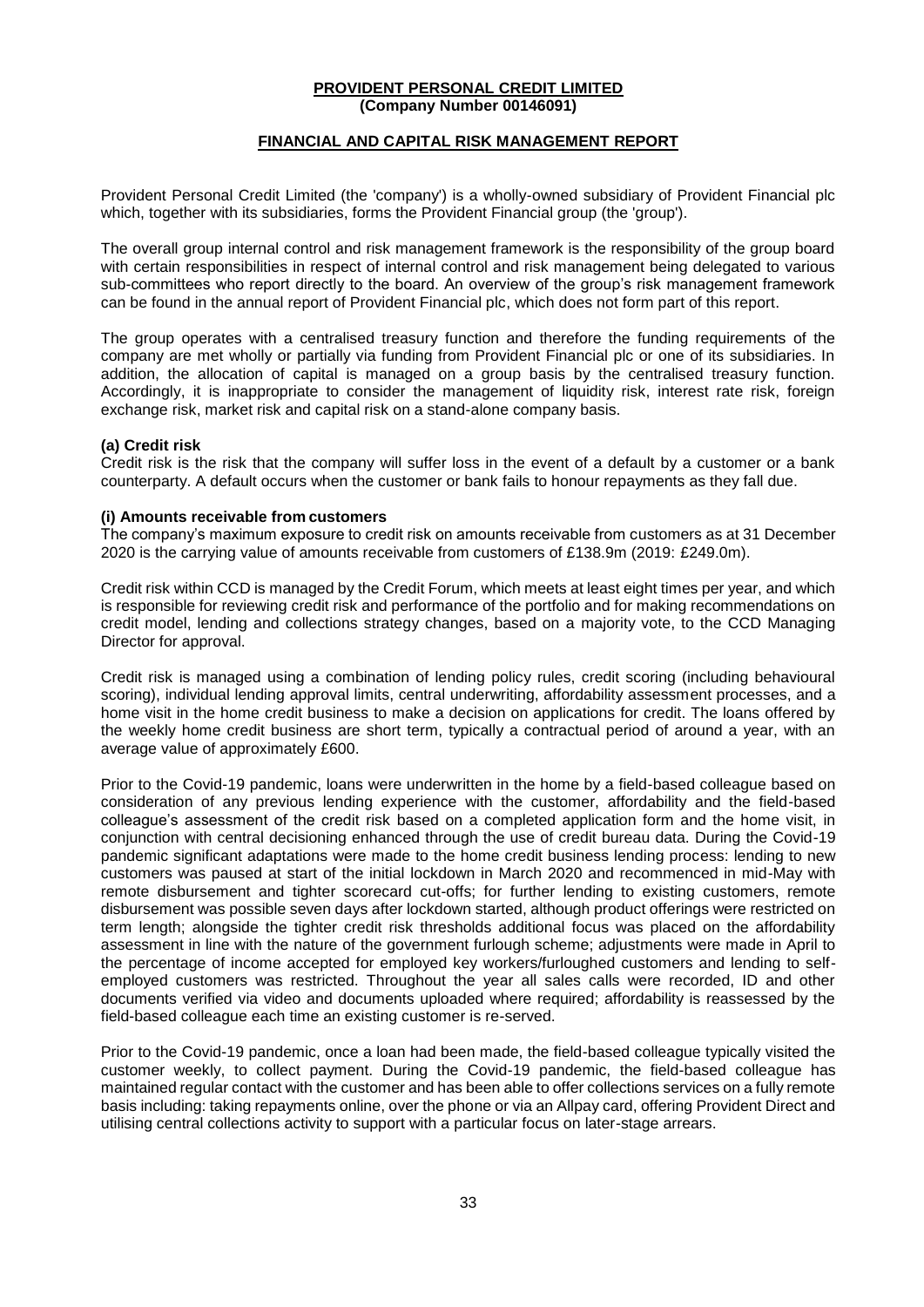### **FINANCIAL AND CAPITAL RISK MANAGEMENT REPORT (CONTINUED)**

### **(a) Credit risk (continued)**

### **(i) Amounts receivable from customers (continued)**

The field-based colleague is well placed to identify signs of strain on a customer's income and can moderate lending accordingly, managing loan applications on a fully remote basis. Equally, the regular contact and professional relationship that the field-based colleague has with the customer allows them to manage customers' repayments effectively even when the household budget is tight. This forbearance can be in the form of taking part-payments, allowing missed payments or other payment arrangements in order to support customers with their repayments. The home credit team implemented processes to help identify customers indicating that they have been impacted by Covid-19 and whose circumstances have changed as a result, with forbearance offered in line with FCA guidance.

Arrears management within the home credit business is a combination of central letters, text messages, emails, central telephony, and field activity undertaken by field management. This will involve a discussion with the customer to understand reasons for non-payment and to agree a suitable resolution, based on an affordability assessment where required.

The loans offered by the Satsuma business are short term, with a contractual period of between 3 and 12 months, or weekly equivalent, and an average value of around £370. The loans are underwritten using credit decisioning, enhanced with the use of external credit bureau data. An affordability assessment is performed on all lending decisions.

At the beginning of the Covid-19 pandemic in March 2020 all digital lending was restricted to existing customers only, with tighter thresholds applied to affordability. All applications were referred at the time to a central team of advisors to manually verify applications. In mid-May a decision was taken to stop all digital lending.

Satsuma collections processes are undertaken utilising the collections capabilities at Vanquis Bank. Contact Centre representatives are engaged at an early stage to optimise collections performance and work closely with customers and, for those customers whose circumstance have changed, representatives utilise their extensive range of forbearance measures, based on an affordability assessment where required.

#### **(ii) Counterparty risk**

The company's maximum exposure to credit risk on bank counterparties as at 31 December 2020 was £0.9m (2019: £0.7m).

Counterparty credit risk arises as a result of cash deposits placed with banks, central government and the use of derivative financial instruments with banks and other financial institutions which are used to hedge interest rate risk and foreign exchange rate risk. Counterparty credit risk is managed by the group's treasury committee and is governed by a board-approved counterparty policy which ensures that the group's cash deposits and derivative financial instruments are only made with high-quality counterparties with the level of permitted exposure to a counterparty firmly linked to the strength of its credit rating. In addition, there is a maximum exposure limit for all institutions, regardless of credit rating. This is linked to the group's regulatory capital base in line with the group's regulatory reporting requirements on large exposures to the Prudential Regulation Authority (PRA).

#### **(b) Liquidity risk**

Liquidity risk is the risk that the company will have insufficient liquid resources available to fulfil its operational plans and/or to meet its financial obligations as they fall due.

Liquidity risk is managed by the group's centralised treasury department through daily monitoring of expected cash flows in accordance with a board-approved group funding and liquidity policy. This process is monitored regularly by the group Treasury Committee.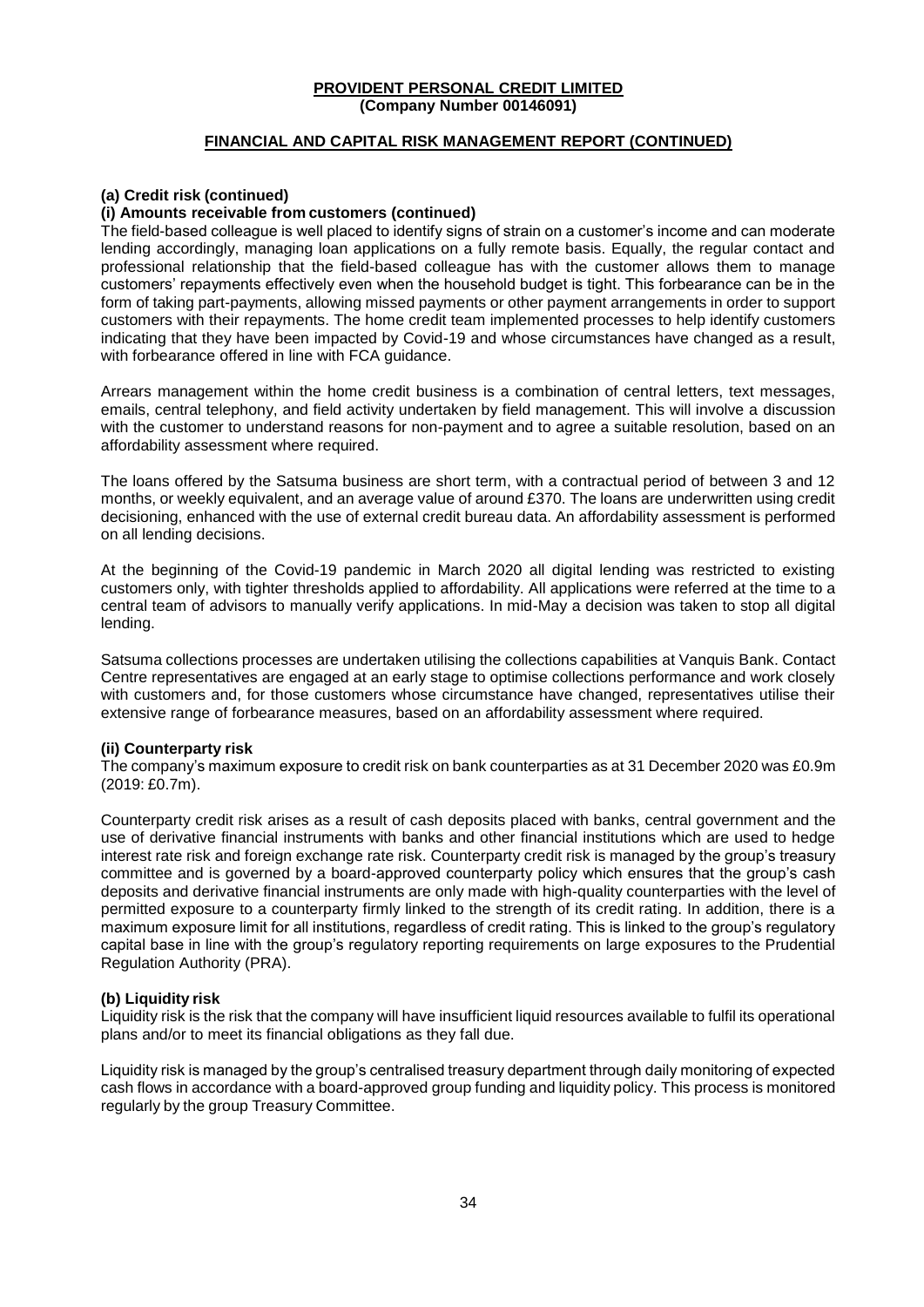### **FINANCIAL AND CAPITAL RISK MANAGEMENT REPORT (CONTINUED)**

### **(b) Liquidity risk (continued)**

The group's funding and liquidity policy is designed to ensure that the group is able to continue to fund the growth of the business. The group therefore maintains headroom on its committed borrowing facilities to fund growth and contractual maturities for at least the following 12 months. As at 31 December 2020, the group's committed borrowing facilities had a weighted average period to maturity of 1.5 years (2019: 2.2 years) and the headroom on these committed facilities amounted to £79.3m (2019: £69.1m).

The group is less exposed than other mainstream lenders to liquidity risk as the loans issued by the home credit business are of short-term duration (typically around one year), whereas the group's borrowings extend over a number of years. The group's current funding strategy seeks to maintain a secure funding structure by maintaining committed facilities to pre-fund the group's liquidity and funding requirements for at least the next 12 months, maintaining access to four main sources of funding comprising: (i) the syndicated revolving bank facility; (ii) external market funding; (iii) securitisation; and (iv) retail deposits. Headroom on the group's committed debt facilities together with available cash was £143.7m at 31 December 2020 together with ongoing access to the retail deposits programme in Vanquis Bank. There are no contractual maturities of the group's facilities until a scheduled maturity of a £65m bond in September 2021.

A maturity analysis of the undiscounted contractual cash flows of the group's bank and other borrowings, including derivative financial instruments settled on a net and gross basis, is set out in the annual report and financial statements of Provident Financial plc, which does not form part of this report.

Due to the company's net liability position at the year-end, the ultimate parent undertaking, Provident Financial plc, has confirmed its continued support for the company for a period of at least twelve months from the date of approval of the financial statements.

#### **(c) Interest rate risk**

Interest rate risk is the risk of potential loss through unhedged or mismatched asset and liability positions, which are sensitive to changes in interest rates. Primarily, the group is at risk of a change in external interest rates which leads to an increase in the group's cost of borrowing.

The group's exposure to movements in interest rates is managed by the Treasury Committee and is governed by a board-approved interest rate hedging policy which forms part of the group's treasury policies.

The group seeks to limit the net exposure to changes in interest rates. This is achieved through a combination of issuing fixed-rate debt and by the use of derivative financial instruments such as interest rate swaps.

A 2% movement in the interest rate applied to group borrowings during 2020 and 2019 would not have had a material impact on the group's profit before taxation or equity given that the group's receivables can be repriced over a relatively short timeframe. Further details of the interest rate risk management are detailed within the annual report and financial statements of Provident Financial plc, which does not form part of this report.

Key benchmark interest rates and indices, such as the London Interbank Offered Rate (LIBOR), are being reformed in favour of risk free rates such Sterling Overnight Index Average (SONIA) in the UK. LIBOR will be withdrawn at the end of 2021. The group currently only has LIBOR linked liabilities relating to the group's revolving credit facility and securitisation funding in Moneybarn. There is no impact to financial assets or our fixed rate liabilities, which are all on administered rates. The securitisation funding is expected to be refinanced in 2021 and will be priced based on SONIA. The revolving credit facility moved to SONIA benchmark for all new drawings after 31 March 2021. LIBOR reform is therefore not considered to have a material impact on the group.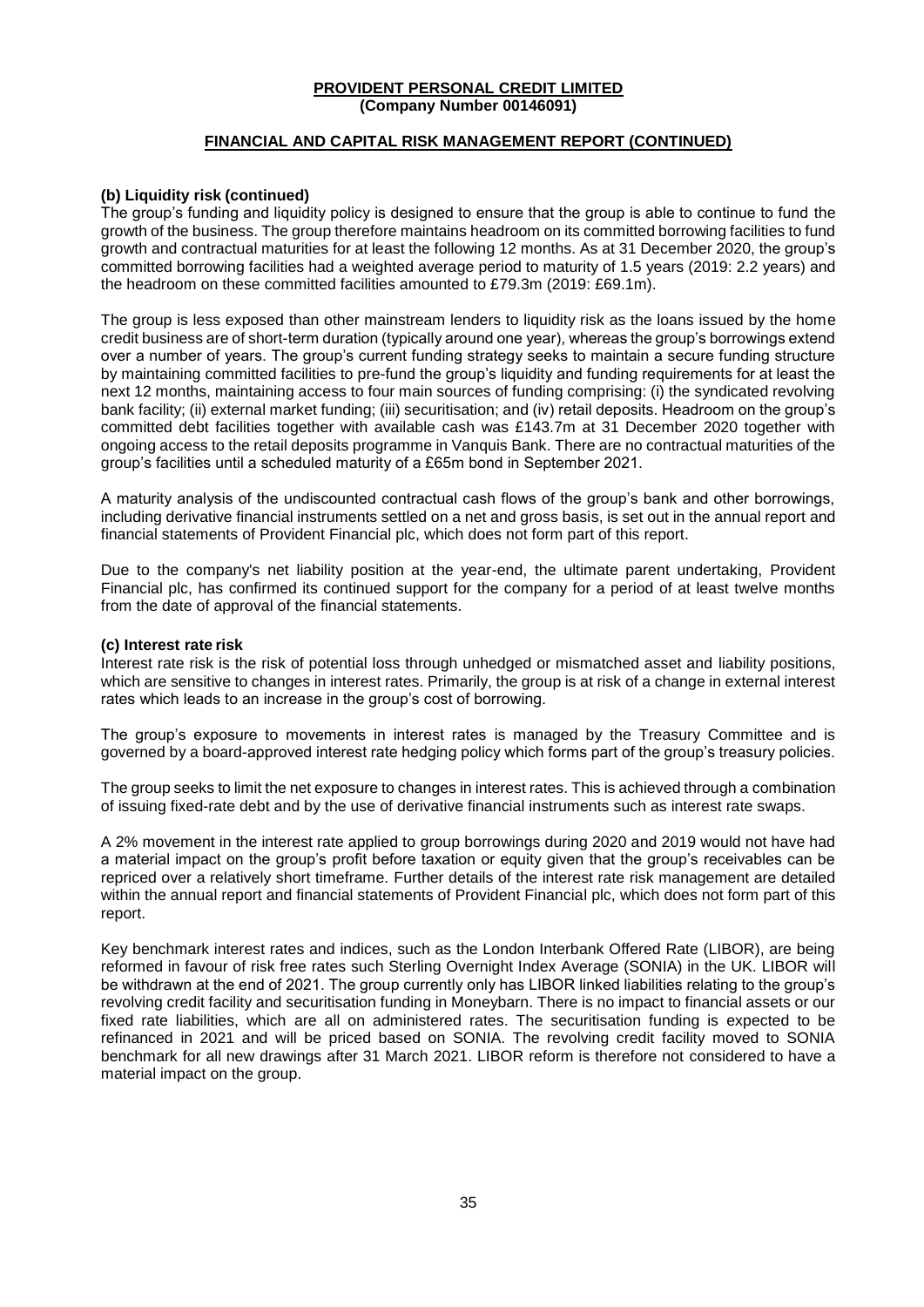### **FINANCIAL AND CAPITAL RISK MANAGEMENT REPORT (CONTINUED)**

#### **(d) Foreign exchange rate risk**

Foreign exchange rate risk is the risk of a change in foreign currency exchange rates leading to a reduction in profits or equity.

The group's exposure to movements in foreign exchange rates during 2020 arose from the home credit operations in the Republic of Ireland which are hedged by matching euro-denominated net assets with eurodenominated borrowings or forward contracts as closely as practicable.

To manage the foreign exchange rate risk within the home credit operations in the Republic of Ireland branch, it is policy to maintain the euro-denominated net asset or net liability position of the branch to a maximum of €600,000 at each month end. This is achieved through periodic repatriation of euro-denominated profits to the company, which the company can sell in exchange for sterling. To provide greater certainty as to the value at which these euro-denominated cash flows are converted to sterling, forward exchange rate contracts are placed by the group treasury function.

As at 31 December 2020, a 2% movement in the sterling to euro exchange rate would have led to a £0.4m (2019: £0.7m) movement in customer receivables with an opposite movement of £0.4m (2019: £0.7m) in external borrowings. Due to the natural hedging of matching euro-denominated assets with eurodenominated liabilities, there would have been a minimal impact on reported profits and equity of the company (2019: £nil).

Further detail of the foreign exchange rate risk management are detailed within the annual report and financial statements of Provident Financial plc, which does not form part of this report.

#### **(e) Market risk**

Market risk is the risk of loss due to adverse market movements caused by active trading positions taken in interest rates, foreign exchange markets, bonds and equities. The company's and group's corporate policies do not permit it or the group to undertake position taking or trading books of this type and therefore neither it nor the group does so.

#### **(f) Capital risk**

Capital risk is managed by the group's centralised treasury department. The group manages capital risk by focussing on capital efficiency and effective risk management. This takes into account the requirements of a variety of different stakeholders including shareholders, policyholders, regulators and rating agencies. A more detailed explanation of the management of capital risk can be found in the annual report and financial statements of Provident Financial plc, which does not form part of this report.

### **(g) Brexit**

On 31 January 2020 the UK withdrew from the European Union and a transitional period formally ended on 31 December 2020. The economic outlook post Brexit remains uncertain against the backdrop of the impact of the Covid-19 pandemic and there remains significant amount of instability in the UK economy and capital markets, albeit unemployment levels have remained stable due to the UK Government's job retention schemes.

Despite any potential second order risks of Brexit, the group has proven resilient during previous economic downturns due to the specialist business models deployed by its divisions which are tailored to serving nonstandard customers. In addition, all four of the group's businesses – Vanquis Bank, Moneybarn, Provident home credit and Satsuma – have tightened underwriting over the last three years in advance of a potential weakening in the UK economy.

The group's only direct exposure to the EU is the home credit operation in the Republic of Ireland. This represents c.13% of the home credit business and is, therefore, relatively immaterial to the group as a whole. The foreign exchange exposure to the Republic of Ireland operation is hedged through a net investment hedge.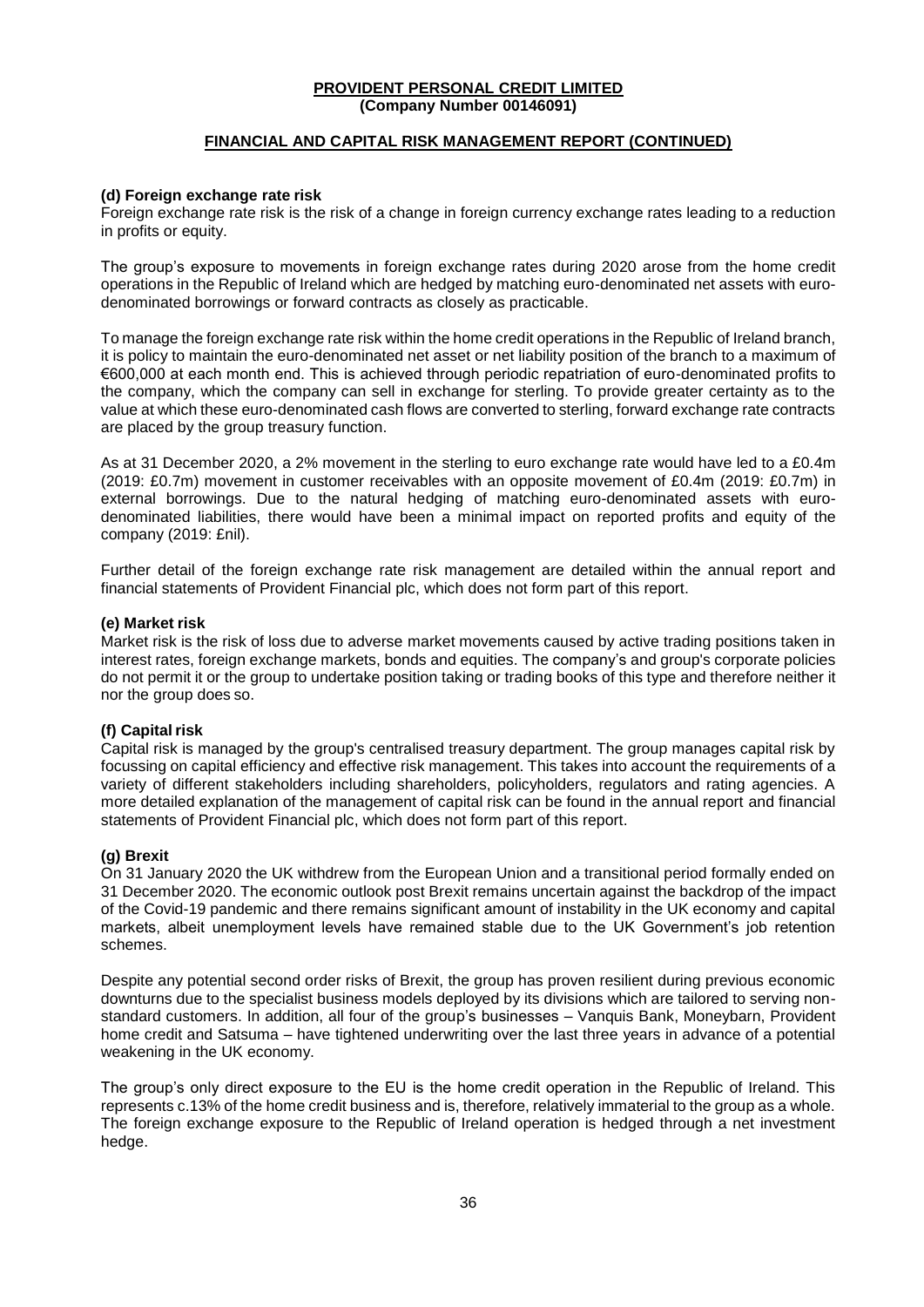### **FINANCIAL AND CAPITAL RISK MANAGEMENT REPORT (CONTINUED)**

#### **(g) Brexit (continued)**

No effect is anticipated on Vanquis Bank's ability to access retail deposits, although it maintains an operational buffer over its liquid requirements stipulated by the PRA to withstand any short-term disruption. The group has engaged extensively with its lending banks throughout 2020 in response to the Covid-19 pandemic and the economic uncertainties both that and Brexit present. The group's lending banks are predominantly UK based, have supported the group for many years and have broader relationships through ancillary business such as transactional banking. In the event of a prolonged period of market disruption and the closure of debt capital markets, then the group has the ability to manage receivables growth and/or dividend flows.

The group has maintained regulatory capital headroom in excess of £100m, in line with the Board's risk appetite, in response to the Covid-19 pandemic. Despite the need to absorb the continued transitional arrangements of IFRS 9, this headroom, together with the regulatory prescribed buffers, should be sufficient to withstand a potential downturn in economic conditions caused by Brexit. Furthermore, the group has the ability to manage receivables growth and/or dividend flows to preserve capital.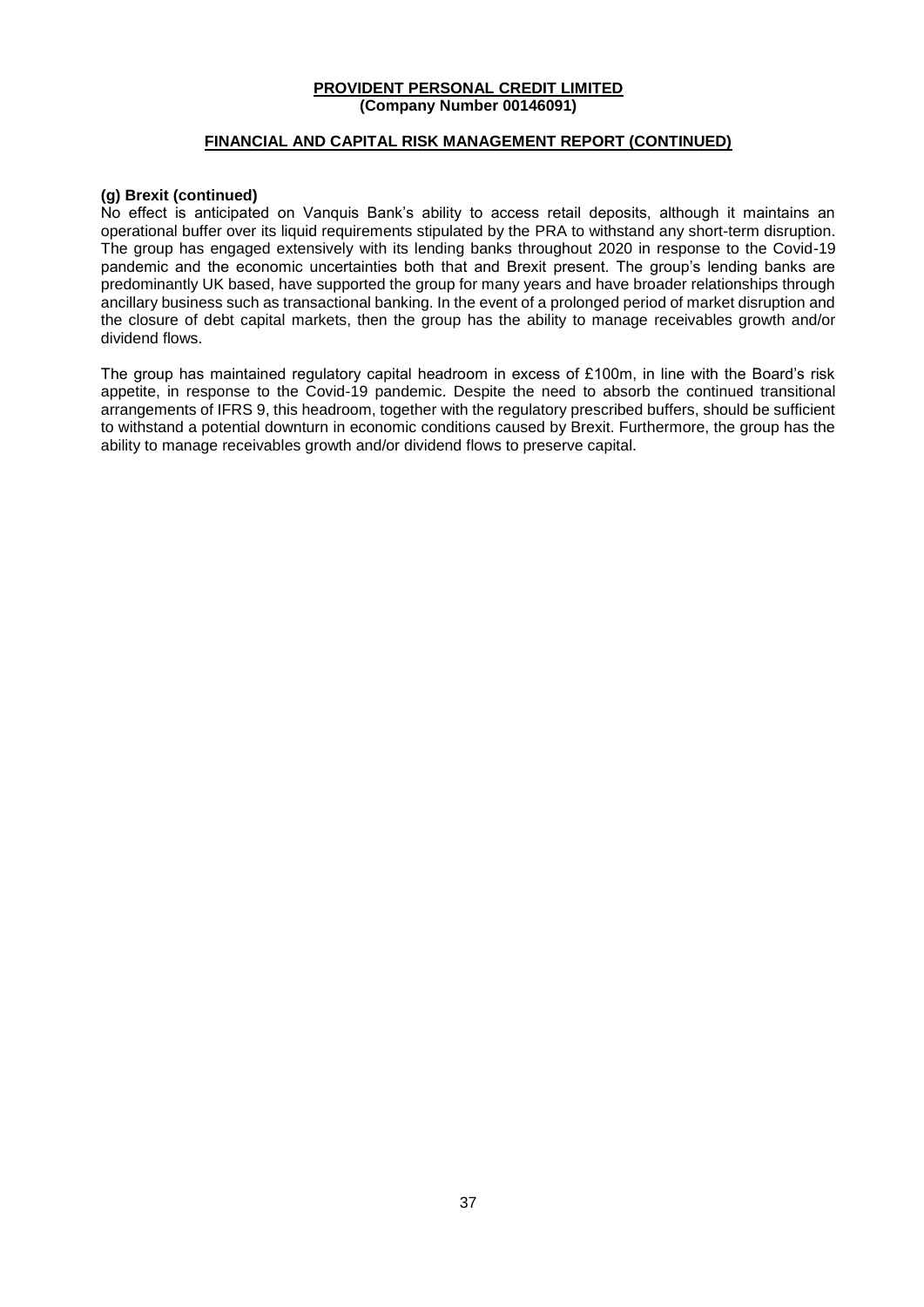### **NOTES TO THE FINANCIAL STATEMENTS**

#### **1 Revenue**

|             |                                             | 2020  | 2019  |
|-------------|---------------------------------------------|-------|-------|
|             |                                             | £m    | £m    |
|             | Interest income                             | 191.5 | 293.5 |
|             |                                             |       |       |
|             |                                             |       |       |
| $\mathbf 2$ | <b>Finance income</b>                       |       |       |
|             |                                             | 2020  | 2019  |
|             |                                             | £m    | £m    |
|             | Interest receivable from parent undertaking | 14.2  | 12.6  |

#### **3 Finance costs**

|                                                                                     | 2020  | 2019                     |
|-------------------------------------------------------------------------------------|-------|--------------------------|
|                                                                                     | £m    | £m                       |
| Interest payable to ultimate parent undertaking                                     | 20.7  | 22.5                     |
| Exceptional interest credit on borrowings from ultimate parent undertaking (note 4) | (0.6) | $\overline{\phantom{a}}$ |
| <b>Total finance costs</b>                                                          | 20.1  | 22.5                     |

In 2020 and 2019 Provident Financial plc waived the right to receive the 5.165% dividend on the preference shares issued in 2002 and the 5.84% dividend on the preference shares issued in 2004. The amount paid in 2020 was therefore £nil (2019: £nil).

### **4 Loss before taxation**

|                                                                                       | 2020  | 2019  |
|---------------------------------------------------------------------------------------|-------|-------|
|                                                                                       | £m    | £m    |
| Loss before taxation is stated after charging/(crediting):                            |       |       |
| Depreciation of property, plant and equipment (note 13)                               | 0.9   | 2.1   |
| Profit on disposal of property, plant and equipment (note 13)                         |       | (0.2) |
| Operating lease rentals:                                                              |       |       |
| - property                                                                            | 0.2   | 0.3   |
| Depreciation of right of use assets (note 14)                                         | 0.1   | 0.1   |
| Employment costs (prior to exceptional redundancy costs (note 8(b))                   | 71.7  | 87.6  |
| Exceptional items:                                                                    |       |       |
| - exceptional interest credit on borrowings from ultimate parent undertaking (note 3) | (0.6) |       |
| - restructuring costs                                                                 |       | 0.5   |
| - redundancy costs (note 8(b))                                                        | 2.1   | 4.6   |
| - customer redress provision (note 20)                                                | 65.0  |       |
| Impairment of amounts receivable from customers (note 10)                             | 51.0  | 99.6  |

The exceptional gain of £0.6m relates to an additional interest credit on borrowings from the company's ultimate parent, Provident Financial plc following the tender and early redemption of the 2018 five-yearfixed-rate bond in August 2020.

The exceptional redundancy costs in 2020 of £2.1m relate to the removal of around 400 field roles in September 2020 in the UK field operation to reflect the reduction in customer numbers and receivables, and to more effectively align field roles with customer preferences.

The exceptional customer redress provision in 2020 of £65.0m relates to £50.0m for the cost of customer claims under the CCD Scheme of Arrangement and £15.0m of costs to deliver the Scheme.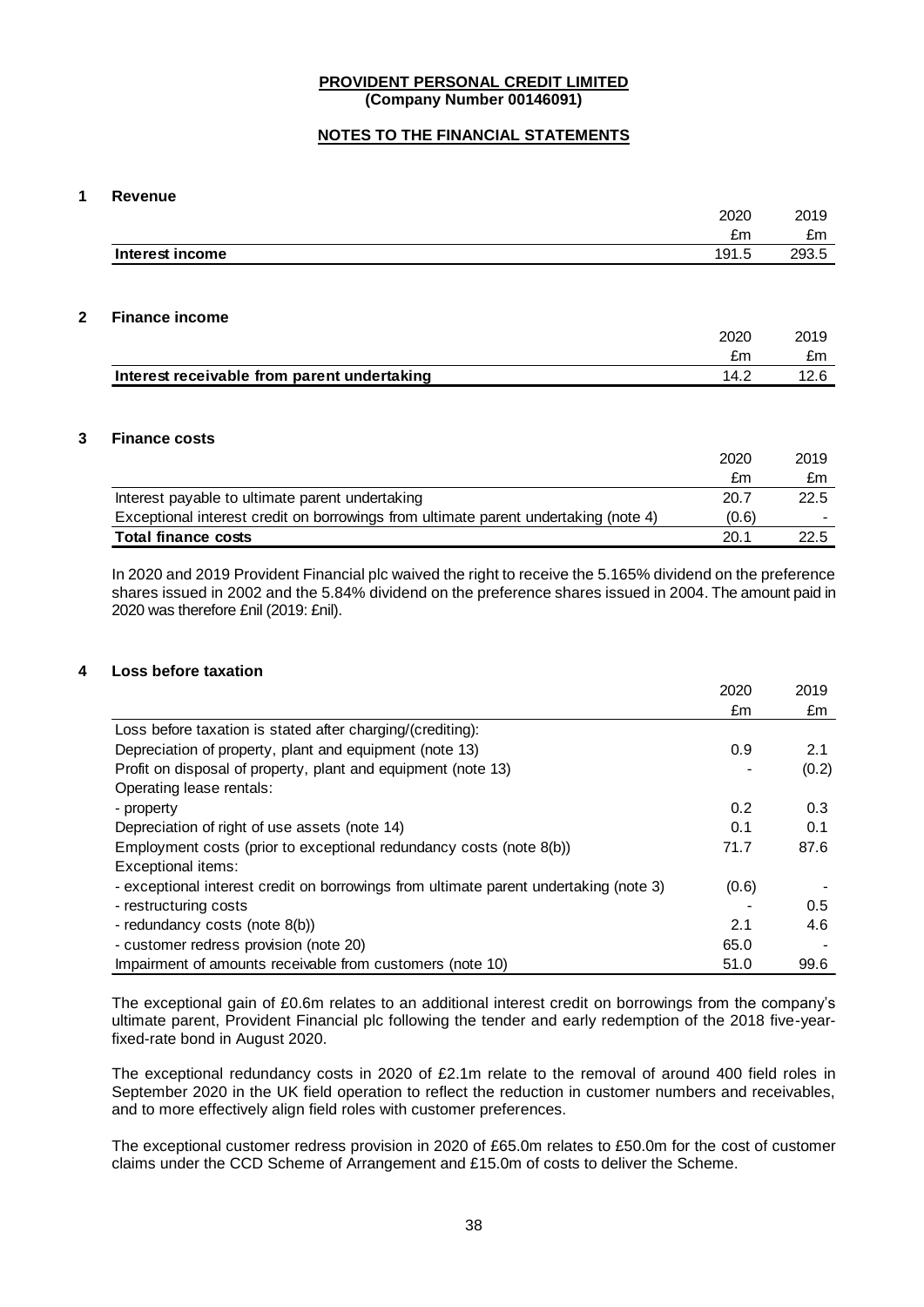### **NOTES TO THE FINANCIAL STATEMENTS (CONTINUED)**

#### **4 Loss before taxation (continued)**

The exceptional restructuring costs and redundancy costs in 2019 of £5.1m relate to costs associated with the ongoing turnaround of the home credit business following the migration to the employed operating model in July 2017.

Auditor's remuneration payable to Deloitte LLP in respect of the audit of the company's financial statements was £220,000 (2019: £200,000). Auditor's remuneration to Deloitte LLP in respect of other services was £nil (2019: £11,000).

### **5 Tax credit**

| 2020                                                      | 2019  |
|-----------------------------------------------------------|-------|
| Tax credit in the statement of comprehensive income<br>£m | £m    |
| Current tax                                               |       |
| - UK<br>4.3                                               | 10.1  |
| Deferred tax credit/(charge) (note 16)<br>22.6            | (1.0) |
| Impact of change in UK tax rate<br>0.8                    | -     |
| <b>Total tax credit</b><br>27.7                           | 9.1   |

During 2015, changes in corporation tax rates were enacted, reducing the mainstream corporation tax rate from 20% to 19% with effect from 1 April 2017 and from 19% to 18% with effect from 1 April 2020. During 2016, a further change was enacted which further reduced the mainstream corporation tax rate from 18% to 17% with effect from 1 April 2020. In 2020, the reduction in the mainstream corporation tax rate to 17% was cancelled and the rate has remained at 19% for 2020.

Deferred tax balances at 31 December 2019 were measured at 17% to the extent that the temporary differences on which deferred tax was calculated were expected to reverse after 1 April 2020. At 31 December 2020, these deferred tax balances have been re-measured at 19%. A tax credit in 2020 of £0.8m (2019: £nil) represents the statement of comprehensive income adjustment to deferred tax as a result of these changes. Movements in deferred tax balances have been measured at the mainstream corporation tax rate for the year of 19% (2019: 19%).

The rate of tax credit on the loss before taxation for the year is lower than (2019: lower than) the average standard rate of corporation tax in the UK of 19% (2019: 19%). This can be reconciled as follows:

|                                                         | 2020    | 2019   |
|---------------------------------------------------------|---------|--------|
|                                                         | £m      | £m     |
| Loss before taxation                                    | (152.4) | (53.3) |
| Loss before taxation multiplied by the average standard |         |        |
| rate of corporation tax in the UK of 19% (2019: 19%)    | 29.0    | 10.1   |
| Effect of:                                              |         |        |
| - adjustment in respect of prior years                  | (0.2)   |        |
| - impact of change in UK tax rate                       | 0.8     |        |
| - impact of permanent differences                       |         | 0.1    |
| - impact of write off of deferred tax assets            | (0.1)   |        |
| - impact of lower rates overseas                        | (1.8)   | (1.1)  |
| <b>Total tax credit</b>                                 | 27.7    | 9.1    |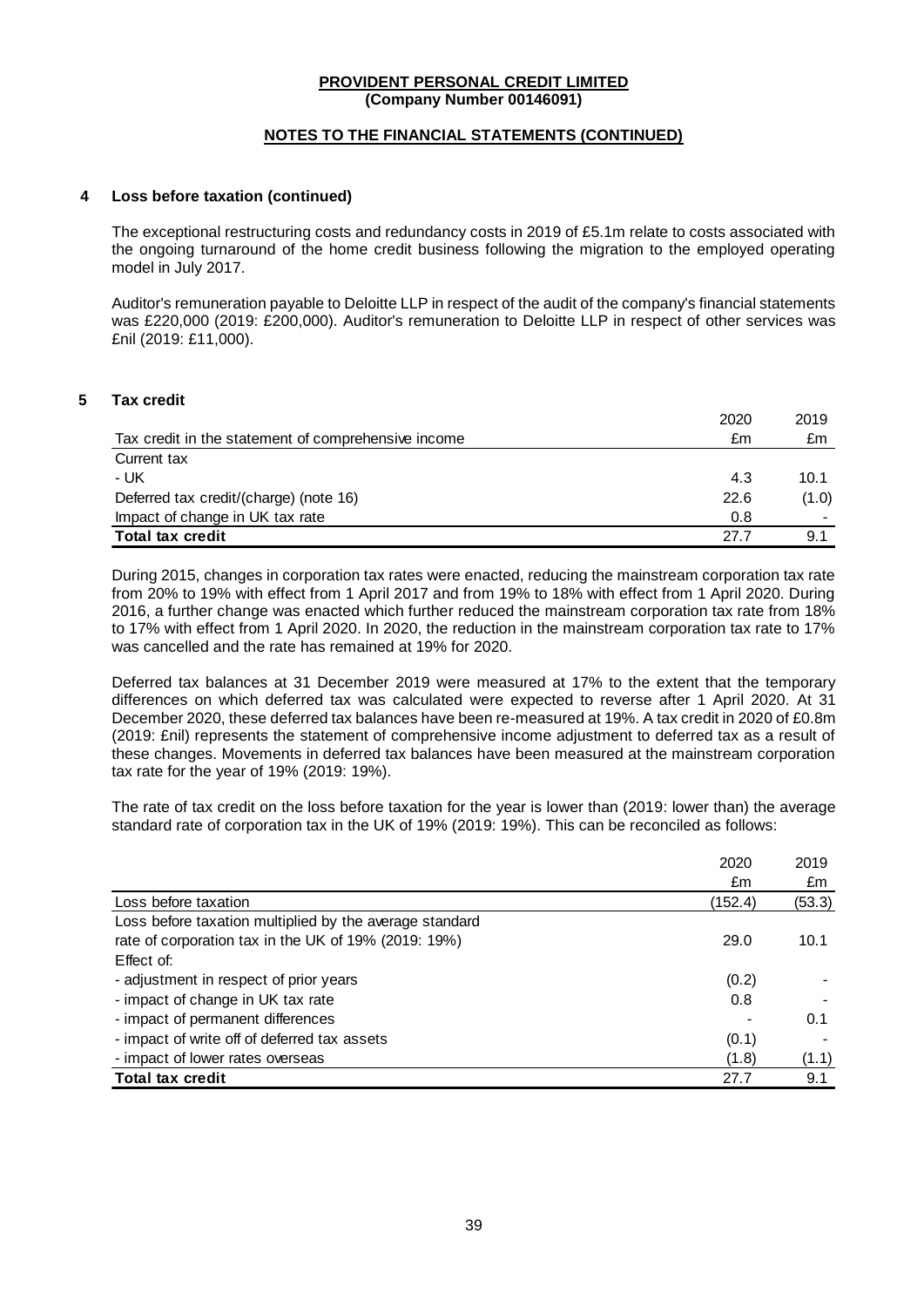### **NOTES TO THE FINANCIAL STATEMENTS (CONTINUED)**

### **5 Tax credit (continued)**

The home credit business in the Republic of Ireland is subject to tax at the Republic of Ireland statutory tax rate of 12.5% (2019: 12.5%) rather than the UK statutory mainstream corporation tax rate of 19% (2019: 19%). In 2020, the home credit business in the Republic of Ireland made a loss (2019: loss) which can only be relieved against profits of the business in the Republic of Ireland at the 12.5% statutory tax rate rather than the 19% UK statutory tax rate. This gives rise to an adverse impact on the tax charge of £1.8m (2019: adverse impact of £1.1m).

### **6 Dividends**

During the year ended 31 December 2020, the directors are unable to pay an interim dividend on the ordinary shares of the company (2019: £nil).

### **7 Directors' remuneration**

The emoluments of the directors are paid by the immediate parent company, Provident Financial Management Services Limited, and recharged to the company as part of a management charge. This management charge also includes a recharge of administrative costs borne by the parent company on behalf of the company and it is not possible to identify separately the amount relating to each director's emoluments. The emoluments of these directors are disclosed in the financial statements of Provident Financial Management Services Limited.

During the year no directors exercised share awards under share incentive schemes (2019: none).

#### **8 Employee information**

(a) The average monthly number of persons employed by the company was as follows:

|                                                                    | 2020   | 2019   |
|--------------------------------------------------------------------|--------|--------|
|                                                                    | Number | Number |
| Administrative                                                     | 17     | 36     |
| Operations                                                         | 1,834  | 2,430  |
| Total                                                              | 1,851  | 2,466  |
| Analysed as:                                                       |        |        |
| Full time                                                          | 1,674  | 2,210  |
| Part time                                                          | 177    | 256    |
| Total                                                              | 1,851  | 2,466  |
| (b) Employment costs                                               |        |        |
|                                                                    | 2020   | 2019   |
|                                                                    | £m     | £m     |
| Aggregate gross wages and salaries paid to the company's employees | 60.5   | 75.9   |
| <b>Employer's National Insurance contributions</b>                 | 6.1    | 7.7    |
| Pension charge (note 15)                                           | 4.7    | 3.9    |
| Share-based payment charge (note 23)                               | 0.4    | 0.1    |
| Total employment costs prior to exceptional redundancy costs       | 71.7   | 87.6   |
| Exceptional redundancy costs (note 4)                              | 2.1    | 4.6    |
| <b>Total employment costs</b>                                      | 73.8   | 92.2   |
|                                                                    |        |        |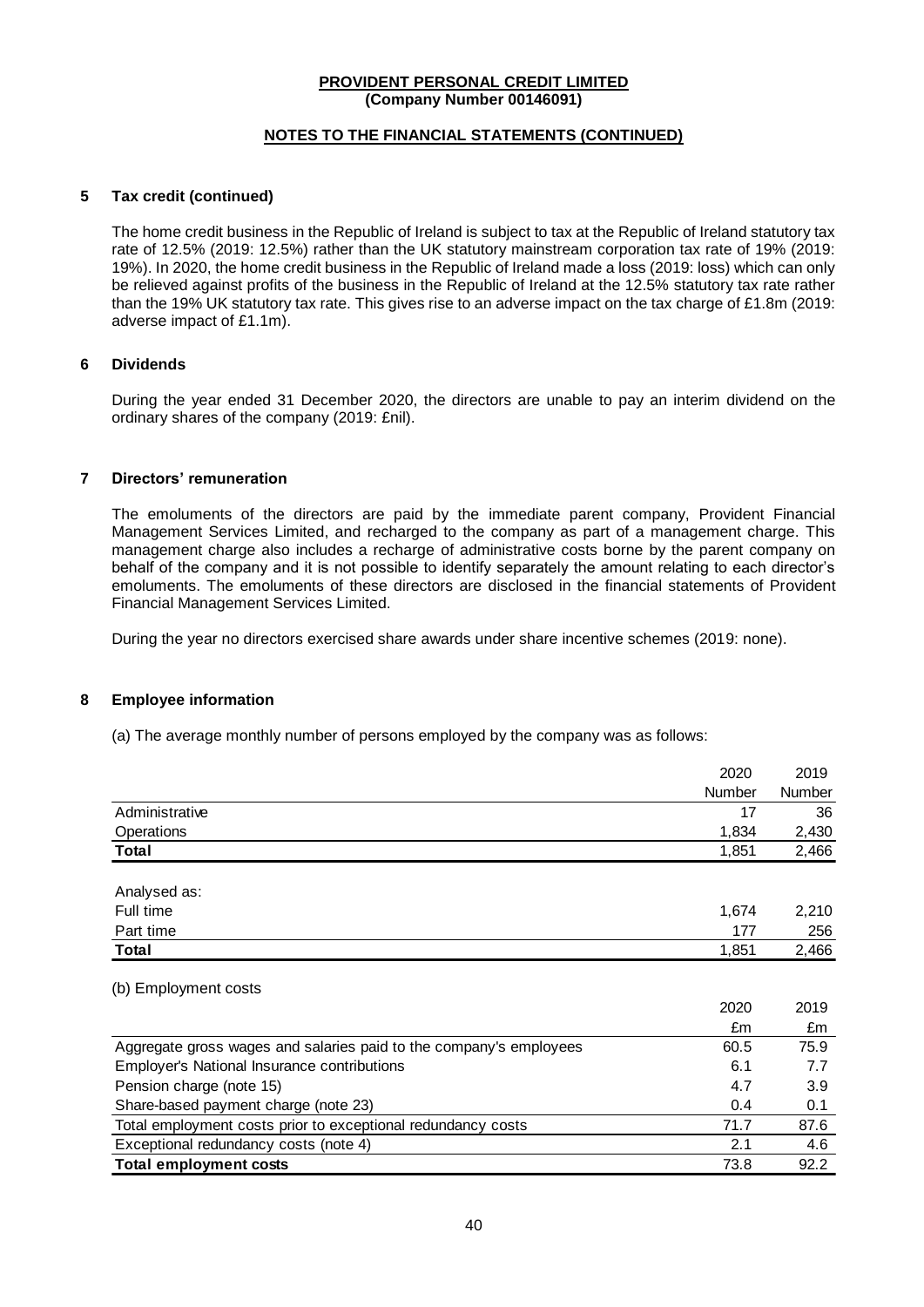### **NOTES TO THE FINANCIAL STATEMENTS (CONTINUED)**

### **8 Employee information (continued)**

(b) Employment costs (continued)

All the above employee information excludes directors whose remuneration is paid by Provident Financial Management Services Limited. These costs are recharged to the company as a management recharge at the year end.

The pension charge comprises contributions to the defined benefit and stakeholder pension plan (see note 15).

The share-based payment charge of £0.4m (2019: £0.1m) relates to equity-settled schemes charge of £0.5m (2019: £0.1m) and cash-settled schemes credit of £0.1m (2019: £nil).

### **9 Cash and cash equivalents**

|                                                                  | 2020 | 2019 |
|------------------------------------------------------------------|------|------|
|                                                                  | £m   | £m   |
| Cash at bank and in hand                                         | 1.7  | 8.3  |
| The currency profile of cash and cash equivalents is as follows: | 2020 | 2019 |
| Currency                                                         | £m   | £m   |
| Sterling                                                         | 1.6  | 8.0  |
| Euro                                                             | 0.1  | 0.3  |
| <b>Total</b>                                                     | 1.7  | 8.3  |
|                                                                  |      |      |

### **10 Amounts receivable from customers**

Receivables comprise £135.2m in respect of the home credit business (2019: £205.8m) and £3.7m in respect of Satsuma (2019: £43.2m).

The gross amounts receivable from customers and allowance account which form the net amounts receivable from customers is as follows:

|                                            | 2020    | 2019    |
|--------------------------------------------|---------|---------|
|                                            | £m      | £m      |
| Gross amount receivable from customers     | 454.2   | 593.9   |
| Allowance account                          | (315.3) | (344.9) |
| Reported amounts receivable from customers | 138.9   | 249.0   |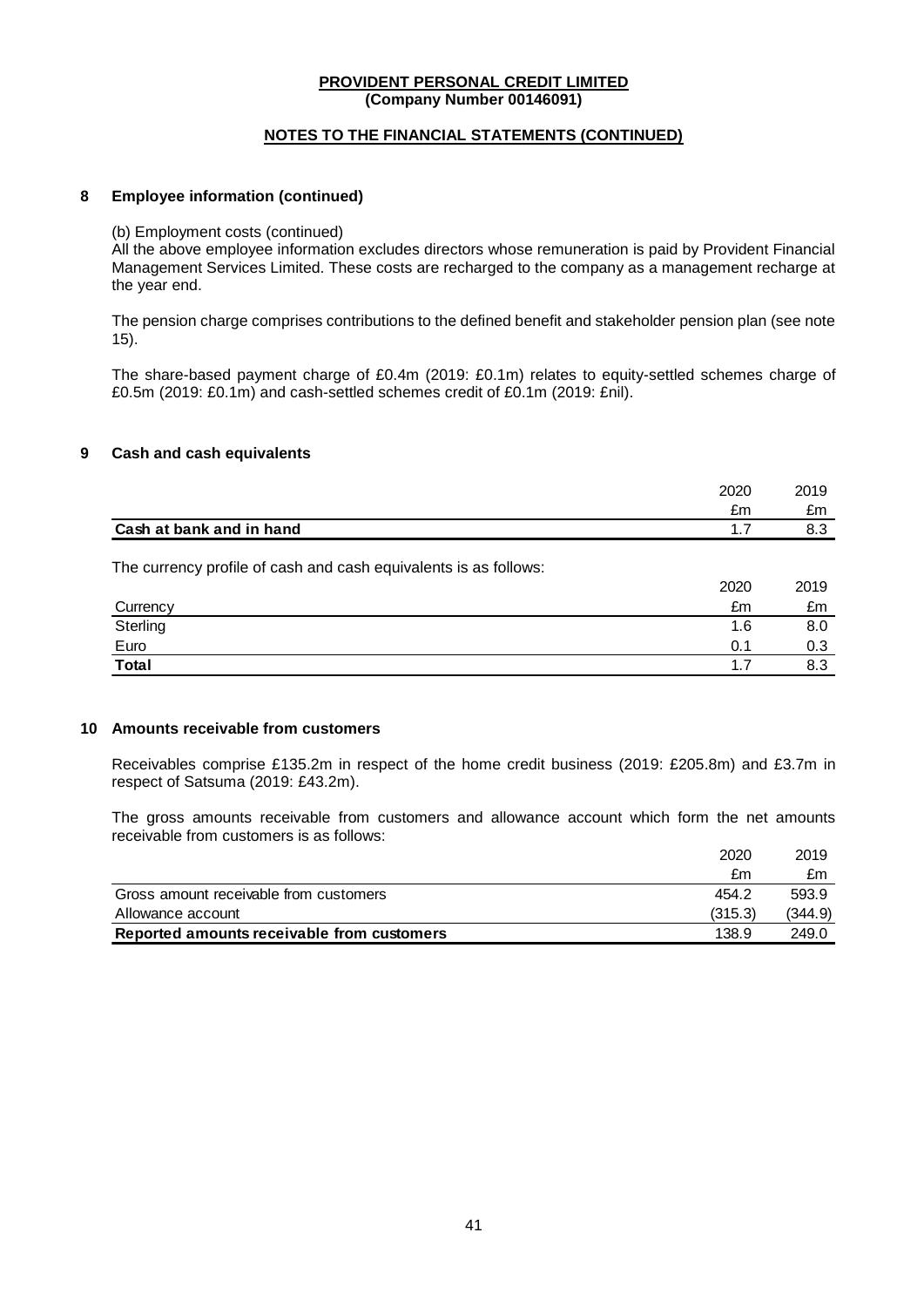### **NOTES TO THE FINANCIAL STATEMENTS (CONTINUED)**

### **10 Amounts receivable from customers (continued)**

Amounts received from customers can be reconciled as follows:

|                                                           |                          |                          |                 | 2020    |
|-----------------------------------------------------------|--------------------------|--------------------------|-----------------|---------|
|                                                           | Stage 1                  |                          | Stage 2 Stage 3 | Total   |
|                                                           | £m                       | £m                       | £m              | £m      |
| <b>Gross carrying amount</b>                              |                          |                          |                 |         |
| At 1 January                                              | 155.9                    | 36.0                     | 402.0           | 593.9   |
| New financial assets originated                           | 160.7                    | 3.4                      | $\overline{a}$  | 164.1   |
| Transfers due to changes in credit risk                   |                          |                          |                 |         |
| From stage 1 to stage 2                                   | (13.0)                   | 13.0                     |                 |         |
| From stage 1 to stage 3                                   | (58.2)                   | $\overline{\phantom{a}}$ | 58.2            |         |
| From stage 2 to stage 1                                   | 3.5                      | (3.5)                    |                 |         |
| From stage 2 to stage 3                                   | $\blacksquare$           | (18.9)                   | 18.9            |         |
| From stage 3 to stage 1                                   | 3.2                      | $\overline{\phantom{a}}$ | (3.2)           |         |
| From stage 3 to stage 2                                   | $\overline{\phantom{a}}$ | 3.7                      | (3.7)           |         |
| Write-offs                                                | (0.2)                    | (0.3)                    | (80.5)          | (81.0)  |
| Recoveries                                                | (299.3)                  | (41.5)                   | (76.9)          | (417.7) |
| Revenue                                                   | 123.4                    | 25.7                     | 42.2            | 191.3   |
| Other movements                                           | 0.9                      | 0.3                      | 2.4             | 3.6     |
| At 31 December                                            | 76.9                     | 17.9                     | 359.4           | 454.2   |
| <b>Allowance account</b>                                  |                          |                          |                 |         |
| At 1 January                                              | (10.4)                   | (10.1)                   | (324.4)         | (344.9) |
| Movements through statement of comprehensive income:      |                          |                          |                 |         |
| New financial assets originated                           | (7.6)                    | (0.5)                    |                 | (8.1)   |
| Transfers due to changes in credit risk                   |                          |                          |                 |         |
| From stage 1 to stage 2                                   | 0.6                      | (0.6)                    |                 |         |
| From stage 1 to stage 3                                   | 2.9                      |                          | (2.9)           |         |
| From stage 2 to stage 1                                   | (0.5)                    | 0.5                      |                 |         |
| From stage 2 to stage 3                                   |                          | 5.9                      | (5.9)           |         |
| From stage 3 to stage 1                                   | (0.9)                    | $\blacksquare$           | 0.9             |         |
| From stage 3 to stage 2                                   |                          | (1.1)                    | 1.1             |         |
| Remeasurements within existing stage                      | 9.9                      | 1.8                      | (54.6)          | (42.9)  |
| Total movements through statement of comprehensive income | 4.4                      | 6.0                      | (61.4)          | (51.0)  |
| <b>Other movements:</b>                                   |                          |                          |                 |         |
| Write-offs                                                | 0.2                      | 0.3                      | 80.5            | 81.0    |
| Other movements                                           |                          |                          | (0.4)           | (0.4)   |
| Allowance account at 31 December                          | (5.8)                    | (3.8)                    | (305.7)         | (315.3) |
| Reported amounts receivable from customers at 31 December | 71.1                     | 14.1                     | 53.7            | 138.9   |
| Reported amounts receivable from customers at 1 January   | 145.5                    | 25.9                     | 77.6            | 249.0   |

An increase of 1% of the gross exposure into stage 2 from stage 1 would result in an increase in the allowance account of £0.1m (2019: £0.3m) based on applying the difference between the coverage ratios from stage 1 to stage 2 to the movement in gross exposure.

There is no additional macroeconomic provision included in the allowance account for the company, consistent with the prior year, as the payment performance of home credit customers is not typically correlated to the wider economy as may be the case for prime customers.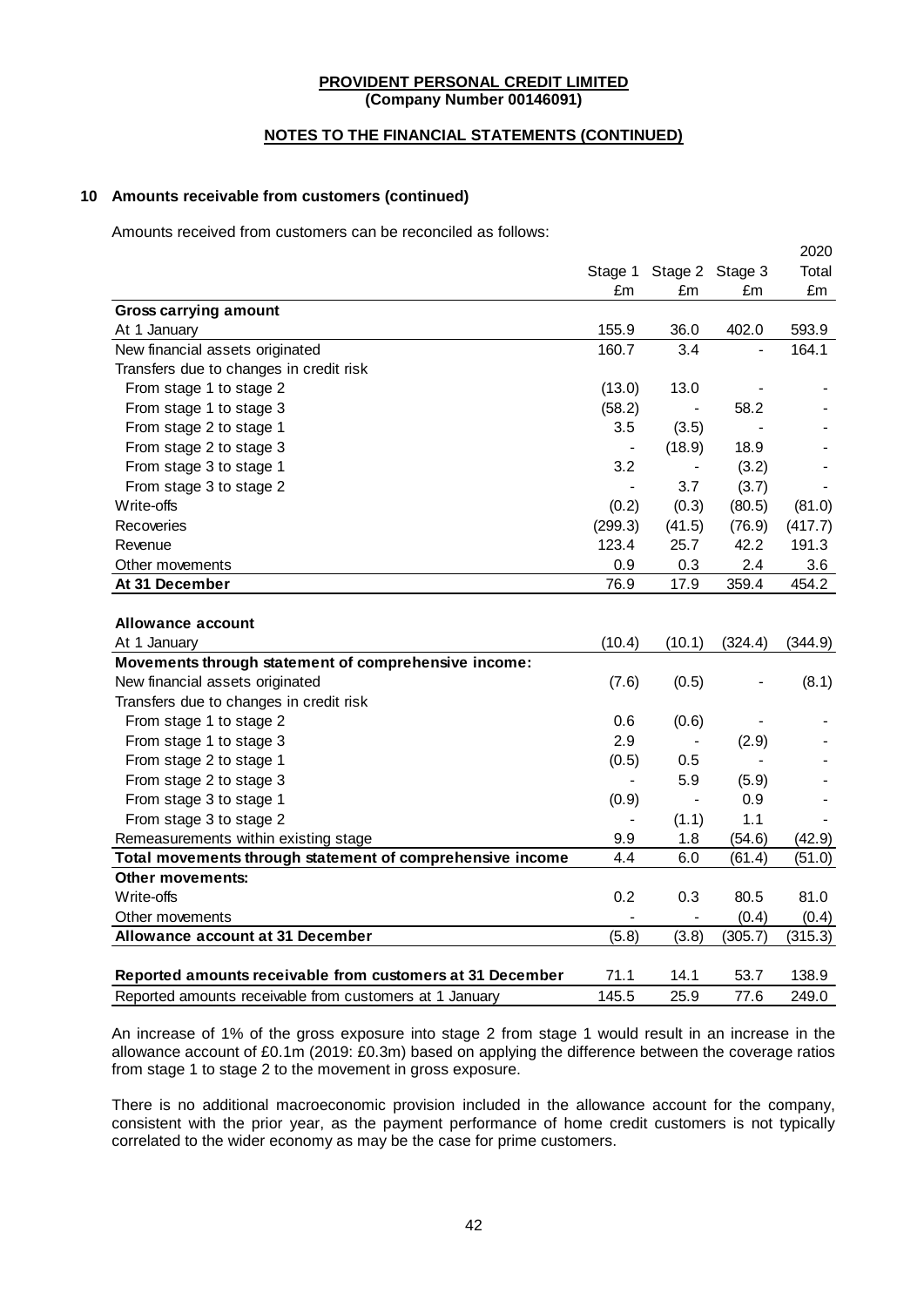# **NOTES TO THE FINANCIAL STATEMENTS (CONTINUED)**

# **10 Amounts receivable from customers (continued)**

|                                                           |                |                 |                | 2019    |
|-----------------------------------------------------------|----------------|-----------------|----------------|---------|
|                                                           | Stage 1        | Stage 2 Stage 3 |                | Total   |
|                                                           | £m             | £m              | £m             | £m      |
| <b>Gross carrying amount</b>                              |                |                 |                |         |
| At 1 January                                              | 183.6          | 48.4            | 493.6          | 725.6   |
| New financial assets originated                           | 353.4          | 5.5             | $\overline{a}$ | 358.9   |
| Transfers due to changes in credit risk                   |                |                 |                |         |
| From stage 1 to stage 2                                   | (19.7)         | 19.7            |                |         |
| From stage 1 to stage 3                                   | (108.8)        | $\blacksquare$  | 108.8          |         |
| From stage 2 to stage 1                                   | 5.4            | (5.4)           |                |         |
| From stage 2 to stage 3                                   |                | (13.5)          | 13.5           |         |
| From stage 3 to stage 1                                   | 4.4            |                 | (4.4)          |         |
| From stage 3 to stage 2                                   |                | 2.9             | (2.9)          |         |
| Write-offs                                                | (1.1)          | (1.4)           | (184.9)        | (187.4) |
| Recoveries                                                | (454.1)        | (61.2)          | (87.8)         | (603.1) |
| Revenue                                                   | 192.8          | 40.9            | 59.6           | 293.3   |
| Other movements                                           | $\blacksquare$ | 0.1             | 6.5            | 6.6     |
| At 31 December                                            | 155.9          | 36.0            | 402.0          | 593.9   |
|                                                           |                |                 |                |         |
| <b>Allowance account</b>                                  |                |                 |                |         |
| At 1 January                                              | (12.0)         | (12.9)          | (408.2)        | (433.1) |
| Movements through statement of comprehensive income:      |                |                 |                |         |
| New financial assets originated                           | (31.5)         | (0.7)           |                | (32.2)  |
| Transfers due to changes in credit risk                   |                |                 |                |         |
| From stage 1 to stage 2                                   | 3.2            | (3.2)           |                |         |
| From stage 1 to stage 3                                   | 2.8            |                 | (2.8)          |         |
| From stage 2 to stage 1                                   | (0.9)          | 0.9             |                |         |
| From stage 2 to stage 3                                   | $\sim$         | 2.0             | (2.0)          |         |
| From stage 3 to stage 1                                   | (1.4)          | $\blacksquare$  | 1.4            |         |
| From stage 3 to stage 2                                   |                | (1.2)           | 1.2            |         |
| Remeasurements within existing stage                      | 28.3           | 3.6             | (99.3)         | (67.4)  |
| Total movements through statement of comprehensive income | 0.5            | 1.4             | (101.5)        | (99.6)  |
| <b>Other movements:</b>                                   |                |                 |                |         |
| Write-offs                                                | 1.1            | 1.4             | 184.9          | 187.4   |
| Other movements                                           |                |                 | 0.4            | 0.4     |
| Allowance account at 31 December                          | (10.4)         | (10.1)          | (324.4)        | (344.9) |
|                                                           |                |                 |                |         |
| Reported amounts receivable from customers at 31 December | 145.5          | 25.9            | 77.6           | 249.0   |
| Reported amounts receivable from customers at 1 January   | 171.6          | 35.5            | 85.4           | 292.5   |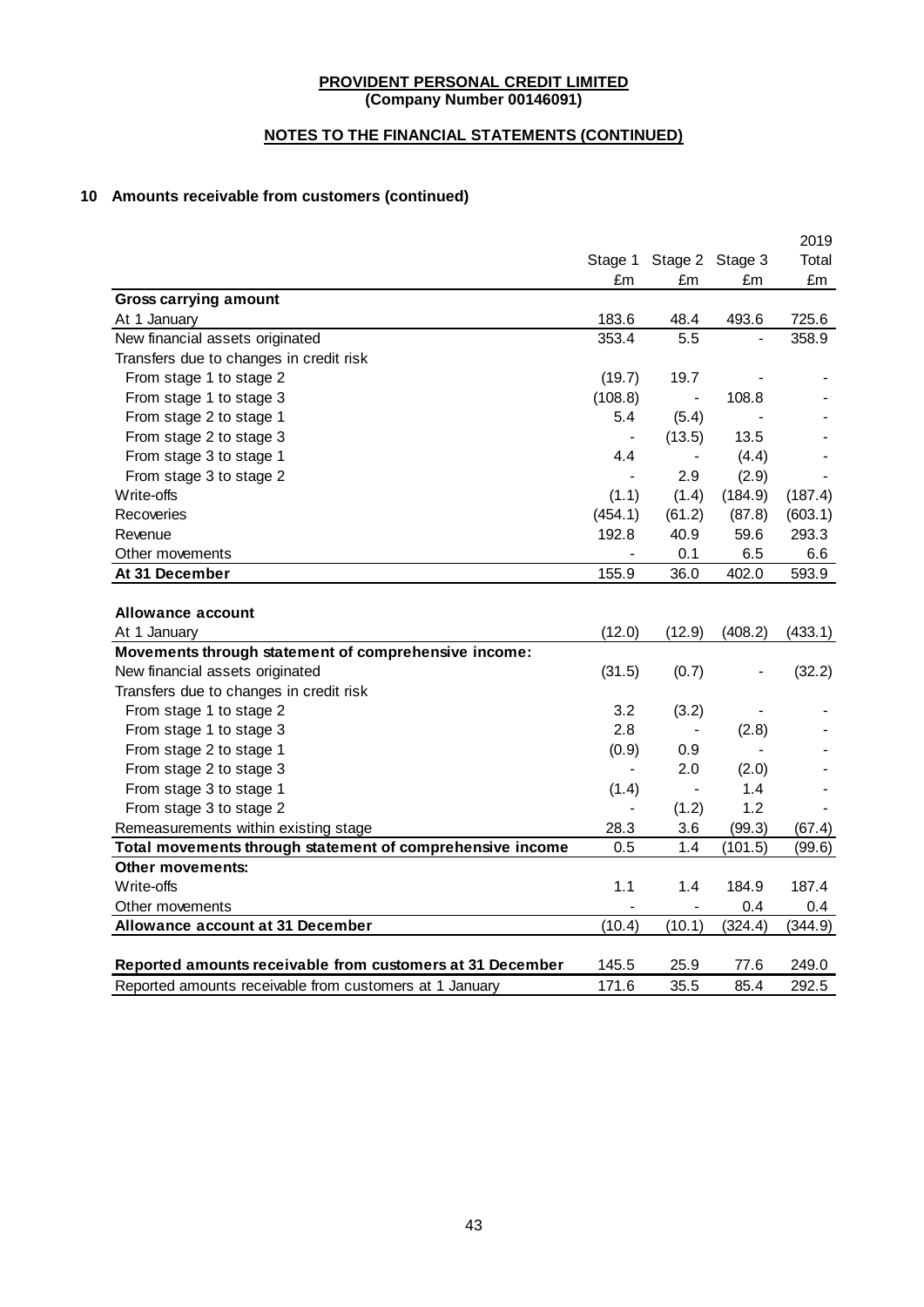### **NOTES TO THE FINANCIAL STATEMENTS (CONTINUED)**

#### **10 Amounts receivable from customers (continued)**

A breakdown of the gross receivable by internal credit risk rating below segments the credit risk rating on a basis aligned to the five credit risk grades in home credit. The Satsuma gross receivable is then consolidated on an aligned basis through use of a probability of write off assessment:

|                       |         |         |                 | 2020  |
|-----------------------|---------|---------|-----------------|-------|
|                       | Stage 1 |         | Stage 2 Stage 3 | Total |
|                       | £m      | £m      | £m              | £m    |
| Very good             | 38.6    | 5.7     | 4.4             | 48.7  |
| Good                  | 15.6    | 4.2     | 7.4             | 27.2  |
| Satisfactory          | 16.7    | 5.5     | 25.2            | 47.4  |
| Lower quality         | 3.1     | 1.7     | 55.6            | 60.4  |
| <b>Below standard</b> | 2.9     | 0.8     | 266.8           | 270.5 |
| Total                 | 76.9    | 17.9    | 359.4           | 454.2 |
|                       |         |         |                 |       |
|                       |         |         |                 | 2019  |
|                       | Stage 1 | Stage 2 | Stage 3         | Total |
|                       | £m      | £m      | £m              | £m    |
| Very good             | 62.2    | 8.9     | 6.3             | 77.4  |
| Good                  | 23.2    | 6.7     | 10.4            | 40.3  |
| Satisfactory          | 28.8    | 8.4     | 35.2            | 72.4  |
| Lower quality         | 10.4    | 3.0     | 72.6            | 86.0  |
| <b>Below standard</b> | 31.3    | 9.0     | 277.5           | 317.8 |
| Total                 | 155.9   | 36.0    | 402.0           | 593.9 |

Internal credit risk ratings for home credit customers are assessed on a weekly basis derived from behavioural scores which are generated from three primary underlying behavioural scorecards which vary dependent on the length of a customer's time on book. The scorecards use a combination of application data, bureau data and the customer's performance since coming on to the book, to create a behavioural score which is then consolidated into one of five credit risk grades that therefore reflect the assessment of customer risk. These risk grades are used to determine decisioning on further lending to customers in conjunction with lending mandates, as well as being a variable in the expected loss assessment of a customer, as set out above.

An impairment charge of £51.0m (2019: £99.6m) in respect of amounts receivable from customers is reflected in impairment charges in the statement of comprehensive income.

The average effective interest rate for the year ended 31 December 2020 was 112% (2019: 125%).

The average period to maturity of the amounts receivable from customers is 5.9 months (2019: 5.7 months).

The currency profile of amounts receivable from customers is as follows:

|                                                       | 2020  | 2019  |
|-------------------------------------------------------|-------|-------|
| Currency profile of amounts receivable from customers | £m    | £m    |
| Sterling                                              | 120.6 | 215.5 |
| Euro                                                  | 18.3  | 33.5  |
| <b>Total</b>                                          | 138.9 | 249.0 |
|                                                       |       |       |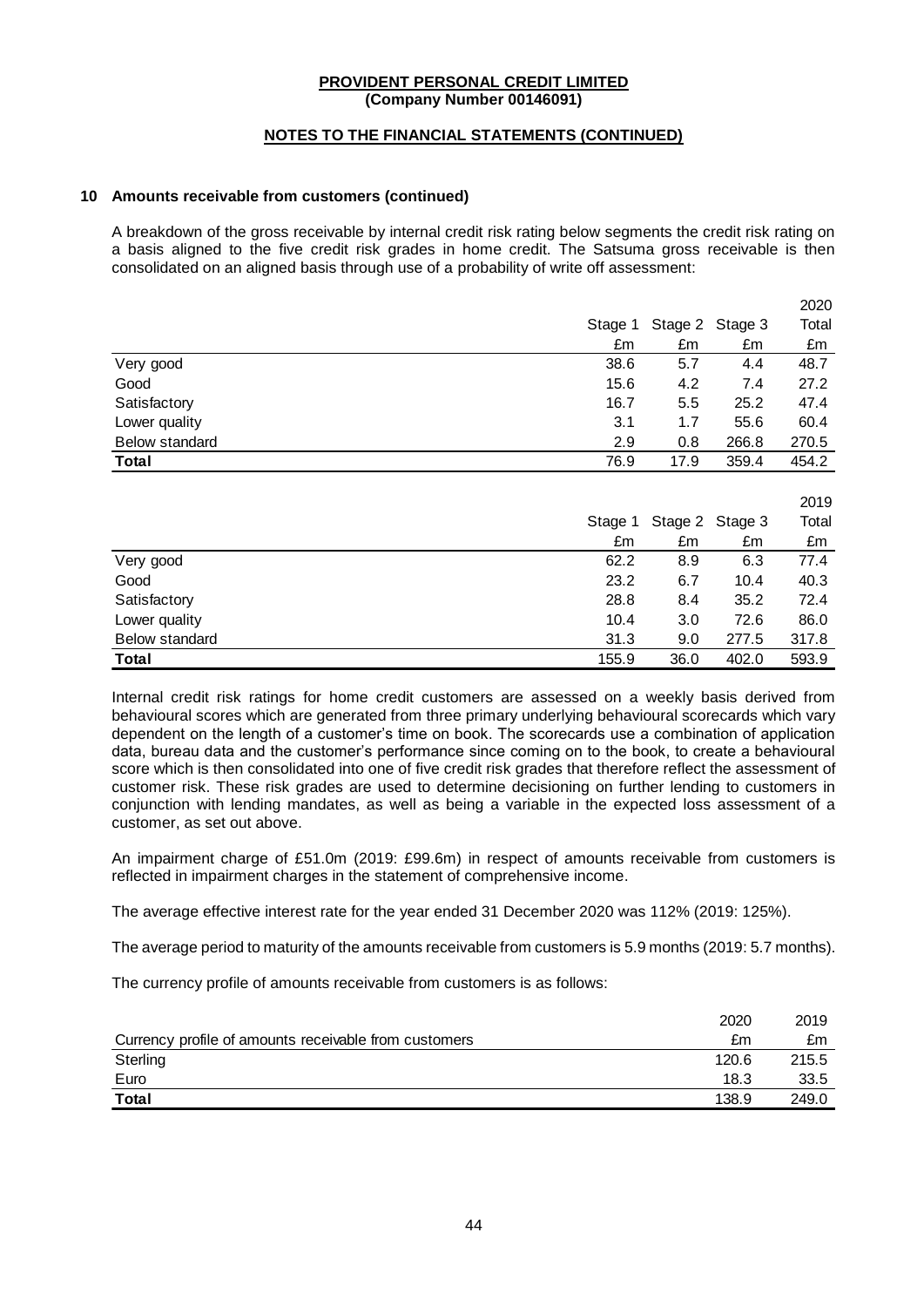### **NOTES TO THE FINANCIAL STATEMENTS (CONTINUED)**

### **11 Financial instruments**

The following table sets out the carrying value of the company's financial assets and liabilities in accordance with the categories of financial instruments set out in IFRS 9. Assets and liabilities outside the scope of IFRS 9 are shown within non-financial assets/liabilities:

|                                   |           |               | 2020    |  |
|-----------------------------------|-----------|---------------|---------|--|
|                                   |           | Non-financial |         |  |
|                                   | Amortised | assets/       |         |  |
|                                   | cost      | liabilities   | Total   |  |
|                                   | £m        | £m            | £m      |  |
| <b>Assets</b>                     |           |               |         |  |
| Cash and cash equivalents         | 1.7       |               | 1.7     |  |
| Amounts receivable from customers | 138.9     |               | 138.9   |  |
| Trade and other receivables       | 140.7     |               | 140.7   |  |
| Current tax assets                |           | 4.7           | 4.7     |  |
| Property, plant and equipment     |           | 1.7           | 1.7     |  |
| Right of use assets               |           | 0.2           | 0.2     |  |
| Deferred tax assets               |           | 30.2          | 30.2    |  |
| <b>Total assets</b>               | 281.3     | 36.8          | 318.1   |  |
| <b>Liabilities</b>                |           |               |         |  |
| Trade and other payables          | (304.0)   |               | (304.0) |  |
| Lease liabilities                 | (0.2)     |               | (0.2)   |  |
| <b>Provisions</b>                 |           | (88.4)        | (88.4)  |  |
| Preference shares                 |           | (0.3)         | (0.3)   |  |
| <b>Total liabilities</b>          | (304.2)   | (88.7)        | (392.9) |  |

|                                   |           |               | 2019    |  |
|-----------------------------------|-----------|---------------|---------|--|
|                                   |           | Non-financial |         |  |
|                                   | Amortised | assets/       |         |  |
|                                   | cost      | liabilities   | Total   |  |
|                                   | £m        | £m            | £m      |  |
| <b>Assets</b>                     |           |               |         |  |
| Cash and cash equivalents         | 8.3       |               | 8.3     |  |
| Amounts receivable from customers | 249.0     |               | 249.0   |  |
| Trade and other receivables       | 217.2     |               | 217.2   |  |
| Current tax asset                 |           | 9.9           | 9.9     |  |
| Property, plant and equipment     |           | 3.0           | 3.0     |  |
| Right of use assets               |           | 0.2           | 0.2     |  |
| Deferred tax assets               |           | 6.8           | 6.8     |  |
| <b>Total assets</b>               | 474.5     | 19.9          | 494.4   |  |
| <b>Liabilities</b>                |           |               |         |  |
| Trade and other payables          | (444.4)   |               | (444.4) |  |
| Lease liabilities                 | (0.2)     |               | (0.2)   |  |
| Preference shares                 |           | (0.3)         | (0.3)   |  |
| <b>Total liabilities</b>          | (444.6)   | (0.3)         | (444.9) |  |

The carrying value for all financial assets represents the maximum exposure to credit risk.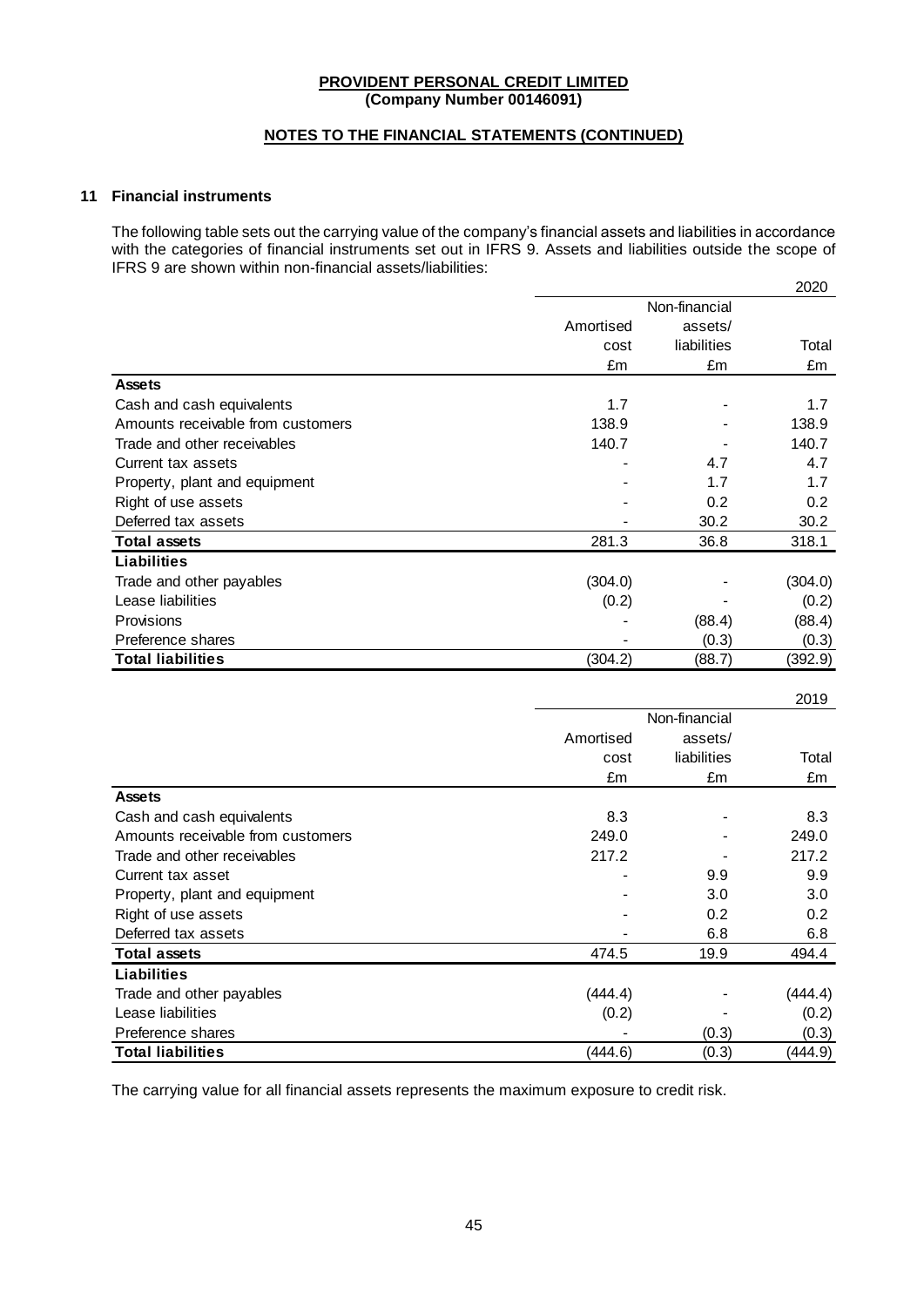### **NOTES TO THE FINANCIAL STATEMENTS (CONTINUED)**

### **12 Trade and other receivables**

|                                                | 2020  | 2019  |
|------------------------------------------------|-------|-------|
|                                                | £m    | £m    |
| Other receivables                              | 1.6   | 1.4   |
| Amounts owed by parent undertaking             | 131.0 | 200.0 |
| Amounts owed by fellow subsidiary undertakings | 7.9   | 15.6  |
| Prepayments and accrued income                 | 0.2   | 0.2   |
| Total                                          | 140.7 | 217.2 |

Amounts owed by parent undertaking are unsecured, repayable on demand or within one year and generally accrue interest at rates linked to LIBOR.

The maximum exposure to credit risk of trade and other receivables is the carrying value of each class of receivable set out above. There is no collateral held in respect of trade and other receivables (2019: £nil).

The fair value of trade and other receivables equates to their book value.

### **13 Property, plant and equipment**

|                                                  | Equipment and vehicles |       |
|--------------------------------------------------|------------------------|-------|
|                                                  | 2020                   | 2019  |
|                                                  | £m                     | £m    |
| Cost                                             |                        |       |
| At 1 January                                     | 7.8                    | 13.6  |
| Additions                                        | 0.2                    | 0.9   |
| <b>Disposals</b>                                 | (1.3)                  | (6.5) |
| Transfers (to)/from other group undertakings     |                        | (0.2) |
| At 31 December                                   | 6.7                    | 7.8   |
|                                                  |                        |       |
| <b>Accumulated depreciation</b>                  |                        |       |
| At 1 January                                     | 4.8                    | 6.7   |
| Charged to the statement of comprehensive income | 0.9                    | 2.1   |
| <b>Disposals</b>                                 | (0.7)                  | (4.0) |
| At 31 December                                   | 5.0                    | 4.8   |
|                                                  |                        |       |
| Net book value at 31 December                    | 1.7                    | 3.0   |
| Net book value at 1 January                      | 3.0                    | 6.9   |

The profit on disposal of property, plant and equipment in 2020 amounted to £nil (2019: profit of £0.2m) and represented proceeds received of £0.6m (2019: £2.7m) less the net book value of disposals of £0.6m (2019: £2.5m).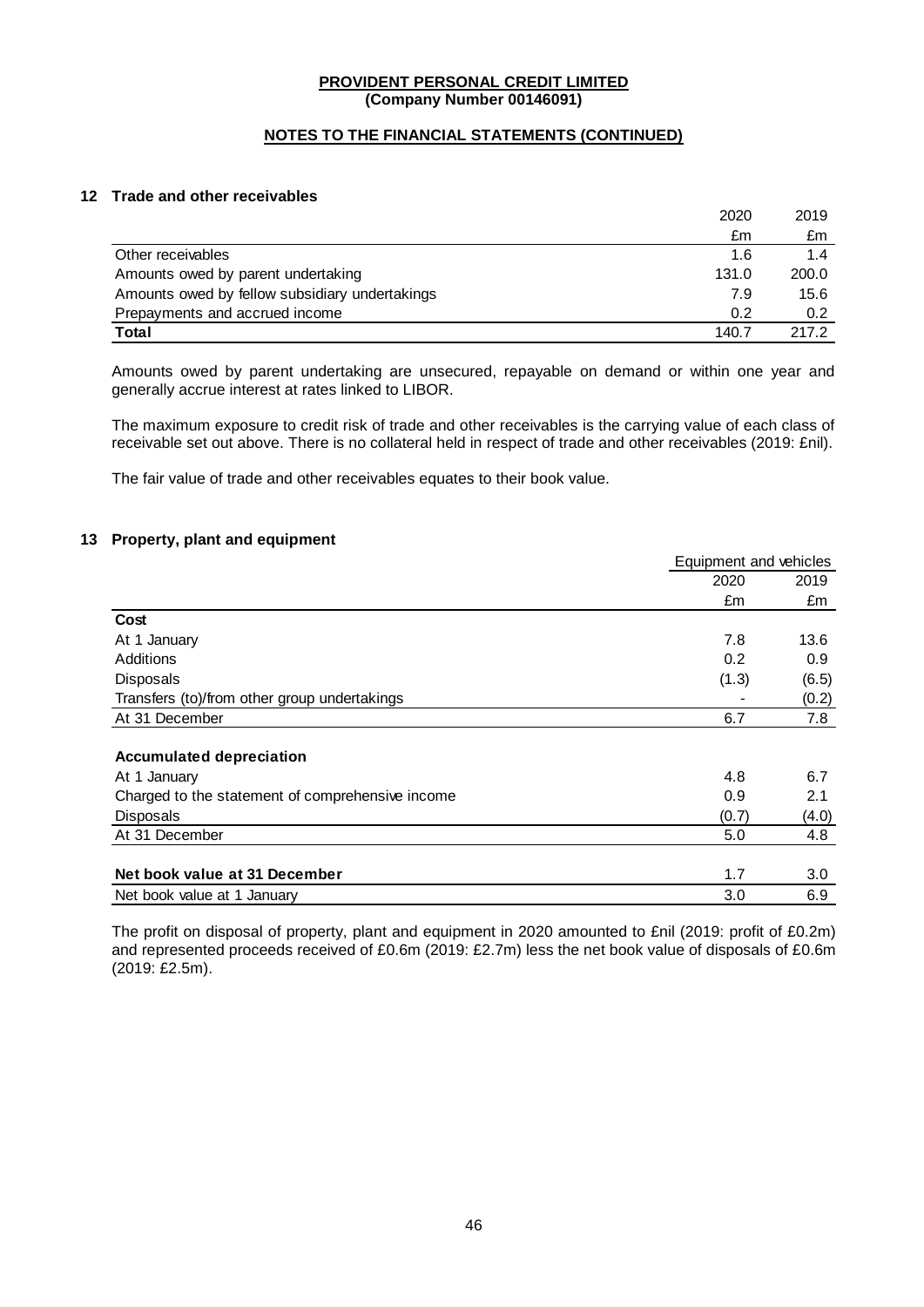### **NOTES TO THE FINANCIAL STATEMENTS (CONTINUED)**

### **14 Right of use assets**

|                                                  | 2020 | 2019          |
|--------------------------------------------------|------|---------------|
|                                                  | £m   | £m            |
| Cost                                             |      |               |
| At 1 January                                     | 0.3  | 0.3           |
| Additions                                        | 0.1  |               |
| At 31 December                                   | 0.4  | 0.3           |
|                                                  |      |               |
| <b>Accumulated depreciation</b>                  |      |               |
| At 1 January                                     | 0.1  |               |
| Charged to the statement of comprehensive income | 0.1  | 0.1           |
| At 31 December                                   | 0.2  | 0.1           |
|                                                  |      |               |
| Net book value at 31 December                    | 0.2  | $0.2^{\circ}$ |
| Net book value at 1 January                      | 0.2  | 0.3           |

All right of use assets relate to property leases.

### **15 Retirement benefits**

The company's employees participate in both defined benefit and defined contribution pension schemes.

#### **(a) Pension schemes - defined benefit**

In order to provide its employees with a defined benefit pension, the company participates in the Provident Financial Staff Pension Scheme. The scheme is of the funded, defined benefit type and has been substantially closed to new members since 1 January 2003.

All future benefits in the scheme are now provided on a 'cash balance' basis, with a defined amount being made available at retirement, based on a percentage of salary that is revalued up to retirement with reference to increases in price inflation. This retirement account is then used to purchase an annuity on the open market. The scheme also provides pension benefits which were accrued in the past on a final salary basis, but which are no longer linked to final salary. The scheme also provides death benefits.

The scheme is a multi-employer scheme, sponsored by Provident Financial plc and, although the company participates in the scheme, there is no contractual agreement for charging the company a portion of the defined benefit costs of the plan as a whole. In accordance with IAS 19, 'Employee benefits', the company recognises the contributions payable in respect of its current employees in its individual financial statements, similar to the treatment of a defined contribution scheme. In 2020 these contributions amounted to £2.7m (2019: £1.5m). The expected contributions to the defined benefit pension scheme in the year ending 31 December 2020 are approximately £2.6m.

In accordance with IAS 19, the sponsoring company, Provident Financial plc, and the consolidated group, recognises the defined benefit cost and the retirement benefit asset in respect of the Provident Financial Staff Pension Scheme.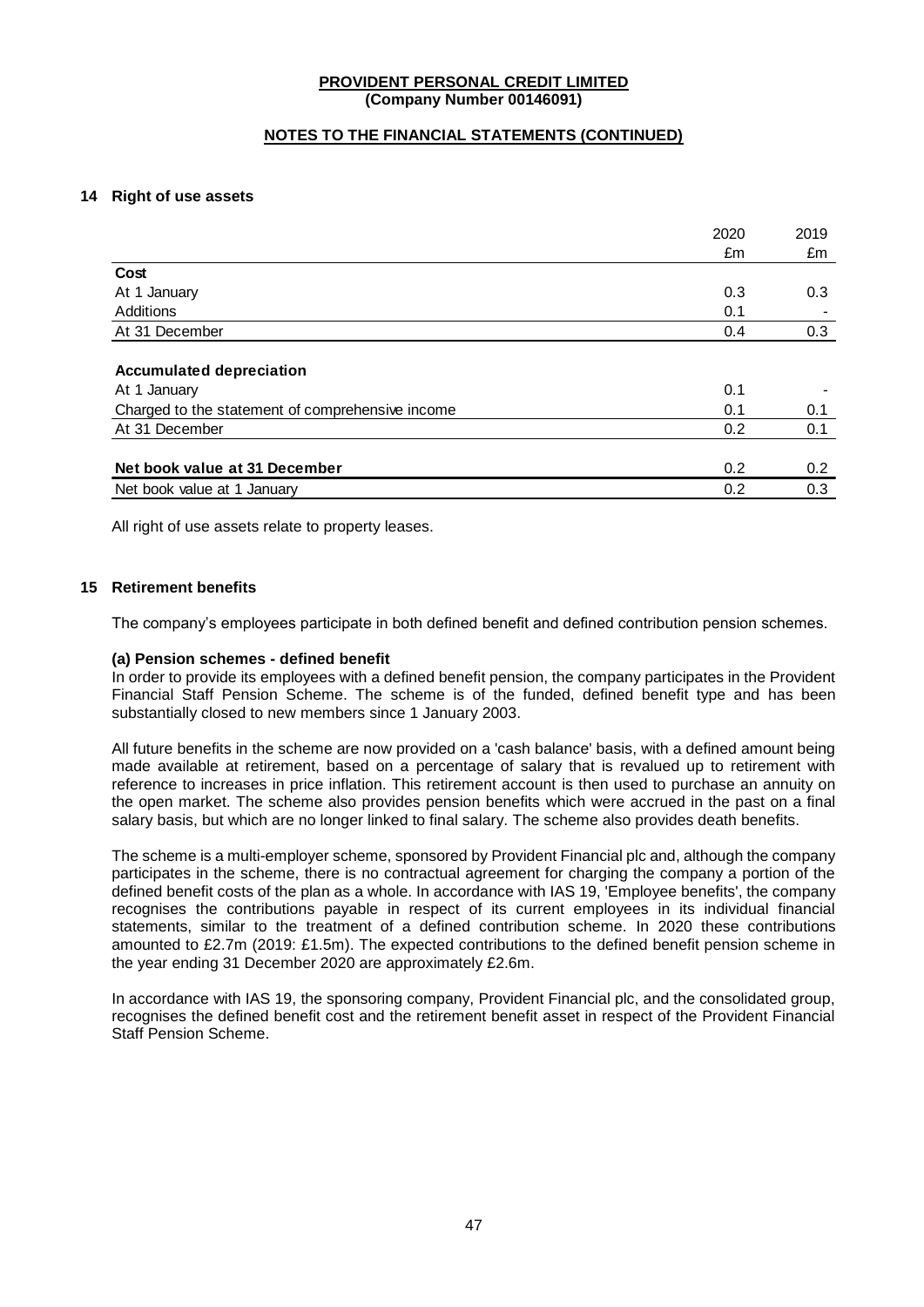### **NOTES TO THE FINANCIAL STATEMENTS (CONTINUED)**

#### **15 Retirement benefits (continued)**

### **(a) Pension schemes - defined benefit (continued)**

The retirement benefit asset reflects the difference between the present value of the group's obligation to current and past employees to provide a defined benefit pension and the fair value of assets held to meet that obligation. As at 31 December 2020, the fair value of the assets exceeded the obligation and hence a net pension asset has been recorded in the group's financial statements. The most recent actuarial valuation of the scheme was carried out as at 1 June 2018 by a qualified independent actuary. The valuation used for the purposes of IAS 19 'Employee benefits' has been based on the results of the 2018 valuation to take account of the requirements of IAS 19 in order to assess the liabilities of the scheme at the balance sheet date. Scheme assets are stated at fair value as at the balance sheet. The group is entitled to a refund of any surplus, subject to tax, if the scheme winds up after all benefits have been paid. As a result, the group recognises surplus assets under IAS 19.

In participating in a defined benefit scheme, the company is exposed to a number of risks, the most significant of which are as follows:

- Investment risk the liabilities for IAS 19 purposes are calculated using a discount rate set with reference to corporate bond yields. If the assets underperform this yield a deficit will arise. The scheme has a longterm objective to reduce the level of investment risk by investing in assets that better match the liabilities.
- Change in bond yields a decrease in corporate bond yields will increase the liabilities, although this will be partly offset by an increase in matching assets.
- Inflation risk some of the liabilities are linked to inflation. If inflation increases then the liabilities will increase, although this will be partly offset by an increase in assets. As part of the long-term de-risking strategy, the scheme has increased its portfolio in inflation matched assets.
- Life expectancies the scheme's final salary benefits provide pensions for the rest of members' lives (and for their spouses' lives). If members live longer than assumed, then the liabilities in respect of final salary benefits increase.

The retirement benefit asset disclosures relating to the group as a whole, as disclosed in the financial statements of Provident Financial plc, are shown below.

Group

 $\sim$ 

The net retirement benefit asset recognised in the balance sheet of the group is as follows:

|                                                              |         |      |         | <b>OIUUP</b> |
|--------------------------------------------------------------|---------|------|---------|--------------|
|                                                              |         | 2020 |         | 2019         |
|                                                              | £m      | $\%$ | £m      | $\%$         |
| Equities                                                     | 80.6    | 9    | 76.4    | 9            |
| Corporate bonds                                              | 383.0   | 41   | 219.3   | 26           |
| Fixed interest gilts                                         | 275.2   | 29   | 252.9   | 30           |
| Index-linked gilts                                           | 192.7   | 21   | 284.8   | 34           |
| Cash and money market funds                                  | 1.5     |      | 9.2     |              |
| Total fair value of scheme assets                            | 933.0   | 100  | 842.6   | 100          |
| Present value of funded defined benefit obligations          | (853.3) |      | (764.6) |              |
| Net retirement benefit asset recognised in the balance sheet | 79.7    |      | 78.0    |              |

Movements in the fair value of scheme assets were as follows:

|                                            |        | Group  |
|--------------------------------------------|--------|--------|
|                                            | 2020   | 2019   |
|                                            | £m     | £m     |
| Fair value of scheme assets at 1 January   | 842.6  | 788.3  |
| Interest on scheme assets                  | 16.7   | 21.9   |
| Actuarial movement on scheme assets        | 102.8  | 67.4   |
| Contributions by the group                 | 4.2    | 2.6    |
| Net benefits paid out                      | (33.3) | (37.6) |
| Fair value of scheme assets at 31 December | 933.0  | 842.6  |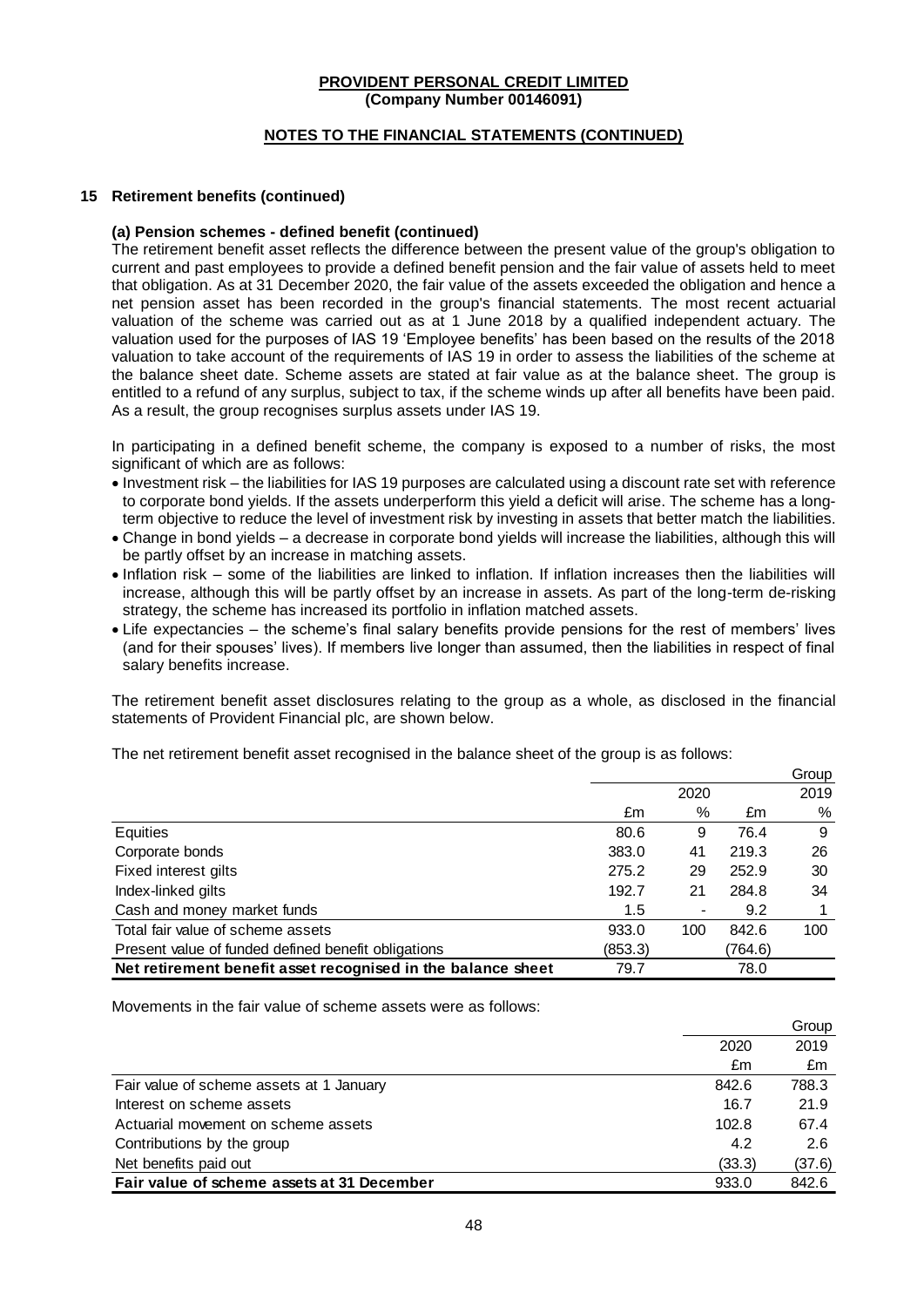### **NOTES TO THE FINANCIAL STATEMENTS (CONTINUED)**

### **15 Retirement benefits (continued)**

### **(a) Pension schemes - defined benefit (continued)**

Movements in the present value of the defined benefit obligation were as follows:

|                                                              |         | Group   |
|--------------------------------------------------------------|---------|---------|
|                                                              | 2020    | 2019    |
|                                                              | £m      | £m      |
| Present value of the defined benefit obligation at 1 January | (764.6) | (704.4) |
| Current service cost                                         | (1.7)   | (1.7)   |
| Interest on scheme liabilities                               | (15.1)  | (19.5)  |
| Exceptional past service credit - plan amendment             | (0.7)   |         |
| Exceptional past service credit - curtailment credit         |         | 0.5     |
| Actuarial movement - experience                              | 4.3     | 0.1     |
| Actuarial movement - demographic assumptions                 | (2.0)   | 19.9    |
| Actuarial movement - financial assumptions                   | (106.8) | (97.1)  |
| Net benefits paid out                                        | 33.3    | 37.6    |
| Present value of defined benefit obligation at 31 December   | (853.3) | (764.6) |

The principal actuarial assumptions used at the balance sheet date were as follows:

|                                                | Group |      |
|------------------------------------------------|-------|------|
|                                                | 2020  | 2019 |
|                                                | %     | %    |
| Price inflation - RPI                          | 2.85  | 2.95 |
| Price inflation - CPI                          | 2.25  | 2.05 |
| Rate of increase to pensions in payment        | 2.70  | 2.70 |
| Inflationary increase to pensions in deferment | 2.20  | 2.10 |
| Discount rate                                  | 1.30  | 2.00 |

#### **(b) Pension schemes - defined contribution**

The group operates a stakeholder pension plan into which the company contributes a proportion of pensionable earnings of the member (typically ranging between 5.1% and 10.6%) dependent on the proportion of pensionable earnings contributed by the member through a salary sacrifice arrangement (typically ranging between 3.0% and 8.0%).

The group also operates a separate pension scheme for auto-enrolment into which the company contributes a proportion of qualifying earnings of the member of 1%.

The pension charge in the company's statement of comprehensive income represents contributions payable by the company in respect of these plans and amounted to £2.0m for the year ended 31 December 2020 (2019: £2.4m). No contributions were payable to the fund at the year end (2019: £nil).

The company made no contributions to personal pension plans in the year (2019: £nil).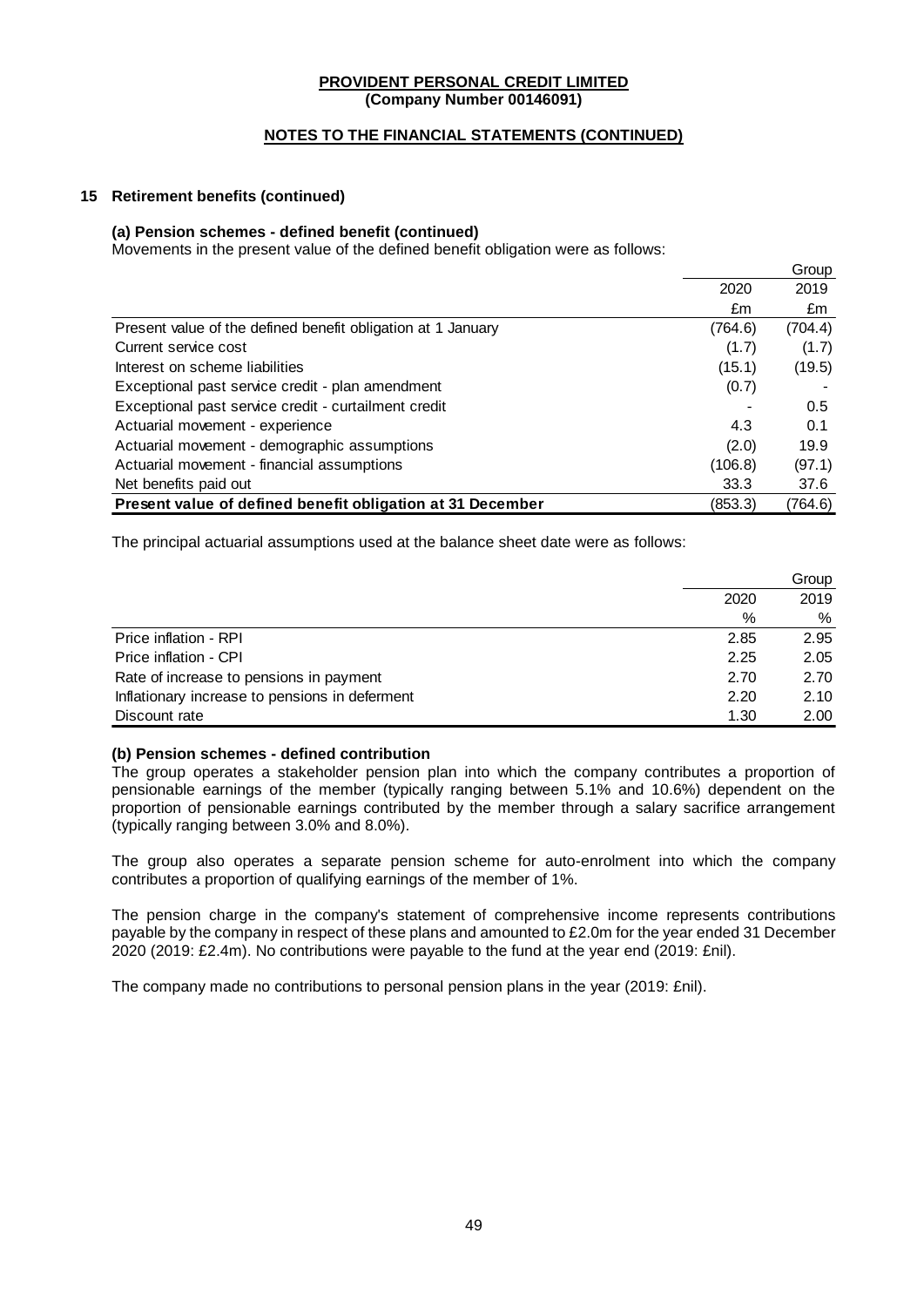### **NOTES TO THE FINANCIAL STATEMENTS (CONTINUED)**

#### **16 Deferred tax**

Deferred tax is a future tax liability or asset resulting from temporary differences between the accounting value of assets and liabilities and their value for tax purposes. Deferred tax is calculated in full on temporary differences under the balance sheet liability method. During 2015, reductions in corporation tax rates were enacted, reducing the mainstream UK corporation tax rate from 20% to 19% with effect from 1 April 2017 and from 19% to 18% with effect from 1 April 2020. During 2016, a further change was enacted which further reduced the mainstream corporation tax rate from 18% to 17% with effect from 1 April 2020. In 2020, the reduction in the mainstream corporation tax rate to 17% was cancelled and the rate has remained at 19% for 2020.

Deferred tax balances at 31 December 2019 were measured at 17% to the extent that the temporary differences on which deferred tax was calculated were expected to reverse after 1 April 2020. At 31 December 2020, these deferred tax balances have been re-measured at 19%, and movements in deferred tax balances have been measured at the mainstream corporation tax rate for the year of 19% (2019: 19%). A tax credit in 2020 of £0.8m (2019: £nil) represents the statement of comprehensive income adjustment to deferred tax as a result of these changes. The movement in the deferred tax asset during the year can be analysed as follows:

|                                                                   | 2020 | 2019  |
|-------------------------------------------------------------------|------|-------|
| Asset                                                             | £m   | £m    |
| At 1 January                                                      | 6.8  | 7.8   |
| Credit/(charge) to the statement of comprehensive income (note 5) | 22.6 | (1.0) |
| Impact of change in UK tax rate:                                  |      |       |
| - credit to the statement of comprehensive income                 | 0.8  | -     |
| At 31 December                                                    | 30.2 | 6.8   |

An analysis of the deferred tax asset for the company is set out below:

|                                                             |             |             | 2020  |             |             | 2019  |
|-------------------------------------------------------------|-------------|-------------|-------|-------------|-------------|-------|
|                                                             | Accelerated | Other       |       | Accelerated | Other       |       |
|                                                             | capital     | temporary   |       | capital     | temporary   |       |
|                                                             | allowances  | differences | Total | allowances  | differences | Total |
|                                                             | £m          | £m          | £m    | £m          | £m          | £m    |
| At 1 January                                                | 0.5         | 6.3         | 6.8   | 0.4         | 7.4         | 7.8   |
| Credit/(charge) to the statement<br>of comprehensive income | (0.1)       | 22.7        | 22.6  | 0.1         | (1.1)       | (1.0) |
| Impact of change in UK tax rate:                            |             |             |       |             |             |       |
| - credit to the statement of                                |             | 0.8         | 0.8   |             |             |       |
| comprehensive income                                        |             |             |       |             |             |       |
| At 31 December                                              | 0.4         | 29.8        | 30.2  | 0.5         | 6.3         | 6.8   |

Deferred tax arises primarily in respect of deductions for employee share awards which are recognised differently for tax purposes, property, plant and equipment which is depreciated on a different basis for tax purposes, certain cost provisions for which tax deductions are only available when the costs are paid, and the opening balance sheet adjustments to restate the IAS 39 balance sheet onto an IFRS 9 basis for which tax deductions are available over 10 years.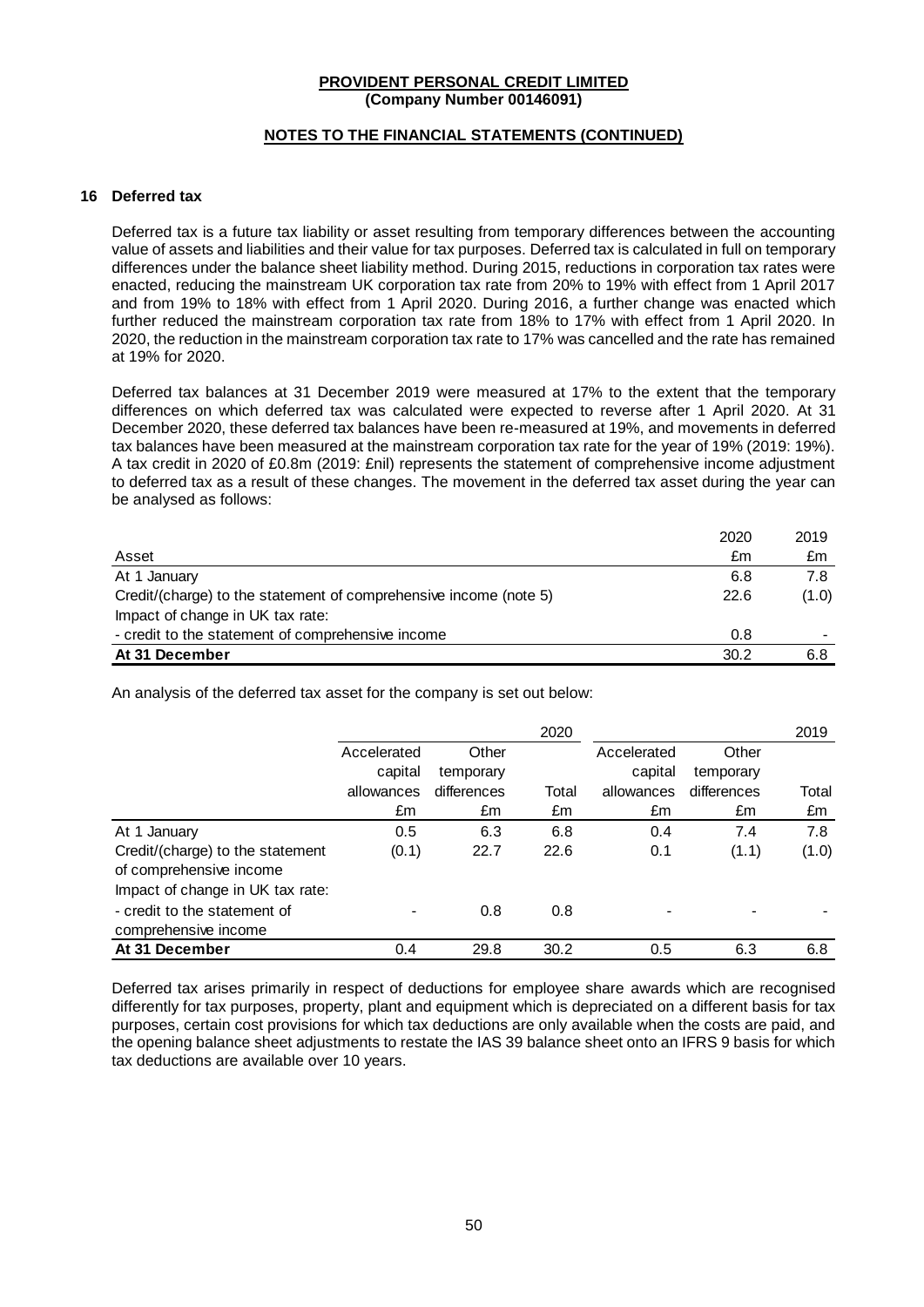### **NOTES TO THE FINANCIAL STATEMENTS (CONTINUED)**

#### **17 Bank and other borrowings**

Borrowing facilities principally comprise overdrafts which are repayable on demand. As at 31 December 2020, borrowings amounted to £nil (2019: £nil).

During 2020, the company no longer met the threshold to be classified as a material subsidiary of Provident Financial plc as set out in the respective agreements of the group's revolving credit facility and bonds issued under the £2bn Guaranteed Euro Medium Term Note Programme. In accordance with the provisions of the relevant agreements, the company was released from all obligations and ceased to be a Guarantor with effect from 17 December 2020.

### **18 Trade and other payables**

|                                                       | 2020  | 2019  |
|-------------------------------------------------------|-------|-------|
|                                                       | £m    | £m    |
| Amounts owed to ultimate parent undertaking           |       | 393.2 |
| Amounts owed to intermediate holding company          | 292.1 |       |
| Amounts owed to parent undertaking                    |       | 27.5  |
| Other payables including taxation and social security | 5.6   | 2.7   |
| Accruals                                              | 6.3   | 21.0  |
| Total                                                 | 304.0 | 444.4 |

The fair value of trade and other payables equates to their book value (2019: fair value equated to book value). The amounts owed to the ultimate parent undertaking, parent undertaking and fellow subsidiary undertakings are unsecured, due for repayment in less than one year and generally accrue interest at rates linked to LIBOR. The amounts owed to the intermediate holding company accrue interest linked to the monthly weighted average cost of funds of the ultimate parent plus a margin (see note 24).

#### **19 Lease liabilities**

A maturity analysis of the lease liabilities is shown below:

|                                | 2020 | 2019 |
|--------------------------------|------|------|
|                                | £m   | £m   |
| Due within one year            | 0.1  | 0.1  |
| Due between one and five years | 0.1  | 0.1  |
| Due in more than five years    |      |      |
| <b>Total lease liabilities</b> | 0.2  | 0.2  |

The total cash outflow for leases in the year amounted to £0.3m (2019: £0.4m) for the company, including short-term lease cash outflows of £0.2m (2019: £0.2m). At 31 December 2020, the company is also committed to £nil for short-term leases (2019: £nil).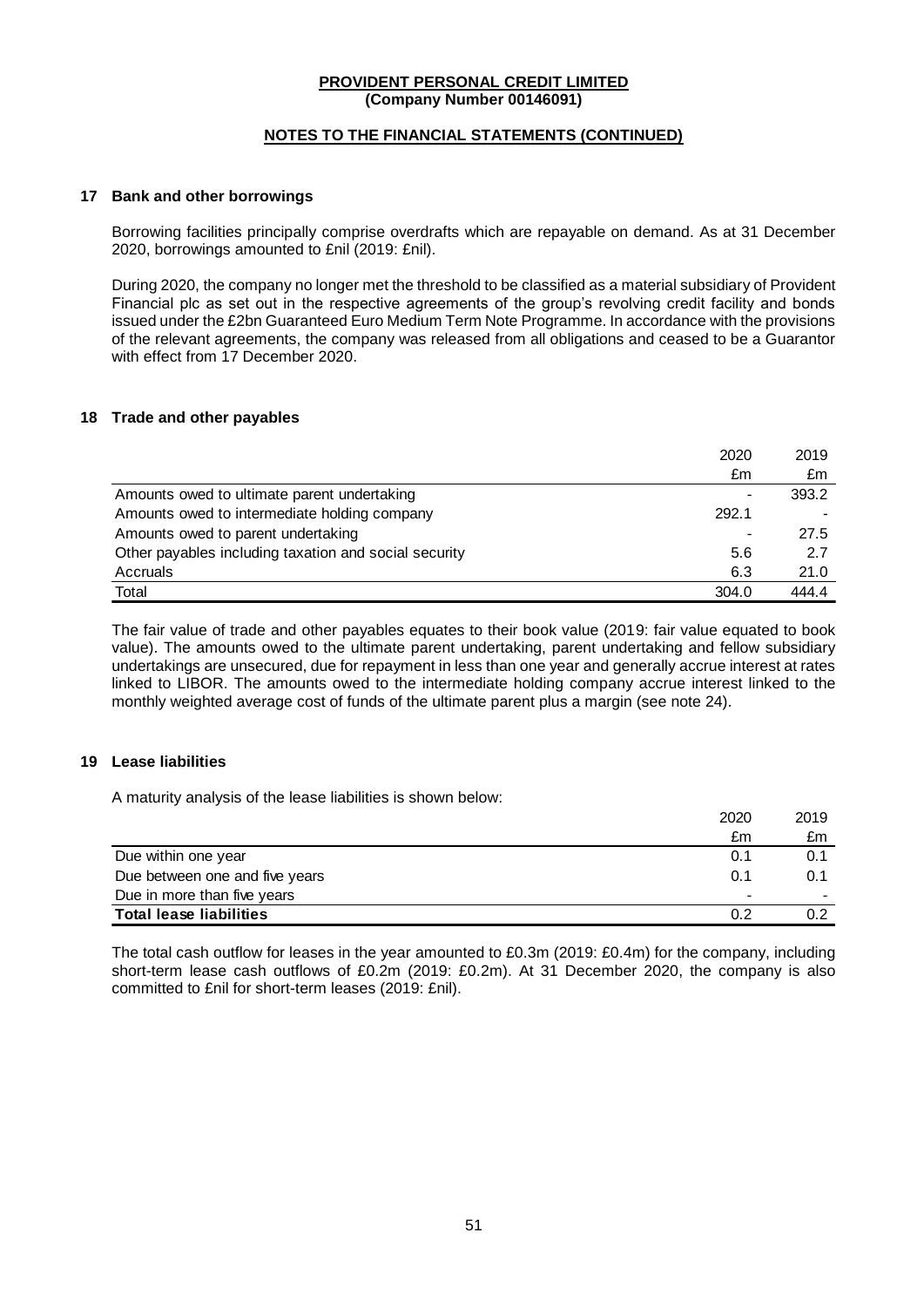### **NOTES TO THE FINANCIAL STATEMENTS (CONTINUED)**

### **20 Provisions**

|                                             | 2020   | 2019 |
|---------------------------------------------|--------|------|
|                                             | £m     | £m   |
| At 1 January                                |        |      |
| Created in the year                         | 45.5   |      |
| Created in the year (scheme of arrangement) | 65.0   |      |
| Reclassified in the year                    | 17.6   |      |
| Utilised in the year                        | (39.7) |      |
| Released in the year                        |        |      |
| At 31 December                              | 88.4   |      |
| Analysed as:                                |        |      |
| Complaints of irresponsible lending         | 23.4   |      |
| Scheme of Arrangement                       | 65.0   |      |
| At 31 December                              | 88.4   |      |

# Complaints of irresponsible lending and the Scheme of Arrangement

The company has received significantly higher claims volumes in 2020 in respect of irresponsible lending of home credit loans. Some claims have been received directly from customers, although the majority have been received from Claims Management Companies (CMCs).

Claims are deemed to be irresponsible based on, what has become the Claims methodology under the Scheme. The methodology takes account of indicators of unaffordable lending such as the number and frequency of loans and other creditworthiness factors. The Scheme covers lending from 6 April 2007 to 17 December 2020.

£23.4m has been provided at 31 December 2020 for claims received for irresponsible lending. This reflects recent uphold rates and settlement values. The provision also assumes a settlement rate of customer claims to the Practice Statement Letter (PSL), being issued as part of the Scheme of Arrangement (the 'Scheme').

The company has decided to pursue the Scheme, under Part 26 of the Companies Act 2006, in relation to potential redress claims arising from complaints based on historic home credit lending prior to 17 December 2020 ('relevant claims') and has worked collaboratively with the FCA to get to this point.

If approved, the Scheme will remediate all outstanding relevant claims, as well as new relevant claims received before the claims submission deadline in February 2022. The successful implementation of a Scheme is deemed to be probable, but is subject to the approval of the requisite majority of customers with redress claims and the sanction of the Court. The objective of the Scheme is to ensure:

- all of our customers with redress claims are treated fairly and equally; and
- outstanding claims are treated consistently with all customers who submit a claim under the Scheme.

The group will fund legitimate Scheme claims with £50m and will cover further Scheme-related costs estimated at approximately £15m.

The uncertainty in respect of customer complaints for irresponsible lending, which was previously disclosed as a contingent liability, has been removed through the proposal of the Scheme. There is a chance of the proposed Scheme not being approved. If this were to happen, it is likely that CCD will be placed into administration or liquidation and CCD customers would then not be expected to receive any redress payment.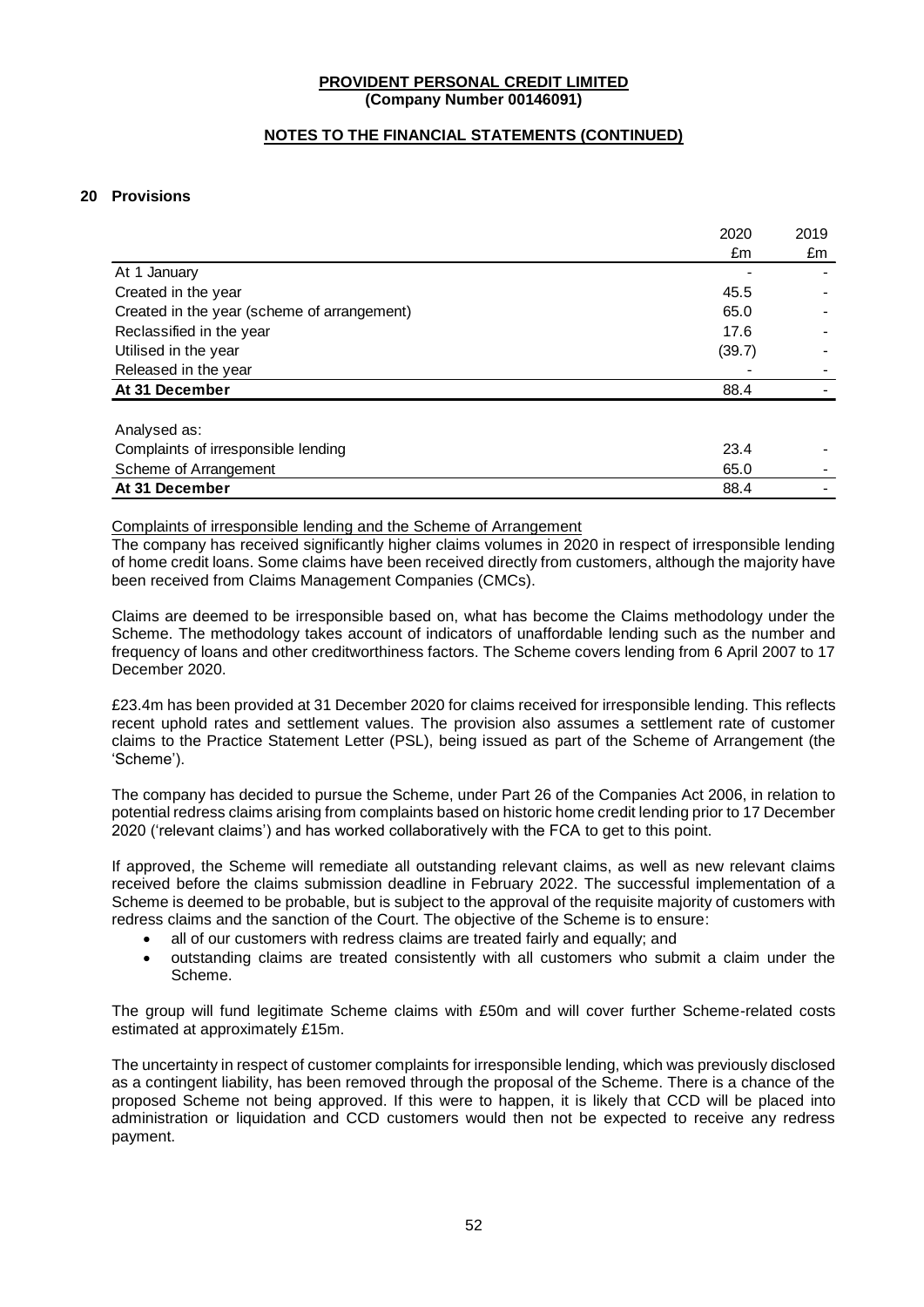### **NOTES TO THE FINANCIAL STATEMENTS (CONTINUED)**

#### **21 Preference shares**

|                          | 2020 | 2019 |
|--------------------------|------|------|
|                          | £m   | °m   |
| <b>Preference shares</b> | U.J  | 0.3  |

|                              |              | 2020       |            | 2019       |            |
|------------------------------|--------------|------------|------------|------------|------------|
|                              |              | Issued and |            | Issued and |            |
|                              |              | Authorised | fully paid | Authorised | fully paid |
| Preference shares of 1p each | - £m         | 0.3        | 0.3        | 0.3        | 0.3        |
|                              | - number (m) | 30.2       | 30.2       | 30.2       | 30.2       |

The 17,676,000 preference shares issued in 2002 had a right to a special dividend of £0,9909 per share in 2002, an annual coupon of 5.165% and a return on capital on a winding up of £0.01 per share.

The 12,523,000 preference shares issued in 2004 had a right to a special dividend of £0,9910 per share in 2004, an annual coupon of 5.84% and a return on capital on a winding up of £0.01 per share.

In 2020 and 2019 Provident Financial plc waived the right to receive the 5.165% dividend on the preference shares issued in 2002 and the 5.84% dividend on the preference shares issued in 2004. The amount paid in 2019 was therefore £nil (2019: £nil).

### **22 Share capital**

|                             |              |            | 2020       |            | 2019       |
|-----------------------------|--------------|------------|------------|------------|------------|
|                             |              | Issued and |            |            | Issued and |
|                             |              | Authorised | fully paid | Authorised | fully paid |
| Ordinary shares of 25p each | - £m         | 99.8       | 71.5       | 99.8       | 71.5       |
|                             | - number (m) | 399.3      | 286.2      | 399.3      | 286.2      |

There are no shares issued and not fully paid at the end of the year (2019: no shares).

#### **23 Share-based payments**

Provident Financial plc operates five equity-settled share schemes: the Long Term Incentive Scheme (LTIS), the Restricted Share Plan (RSP), the Company Share option Plan Option (CSOP), employees' savings-related share option schemes typically referred to as Save As You Earn schemes (SAYE), and the Deferred Bonus Plan (DBP) (previously the Performance Share Plan (PSP)). Provident Financial plc also operates a cash-settled share incentive scheme, the Provident Financial Equity Plan (PFEP) for eligible employees based on a percentage of salary, no awards have been granted since 2018.

During 2019 and 2020, options have been granted under the SAYE scheme only.

#### **(a) Equity-settled schemes**

The charge to the statement of comprehensive income during the year was £0.5m (2019: £0.1m) for equitysettled schemes.

The assumptions to consider the appropriate fair values of options are outlined below: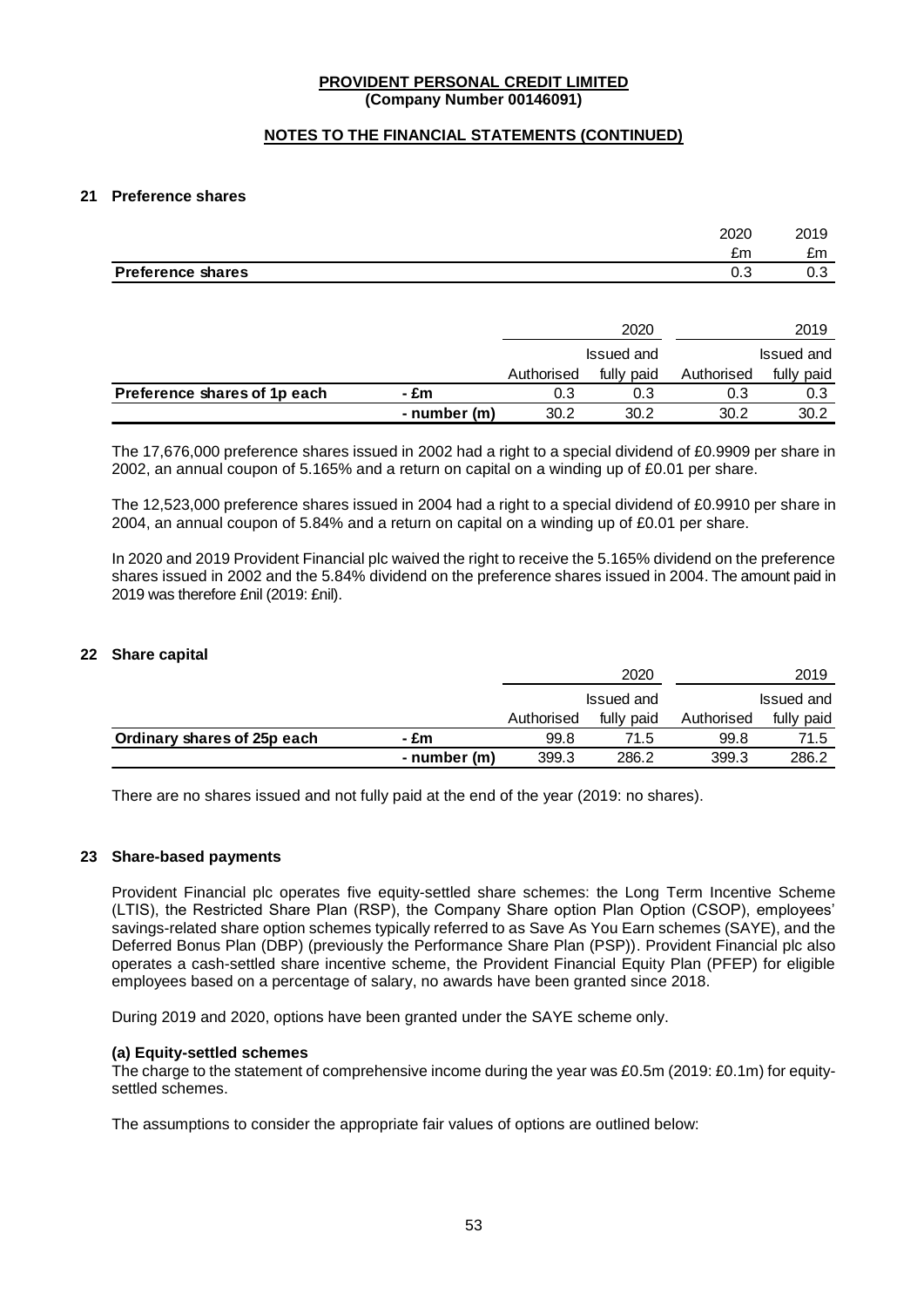### **NOTES TO THE FINANCIAL STATEMENTS (CONTINUED)**

### **23 Share-based payments (continued)**

### **(a) Equity-settled schemes (continued)**

|                                                  | 2020                   | 2019               |
|--------------------------------------------------|------------------------|--------------------|
|                                                  | <b>SAYE</b>            | SAYE               |
| Grant date                                       | 07-Oct-20              | 08-Oct-19          |
| Share price at grant date $(E)$                  | 2.19                   | 3.87               |
| Exercise price $(E)$                             | 1.82                   | 3.23               |
| Shares awarded/under option (number)             | 650,843                | 493,135            |
| Vesting period (years)                           | 3 and 5                | 3 and 5            |
| Expected volatility                              | 68.5% to 76.0%         | 68.0% to 84.9%     |
| Option life (years)                              | Up to $5$              | Up to $5$          |
| Expected life (years)                            | Up to $5$              | Up to $5$          |
| Risk-free rate                                   | $-0.01\%$ to $-0.06\%$ | $0.2\%$ to $0.3\%$ |
| Expected dividends expressed as a dividend yield | 6.80%                  | 3.00%              |
| Fair value per award/option $(E)$                | 0.71 to 0.80           | 0.38 to 0.76       |

The expected volatility is based on historical volatility over the last three or five years as applicable. The expected life is the average expected period to exercise. The risk free rate of return is the yield on zero coupon UK government bonds of a similar duration to the life of the share option.

A reconciliation of share option movements during the year is shown below:

|                                   |            | SAYE             |
|-----------------------------------|------------|------------------|
|                                   |            | Weighted average |
|                                   |            | exercise price   |
| 2020                              | Number     | £                |
| Outstanding at 1 January          | 791,871    | 5.52             |
| Granted                           | 650,843    | 3.23             |
| Lapsed                            | (463, 349) | 5.42             |
| Exercised                         | (547)      | 6.35             |
| <b>Outstanding at 31 December</b> | 978,818    | 4.11             |
| Exercisable at 31 December        | -          | 14.18            |
|                                   |            |                  |
|                                   |            | SAYE             |
|                                   |            | Weighted average |
|                                   |            | exercise price   |
| 2019                              | Number     | £                |
| Outstanding at 1 January          | 712,008    | 5.52             |
| Granted                           | 493,135    | 3.23             |
| Lapsed                            | (412, 763) | 5.42             |
| Exercised                         | (509)      | 6.35             |

Share options outstanding under the SAYE schemes at 31 December 2020 had exercise prices ranging from 182p to 1,707p (2019: 323p to 1,760p) and a weighted average remaining contractual life of 2.7 years (2019: 2.8 years).

**Outstanding at 31 December 191,871 191,871 191,871 191,871** Exercisable at 31 December 1,882 14.18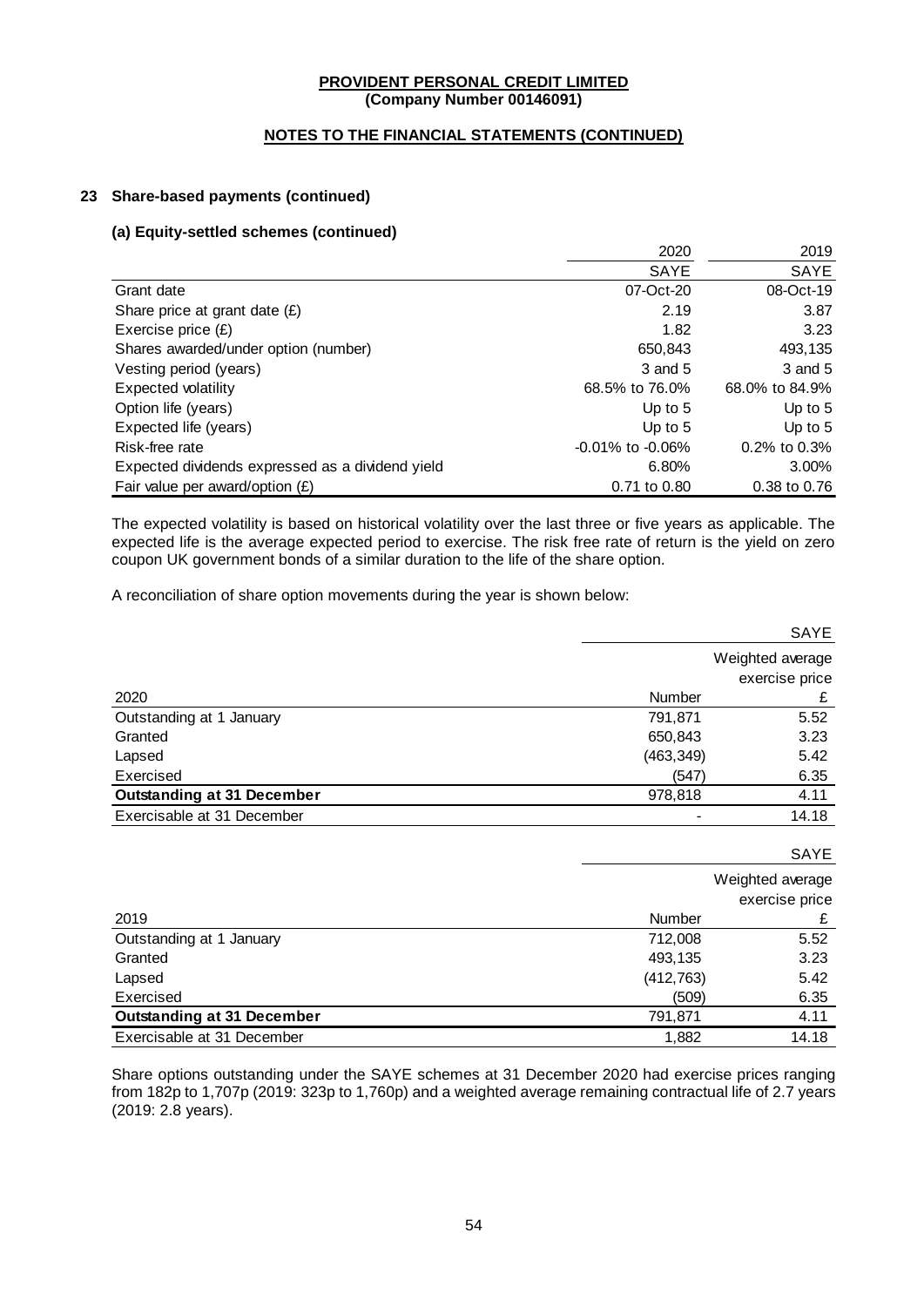#### **NOTES TO THE FINANCIAL STATEMENTS (CONTINUED)**

#### **23 Share-based payments (continued)**

#### **(b) Cash-settled schemes**

Cash awards were previously granted under the PFEP to eligible employees that require the company to pay amounts linked to a combination of salary, financial performance and share price performance of Provident Financial plc. The credit to the statement of comprehensive income in 2020 was £89,000 (2019: credit of £12,000) and the company has a liability of £nil as at 31 December 2020 (2019: £89,000).

### **24 Related party transactions**

Details of the transactions between the company and other group undertakings, which comprise management recharges and interest charges or credits on intra-group balances, along with any balances outstanding at 31 December are set out below:

|                              |            |        | 2020                     |                |        | 2019                 |
|------------------------------|------------|--------|--------------------------|----------------|--------|----------------------|
|                              | Management |        | Interest Outstanding     | Management     |        | Interest Outstanding |
|                              | recharge   | charge | balance                  | recharge       | charge | balance              |
|                              | £m         | £m     | £m                       | £m             | £m     | £m                   |
| Ultimate parent undertaking  | (0.1)      | 20.1   | $\overline{\phantom{0}}$ | $\blacksquare$ | 22.5   | (393.2)              |
| Intermediate holding company |            |        | (292.1)                  |                |        |                      |
| Immediate parent undertaking | 74.9       | (14.2) | 131.0                    | 95.7           | (12.6) | 172.5                |
| Other subsidiary of the      |            |        |                          |                |        |                      |
| ultimate parent undertaking  | 4.9        |        | 7.9                      | 6.1            |        | 15.6                 |
| Total                        | 79.7       | 5.9    | (153.2)                  | 101.8          | 9.9    | (205.1)              |

The outstanding balance represents the gross intercompany balance receivable by/(payable to) the company.

In December 2020, a new group holding company, Provident Financial Holdings No.2 Limited (PFH2), was incorporated and the ultimate parent, Provident Financial plc, novated various loans to PFH2 which simplified the intercompany relationships across the group. As a result of this, revolving loan facilities of £329m have been provided to Provident Personal Credit Limited from PFH2 which will be reviewed every three months. On 3 February 2021, PFH2 was renamed Provident Financial Holdings Limited. The intercompany loans accrue interest linked to the monthly weighted average cost of funds of the ultimate parent plus a margin.

During the year, the company received collection and debt recovery services from Vanquis Bank Limited, a subsidiary of the ultimate parent undertaking. The company was charged £4.9m for these services in 2020 (2019: £6.1m).

During 2019, the company sold one tranche of charged off debt to a subsidiary of the ultimate parent undertaking, Vanquis Bank Limited, for £1.2m.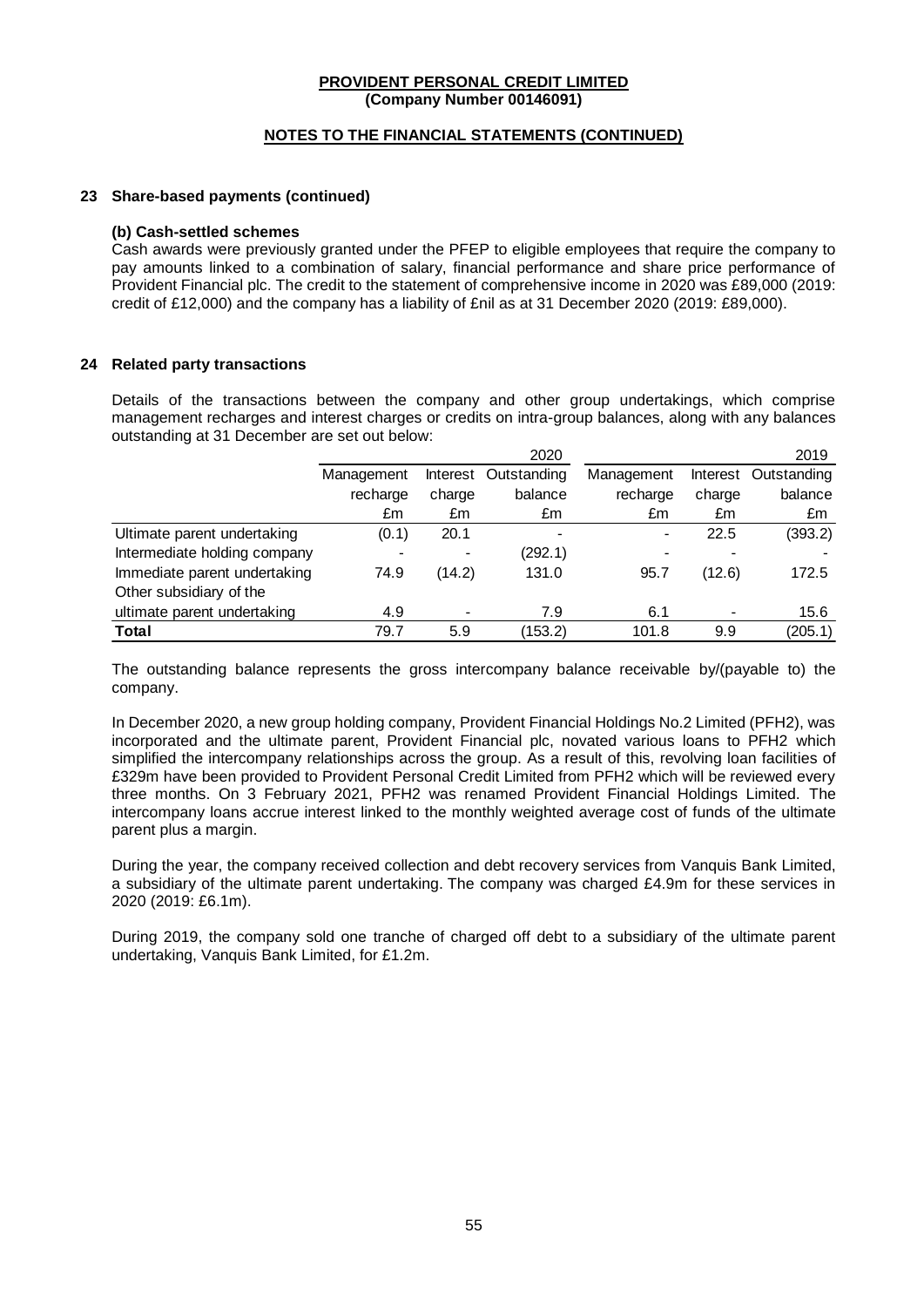### **NOTES TO THE FINANCIAL STATEMENTS (CONTINUED)**

#### **25 Contingent liabilities**

### (a) Challenge to self-employed status of UK home credit agents

It is understood from discussions with HMRC that they have commenced an industry wide review of the self-employed status of agents.

In July 2017, the group changed its home credit operating model in the UK from a self-employed agent model to an employed workforce to take control of all aspects of the customer relationship.

The group's discussions with HMRC, which are focusing on the period from when the FCA took over responsibility for the regulation of consumer credit in April 2014 to the change of operating model in July 2017, remain in the initial fact-finding stages. The group is working positively and collaboratively with HMRC and it is expected that the review could continue for at least another year.

Were the group to be unsuccessful in defending the historic self-employed position of agents, it may be required to pay additional taxes, in particular national insurance contributions, on the approximate £80m per annum commission it paid to agents in the UK for the years concerned. As discussions with HMRC remain in the preliminary stages and the group does not know the amounts of tax and national insurance contributions paid by agents through self-assessment which are available for offset, it is difficult to calculate an accurate liability should the group be unsuccessful in defending the position. HMRC has raised protective assessments which have all been appealed but these are purely a procedural matter to ensure that, in the event the review concludes that taxes are payable, HMRC can recover such amounts in respect of the oldest year that would otherwise drop out due to the lapse of statutory time limits.

The group has worked with HMRC over many years to manage employment status risk and it remains confident based on the advice received that agents were self-employed as a matter of law throughout their engagement by the home credit business.

#### (b) FCA investigation into home credit lending between February 2020 and February 2021

Provident Personal Credit was recently informed that the FCA has opened an enforcement investigation focusing on the consideration of affordability and sustainability of lending to customers, as well as the application of a FOS decision into the complaint handling process, in the period between February 2020 and February 2021.

The start of the investigation period relates to the FOS decision which was taken in February of last year. The appointment of investigators does not mean that the FCA has determined that rule breaches or any other contraventions have occurred. The FCA also continues to assess whether CCD is complying, and is likely to comply, with the standards it is expected to meet and the group's proposed approach to future lending as and when further details of such proposal are made available. CCD intends to work closely with the FCA in the coming months, including in relation to the investigation, which is unlikely to conclude until the end of 2022 at the earliest.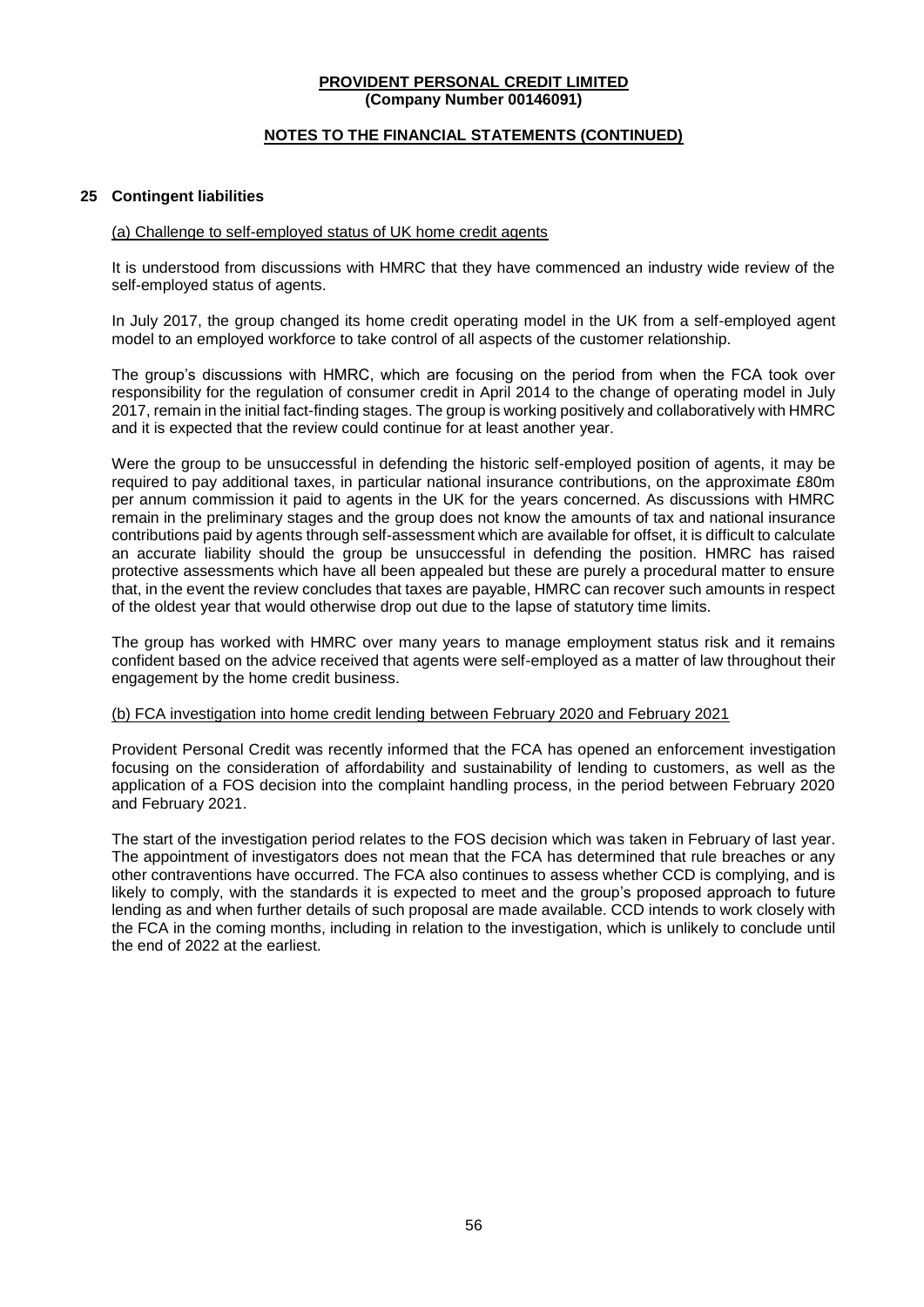### **NOTES TO THE FINANCIAL STATEMENTS (CONTINUED)**

### **26 Reconciliation of loss after taxation to cash generated from operations**

|                                                      |      | 2020    | 2019   |
|------------------------------------------------------|------|---------|--------|
|                                                      | Note | £m      | £m     |
| Loss after taxation                                  |      | (124.7) | (44.2) |
| Adjusted for:                                        |      |         |        |
| - tax credit                                         | 5    | (27.7)  | (9.1)  |
| - finance income                                     | 2    | (14.2)  | (12.6) |
| - finance costs                                      | 3    | 20.1    | 22.5   |
| - share-based payment charge                         | 23   | 0.4     | 0.1    |
| - depreciation of property, plant and equipment      | 13   | 0.9     | 2.1    |
| - profit on disposal of property plant and equipment | 13   |         | (0.2)  |
| - depreciation of right of use assets                | 14   | 0.1     | 0.1    |
| Changes in operating assets and liabilities:         |      |         |        |
| - amounts receivable from customers                  |      | 110.1   | 43.5   |
| - trade and other receivables                        |      | 76.5    | 13.4   |
| - trade and other payables                           |      | (131.0) | (10.0) |
| - provisions                                         | 20   | 88.4    |        |
| Cash (used in)/generated from operations             |      | (1.1)   | 5.6    |

### **27 Parent undertaking and controlling party**

The immediate parent undertaking is Provident Financial Management Services Limited.

The ultimate parent undertaking and controlling party is Provident Financial plc, a company incorporated in the United Kingdom, which is the smallest and largest group to consolidate these financial statements. Copies of the consolidated financial statements of Provident Financial plc may be obtained from the Company Secretary, Provident Financial plc, No. 1 Godwin Street, Bradford, BD1 2SU.

#### **28 Post balance sheet event**

#### Scheme of arrangement

Provisions were recognised in CCD as at 31 December 2020, for a proposed Scheme of Arrangement which will provide remediation of £50m, plus estimated costs of delivering the settlement (£15m). The company has decided to pursue the Scheme, under Part 26 of the Companies Act 2006, in relation to potential redress claims arising from complaints based on historic home credit lending prior to 17 December 2020 ('relevant claims') and has worked collaboratively with the FCA to get to this point.

If approved, the Scheme will remediate all outstanding relevant claims, as well as new relevant claims received before the claims submission deadline in February 2022. The group will fund legitimate Scheme claims with £50m and will cover further Scheme-related costs estimated at approximately £15m, see note 20 for further detail.

#### Change in corporation tax rate

In the March 2021 Budget, the Government announced that the mainstream corporation tax rate would increase to 25% from 1 April 2023. Revaluing the deferred tax balances at 31 December 2020 at the mainstream corporation tax rate of 25% to the extent they relate to temporary differences which are expected to reverse after 1 April 2023, gives rise to a tax credit of £7.6m.